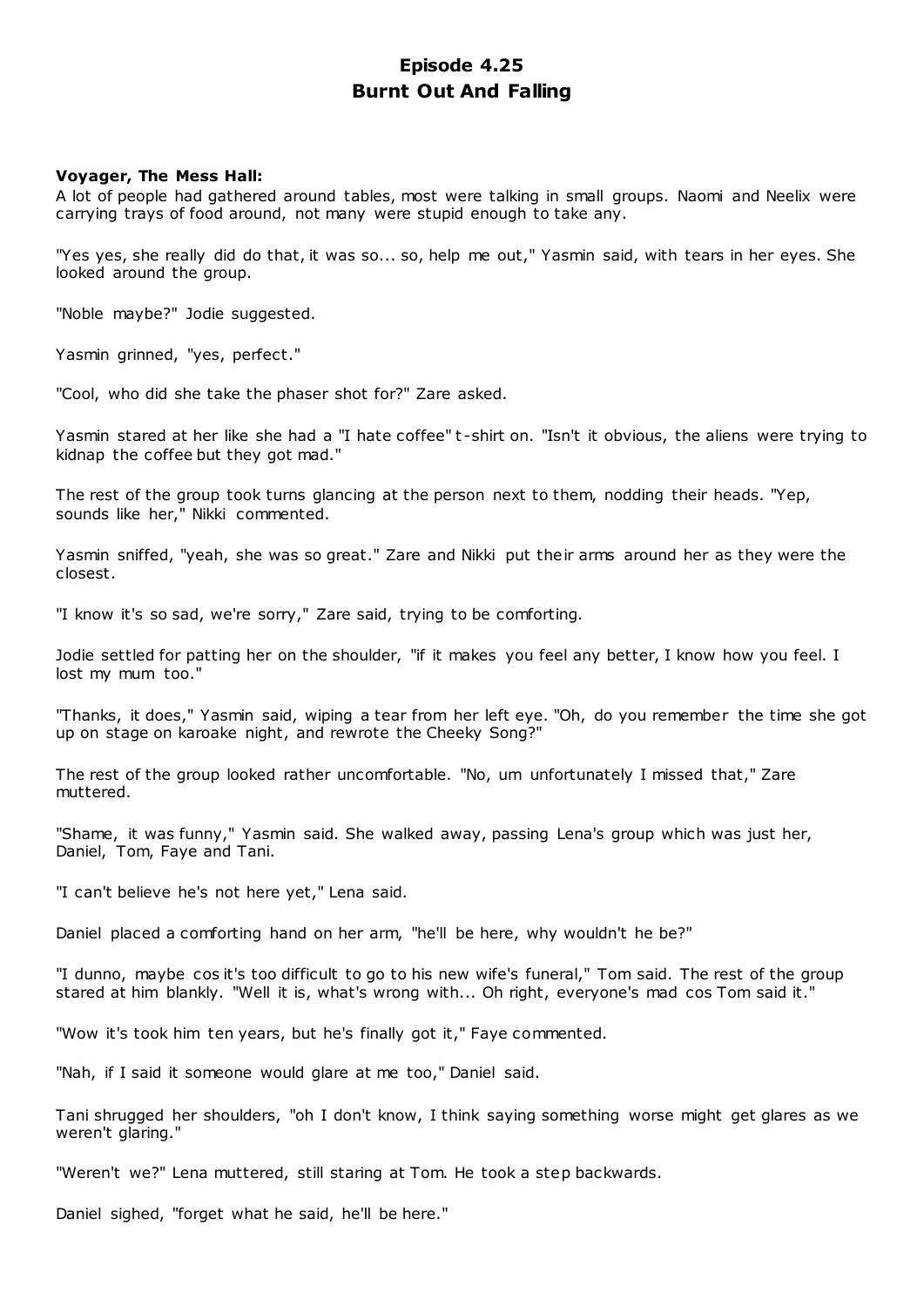"Right, what did James do at Jessie's anyway?" Tani asked.

Faye stared blankly at her, "you didn't go?"

"No, I was still mad about the engagement," Tani replied meekly.

"Pathetic ," Tom grunted. Tani elbowed him in the ribs. "I mean, perfectly reasonable."

"Well?" Tani questioned.

"He was there all right, of course he was. So why isn't my dad here?" Lena snapped.

Daniel put an arm around her shoulders, "he will be, maybe we should sit down." He guided her to the nearest empty table.

"That's chilling," Tani muttered.

"What is?" Faye asked, sipping her drink.

"James was evil at the funeral, did everyone who screwed up their speeches get murdered?" Tani questioned.

Tom sipped at his drink too, "you know what else is chilling?"

"What, that James could come to this one? Remind me not say anything," Tani said.

Tom shook his head, "no, but now that you mention it. Never mind, the chilling thing is that you are even scaring me, talking like that."

"You're not telepathic ," Faye muttered, walking away.

Tani pouted, "what, I get nervous and mutter a lot at funerals. That's why I didn't go to Jessie's, I rant too. I wouldn't be alive now if I went."

Tom patted her on the shoulder, "that's not so pathetic ."

Meanwhile B'Elanna was talking to Harry, Doctor Jones, Craig and Triah. "I never thought I'd say this but, I'd rather watch Neelix do his drunken act than be at this funeral," she said.

Triah's eyes widened in horror, "you may get your wish after all."

Everyone else looked in the direction she was facing. They all saw Neelix picking up a glass from the middle table, crying his eyes out.

"Aaaw," most of the group sighed. Then it hit them, "oh."

"I'm on it," Doctor Jones said, pulling a hypospray out of his pocket. "I always bring these to social gatherings like these." He rushed over to Neelix, passing Annika and Lilly.

"It's not so much a piece of clothing, but more of a second skin," Annika was saying.

Lilly frowned, "you mean like you're wearing nothing right now."

Annika giggled, "yes exactly, it's freedom and spirit. You should try it."

Lilly looked around for some help, "um, I don't really have the figure for it."

"Yeah that's true. This kind of thing is for the big girls, you know it's restraining for us to where other stuff," Annika said. "Oh oh, I'll tell Lena, Yasmin and maybe Jessie about it."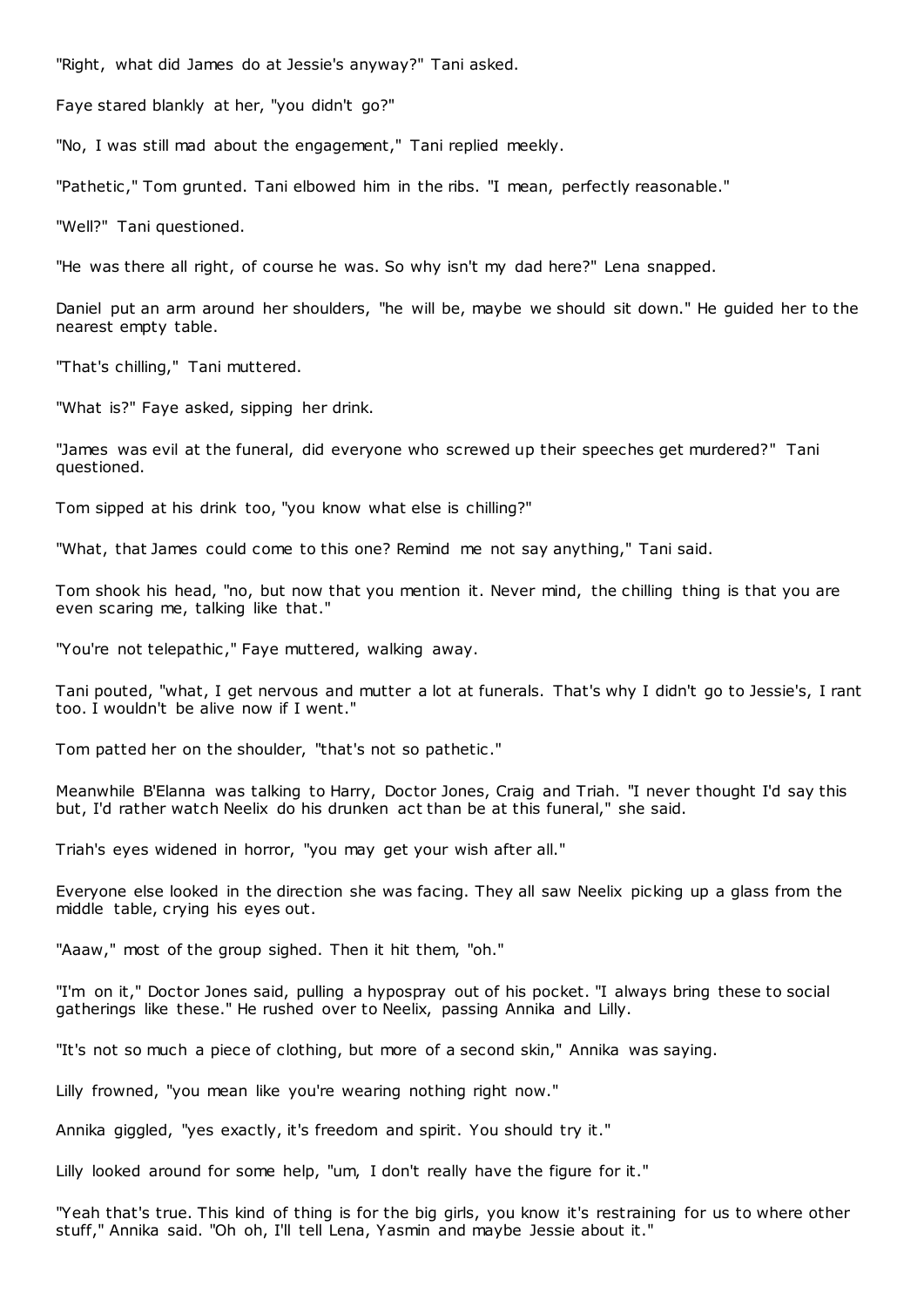"Uh huh, you do realise this is a funeral and you shouldn't tell that to any one of them, or anyone for that matter, ever," Lilly muttered.

Annika gasped, "ohno, who died?"

Lilly rolled her eyes while she walked away.

James and Jessie came into the room with all their kids. Duncan's eyes lit up as he caught sight of the food tables. "Oh, sausage rolls." He rushed over to the table.

"Ok um, go get something to eat," Jessie muttered.

Sasha tugged on her leg, "can I too?"

"Sure, go on," Jessie replied.

Sasha giggled, "yey." She rushed over to a different table.

"Yasmin and Lena are over there, why don't you go over," Jessie said in James' direction.

He sighed, "I think I need some alcohol first." Neelix walked passed with two glasses of wine, still crying. James snatched them both off of him.

Doctor Jones stopped following him, "well that's that sorted."

"Is one for me?" Jessie asked.

"Yeah sure," James muttered in response, he handed her one glass. He downed his own while she just watched. "Ok see you later." He walked away, grabbing someone's bottle of vodka as he passed.

"Yeah do you remember the time she jumped onto her chair and sang Coffee Blues, " Yasmin questioned to a group with Danny and Ian in it. "She was like trying to dance with everyone."

"Yeah that was..." Danny nodded her head. "Really annoying."

Yasmin pouted, "it was funny."

"I agree," Ian muttered.

Danny stared at him, "you weren't there."

"No, but imagining it is probably better," Ian said.

Meanwhile James walked up to Lena and Daniel. He had a hold of two bottles, but dropped one on the floor.

"Drunk at a funeral, why didn't I think of that?" Daniel commented.

"It takes a lot to get me drunk, most of the time," James said.

"Hmm, you must have got that from your dad's side," Daniel commented.

"No, not really," James muttered.

Lena looked confused, "what's that supposed to mean anyway?"

"It means nothing really," Daniel meekly replied. "I'm going to get another drink want one?"

"Sure," Lena replied.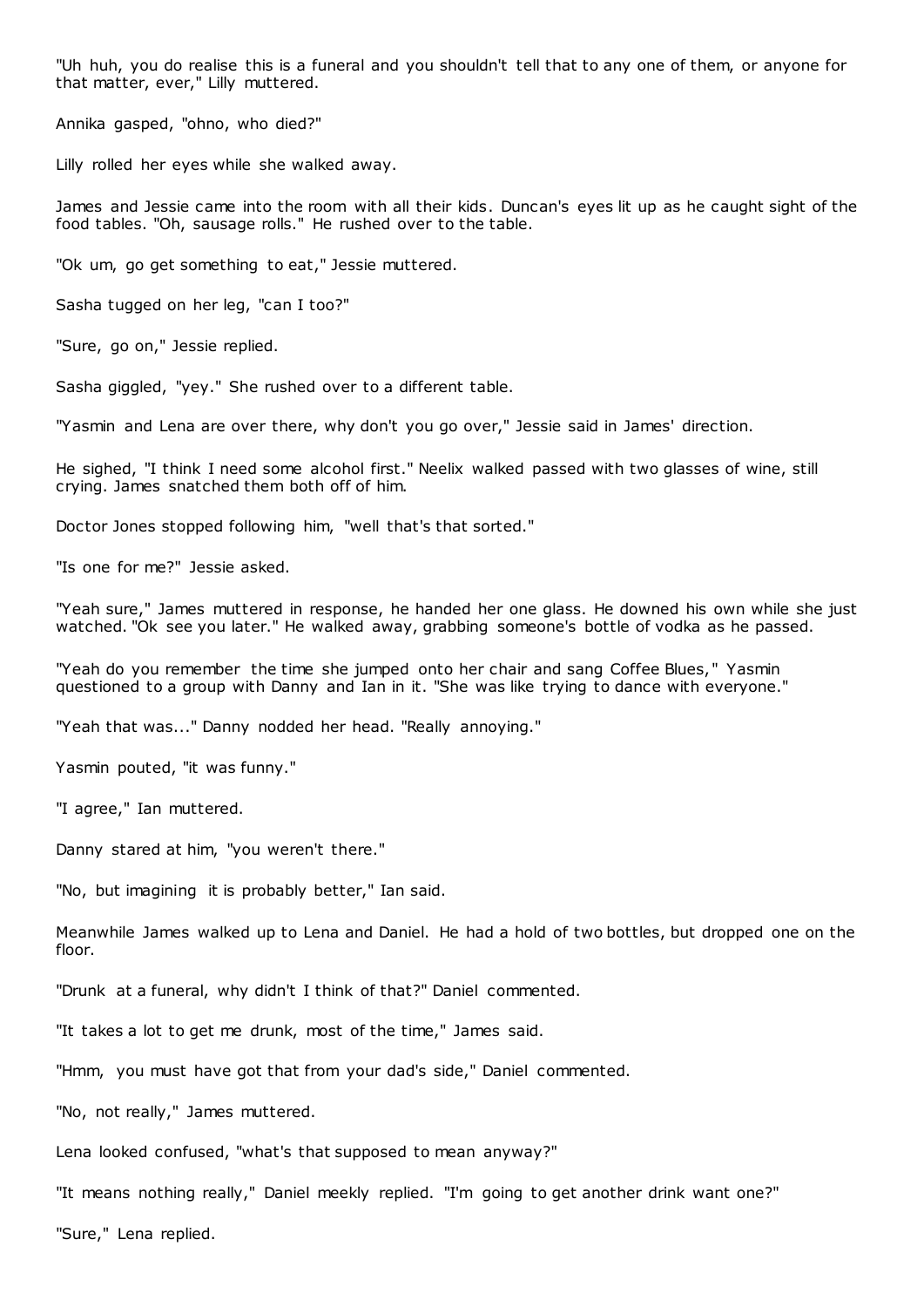"Make sure it isn't booze," James said. Lena glared at him. "What, I need as much as I can get."

Daniel headed away carrying two empty glasses.

"So here's a stupid question, how are you?" James asked.

Lena shrugged, "crappy, you?"

"I'm holding a beer bottle, and I haven't touched beer for seven years," James replied.

"Oh yeah, well," Lena muttered, she walked away.

James frowned, "um ok, I can rule out something I said."

Gretchen and Phoebe walked in to the room, with arms around one another, talking. "What time does it start?" Phoebe asked.

"In five minutes," Gretchen replied, glancing around. "Where's Chakotay?"

"I don't know. That's weird, I don't see him anywhere," Phoebe replied.

James meanwhile got approached by Jessie. "Is that beer?" she asked nervously.

"No, it's just a beer bottle," James replied. She stared at him blankly. "All right, but it's just one."

"You said you wouldn't ever touch that stuff," Jessie said.

"It's just one," James said quietly.

"Times that by one hundred and you've got yourself a marital problem," Jessie muttered, folding her arms.

"I'm not going to have that much, and if I did it wouldn't mean that I'd do the exact same thing. Also..." James muttered. He stopped as he caught sight of the icy look on her face. "I'll give it to someone else."

She snatched it off him, "better."

Lena passed them on the way over to Gretchen and Phoebe. "Have either of you seen my dad?"

"No honey we haven't," Phoebe replied.

Gretchen caught sight of James as he headed for the alcohol table, alone this time. "What's he doing?"

"Oh he's taking up beer again, which isn't very wise," Lena replied.

Gretchen sighed, "no, what's he doing here?"

Phoebe stared at her in shock, "because he's Kathy's son, that's why."

"But he's a psycho, and he was responsible for it," Gretchen grumbled.

Lena raised her eyebrow, "no he wasn't, and it is mum's funeral."

"Exactly," Gretchen snapped.

"No I mean, she'd want him to be here," Lena said.

"Drunk?" Phoebe smirked.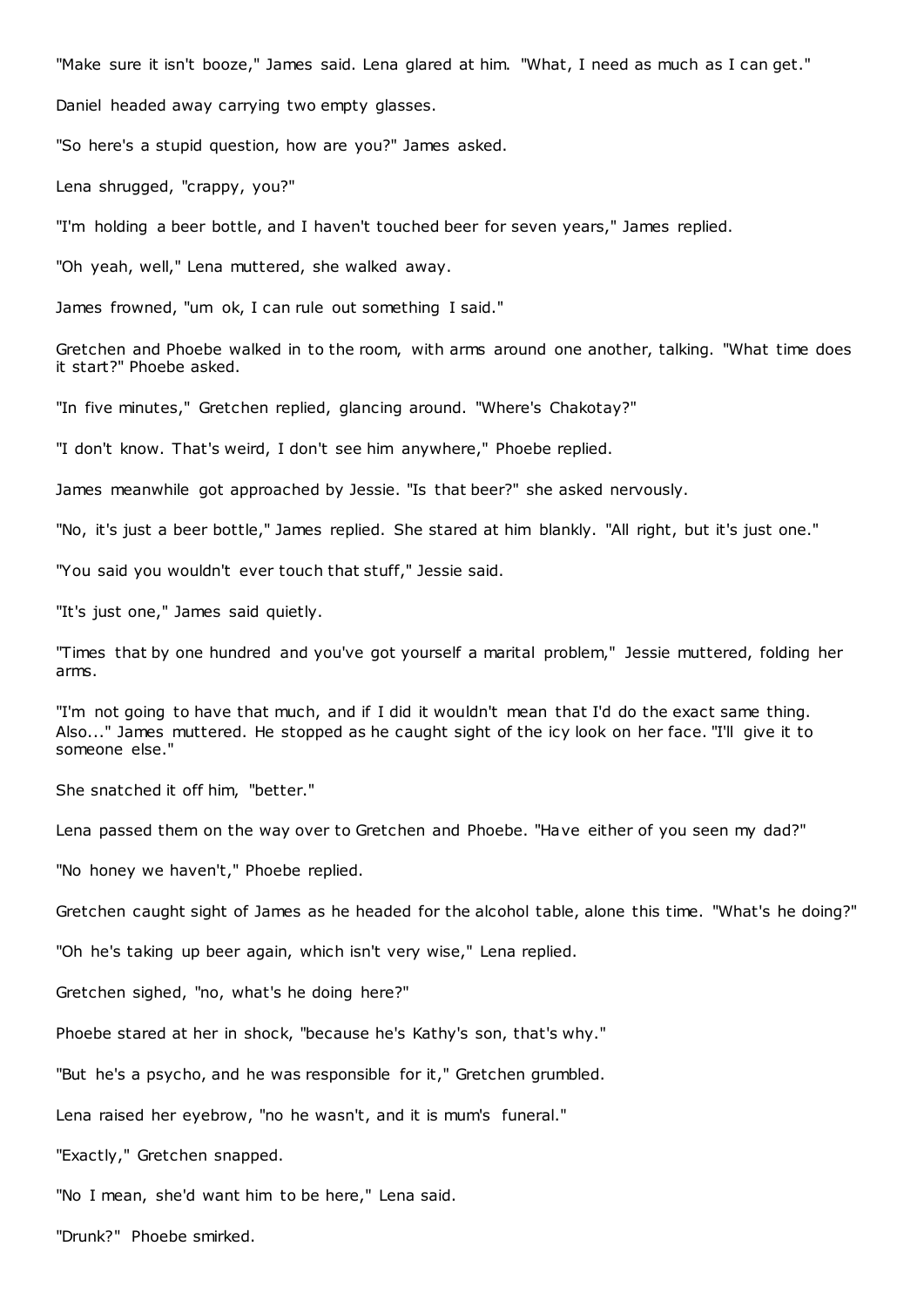"No, apparently he doesn't get drunk that easily," Lena muttered.

Gretchen groaned. She clapped her hands, "ok everyone, it's time to leave for the service."

"But dad's still not here," Lena muttered.

"He's probably late, he'll come by the church," Phoebe said.

"No, he should be here by now," Lena grumbled.

Phoebe put an arm around her shoulders, "come on sweetheart, let's go." She guided her towards the main door. Gretchen followed them as everyone prepared to leave as well.

# **Indiana:**

All of the main cast, most of the regulars and some members of the crew were sitting, walking or standing around in a large cathedral. An odd few crewmembers were still walking in.

Jessie stopped halfway down the aisle, she stood on the side of Sarah-Amy's pram that James was on. "Where do we sit, I've never been to an um, cathedral before."

James stared at her looking confused, "uh Jess, the wedding two months ago."

"Damn, I know," Jessie muttered. She ignored the cough from a nearby priest. "I thought it sounded better than I've never been to a family funeral before."

James slipped an arm around her waist, he kissed her on the forehead, "lucky you."

"What about your sister's?" Lena questioned, raising an eyebrow.

Jessie pouted, "ok, I'm uncomfortable ok, leave me alone. Now where do we sit?"

"At the front," James replied, he picked up Sasha who was carrying something in her little hand.

They all headed down to the front, Jessie pushing the pram again, and Duncan following behind them all fiddling with his jacket.

"Dad, what do we have to do?" he asked.

James stopped to take a hold of his hand, "just sit, and um try to keep calm, you know." He put Sasha down onto the chairs, Duncan sat down beside her. Jessie sat down after placing the pram beside the chairs.

Tani leaned over to Triah beside her, who had a pram beside her in the middle of the aisle. "Somebody should have told him that at Jess' funeral," she whispered.

Triah raised an eyebrow, "um, right?"

"Dad's not coming, why is he not here?" Lena said quietly to James.

He turned to her, "he's probably just late. He's not going to miss this."

"Well, I can't believe him," Lena grumbled.

"Don't be too hard on him, it'll be really difficult for him, believe me," James said.

"So what? You went to Jessie's while bloody evil," Lena snapped. The same priest coughed again. "What, I can't even say bloody in here?"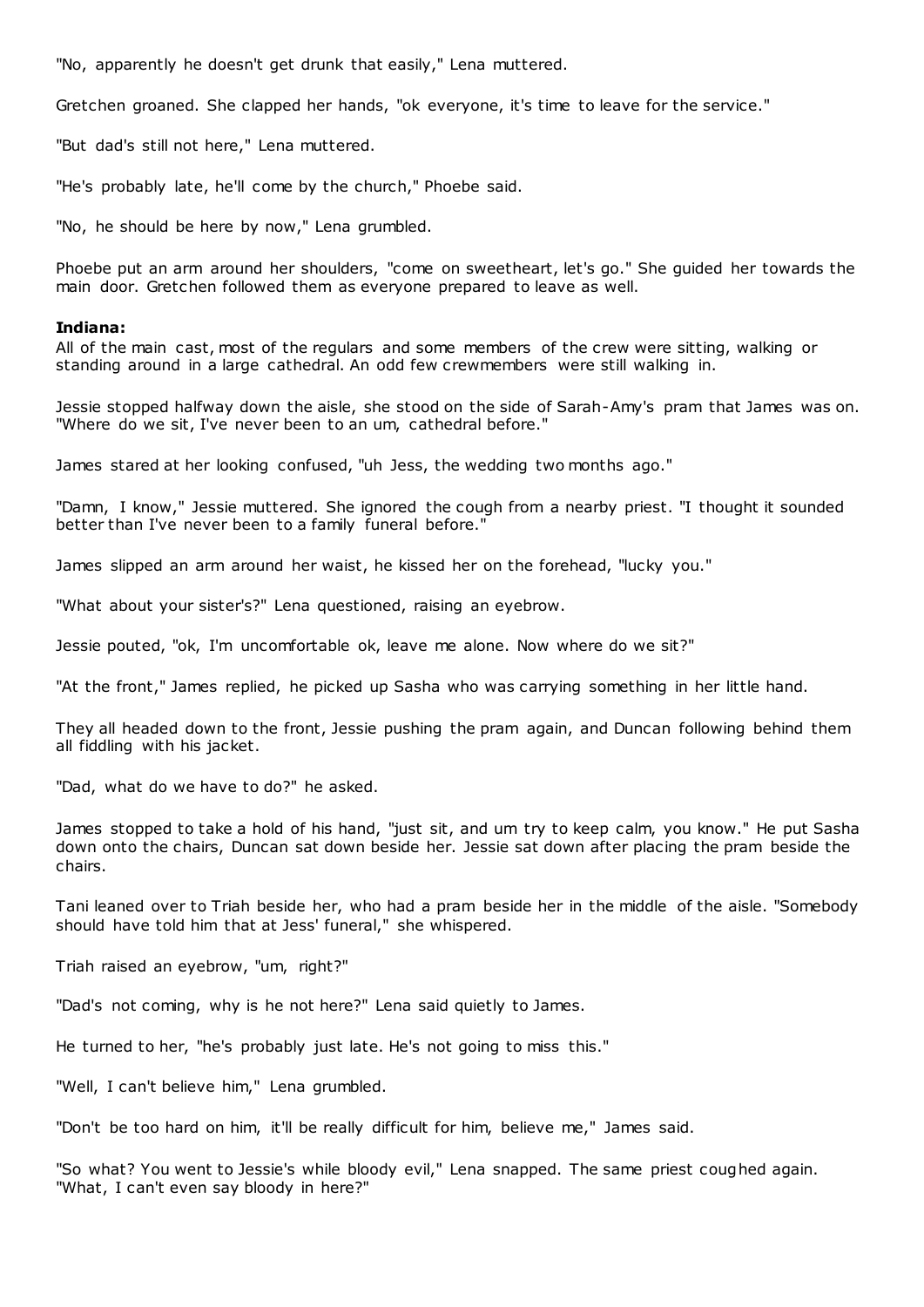James took a step backwards as Yasmin made her way over. "He may just have a bad cough," she said.

The priest walked over to them, "excuse me, can you take your seats."

Lena glared at him, "what!?"

James put a hand on her shoulder, "Lena, don't..."

"Yeah, the coffee god will frown on that," Yasmin said. Lena and James stared at her blankly.

"Ok, do you two even give a crap?" Lena snapped.

"About the coffee god or this?" Yasmin questioned.

James took a hold of Lena's arm as her face stiffened up. "Easy, calm down."

Phoebe stood up, "guys, you should all sit down."

"Fine, sorry," Lena sighed, she sat down. James sat down in between her and Jessie. Yasmin sat down next to Lena. The priest went to his place. "We can't start, dad's not here," Lena whispered.

Yasmin looked down at her hands, "neither is my dad."

James groaned, while Lena glanced at her blankly. "Not my fault," he said, Jessie glanced at him trying not to snigger.

"You didn't know him," Lena muttered.

James shrugged, "and that's bad?"

"Shh, have some respect," Gretchen whispered from the other side of the aisle.

"Yeah it's not like Janeway's really gone, look at Yasmin," Tom commented. Everyone turned their heads to stare at him, even people who didn't know him. "Ok I got it," he pouted.

#### **Later:**

Everyone were now leaving the cathedral, following the six Starfleet crewmembers carrying the coffin.

Tom cleared his throat nervously, "you know, I'm wondering why there are puny ensigns carrying the coffin, when there are two flesh and blood Slayers at this funeral."

Lena and James turned their heads to glare at him. "And I'm wondering who's funeral we're going to next," James muttered.

Tom's eyes widened, he stopped in his tracks forcing B'Elanna, Bryan and Johnathan to as well.

"You really should learn to talk only at appropriate times," B'Elanna said.

"I'm sorry, it's like a disease or something," Tom muttered, he continued walking.

Yasmin and Lena walked beside each other, and linked arms. "Tom did have a point, you know," Yasmin said.

"Right, I can't even go near vampires I don't know," Lena muttered.

"Yes, she's not like you Yassy," Jessie commented, taking a hold of James' hand.

"No no, I know that, I just meant James," Yasmin questioned.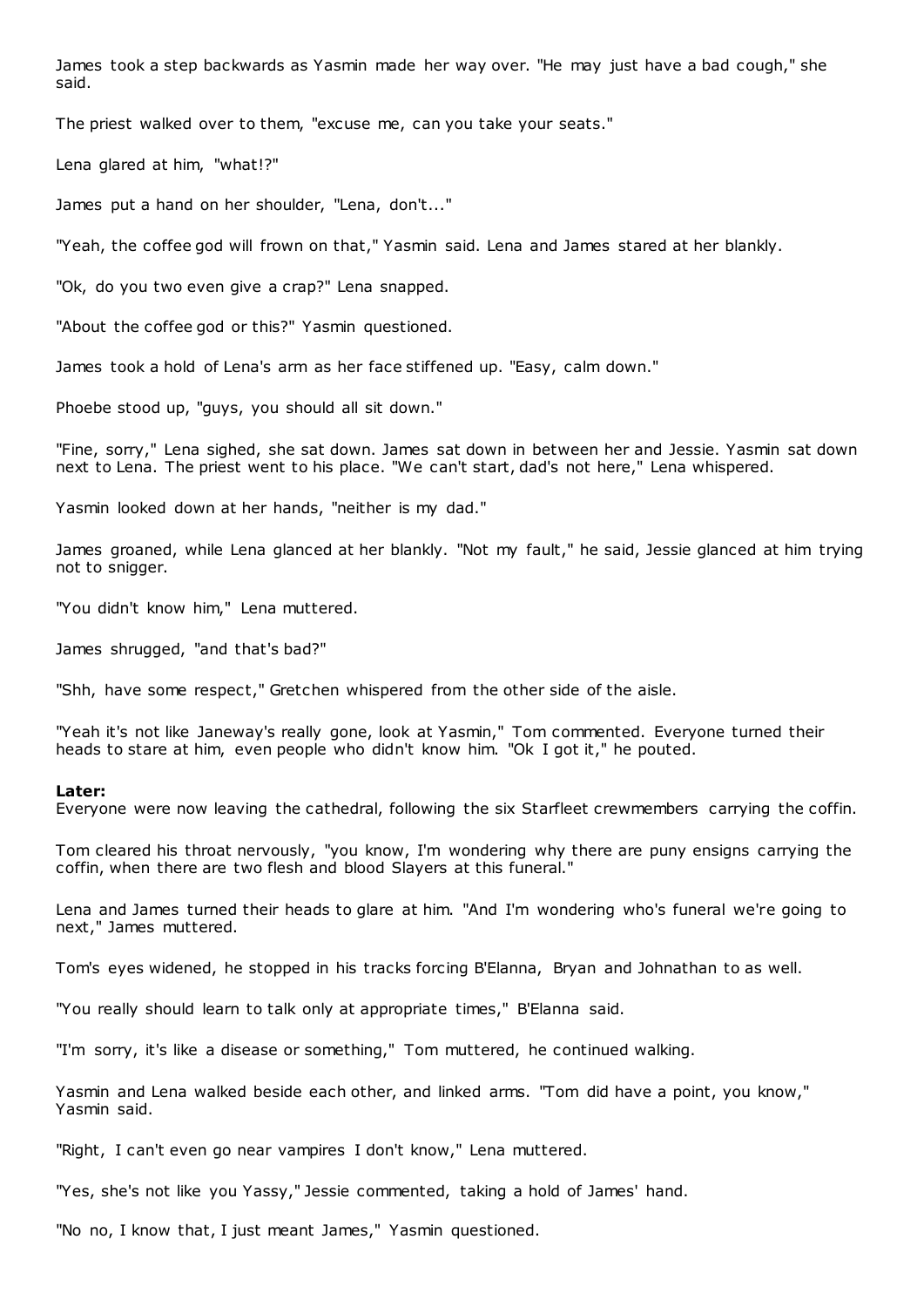"Yeah, you could really um, show up the puny ensigns," Danny commented from behind them.

"Are any of you even aware of the reason we're here?" James questioned.

Quite a few people looked a little ashamed. "Sorry," several people muttered at different times.

A little while later everyone had gathered around an empty grave. The Ensigns lowered the coffin into it, while the priest guy continued talking. The family stood at the front, everyone else gathered behind them.

"... And we commit her body to the ground. Ashes to ashes. Dust to dust."

Lena turned to James and buried her head in his shoulder. Yasmin put her arms around her, Lena put one of hers around her. James moved around so he could put his arms around the both of them.

Several people started putting bunches of flowers on top of the coffin. Sasha stepped closer to it holding a small jar of coffee, "here you go, grandma Janeway." She placed it next to the gravestone.

A few people watched her, "aaw."

Duncan folded his arms, "you know that she won't be able to drink it, and she won't be happy about it."

Jessie sighed, "she'll love it."

Mostly everyone headed away leaving just the family.

James moved away from Yasmin and Lena, they continued to hug each other. He glanced over at Jessie, "did she give her the coffee?"

She smiled, "yeah." She knelt down to pick up Sasha.

Lena and Yasmin pulled away. "I'm never going to see her sing the coffee version of the YMCA again," Yasmin cried.

Lena pulled a face, "huh?"

"You didn't see that?" Yasmin questioned.

Lena looked over Yasmin's shoulder, her face turned pale, "no um. I'll see you later." She walked passed her.

"Did you see it?" Yasmin asked James.

He stared at her, "noo, but I bet it was great." He watched Lena walk towards a small hill, where Chakotay was standing.

"So you bothered to come after all," she grumbled.

"It was... it was hard," Chakotay muttered.

"And it wasn't hard for me, grandma, Phoebe, James, or Yasmin?" Lena grumbled.

"That's not what I said," Chakotay said.

"But that's what you meant. You're saying that it's hard for you, and don't give a toss about anyone else," Lena said.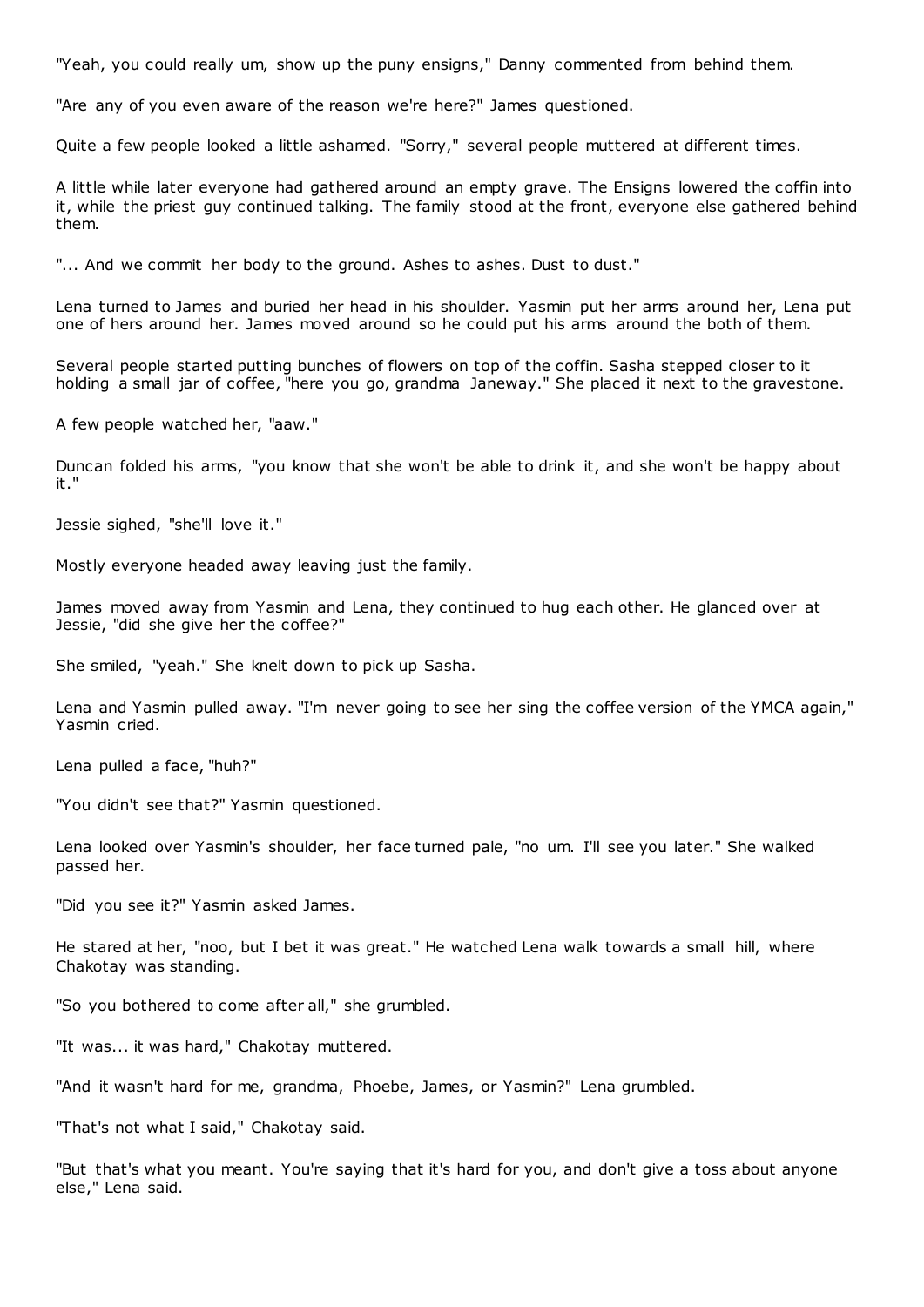"I realise it's hard for you too. You have no idea what it feels like to lose someone you're in love with, so soon after making everything right with them," Chakotay muttered.

"Oh, that's why you didn't come? I'm sure mum will be ok now that you have a  $s^{***}$ y reason for not coming to her funeral," Lena muttered.

"She'd understand," Chakotay said.

"No she wouldn't. Aren't you forgetting that James lost Jess not long after getting engaged, she was expecting Sasha then. He was evil but still cared enough to say goodbye to her," Lena snapped.

Chakotay narrowed his eyes, he slapped her across the face, "of course I care!"

Lena's eyes widened in shock. She swung her fist at him, knocking him backwards onto the ground. "Well you better start acting like you do!"

James rushed over to her side, "what, what happened?" He put a hand on her shoulder. She just turned her head to stare coldly at him.

Chakotay sat up, one hand over his nose.

Lena turned her head back towards him, "you touch me like that again, and you'll have something else broken." She stormed off.

James watched her, then turned back to Chakotay. "What is your problem anyway?"

He narrowed his eyes again as he stood up, "right, now I'm getting grief from you." He walked off in another direction.

#### **Voyager, the Mess Hall:**

Two people climbed onto the stage at the end of the room. One of them grabbed a microphone. "Hey everyone. We thought that we'd sing a little song to cheer everyone up."

The two cleared their throats, "do be do. Ding dong the witch is dead, the witch is dead, the witch is dead." Two loud bangs surprised the whole room, the guys collapsed moments later.

Lena, who was about two feet from the stage, frowned, "hey, who beat me to it?"

Duncan ran over to the table nearby where the sausage rolls were. James and Jessie were nearby. "I didn't realise you kept those guns you stole from the museum," Jessie said, holding a half eaten sausage roll.

James shrugged as he put away a hand held gun, "well it's a good thing I did. They'll live though." On cue some crewmembers started carrying the two crewmembers away.

"Hey, who ate all the sausage rolls?" Duncan pouted.

"Not me, I only had one," Jessie replied, looking around. "I think Annika has the plate."

"Oh it's that bitch again!" Duncan grumbled. He ran towards Annika.

"Should we do something?" James asked.

Jessie shook her head, she put the rest of the roll into her mouth.

Annika spotted Duncan coming her way, "aaaw, hello cutie."

"What? Ugh, just give me the plate!" Duncan snapped.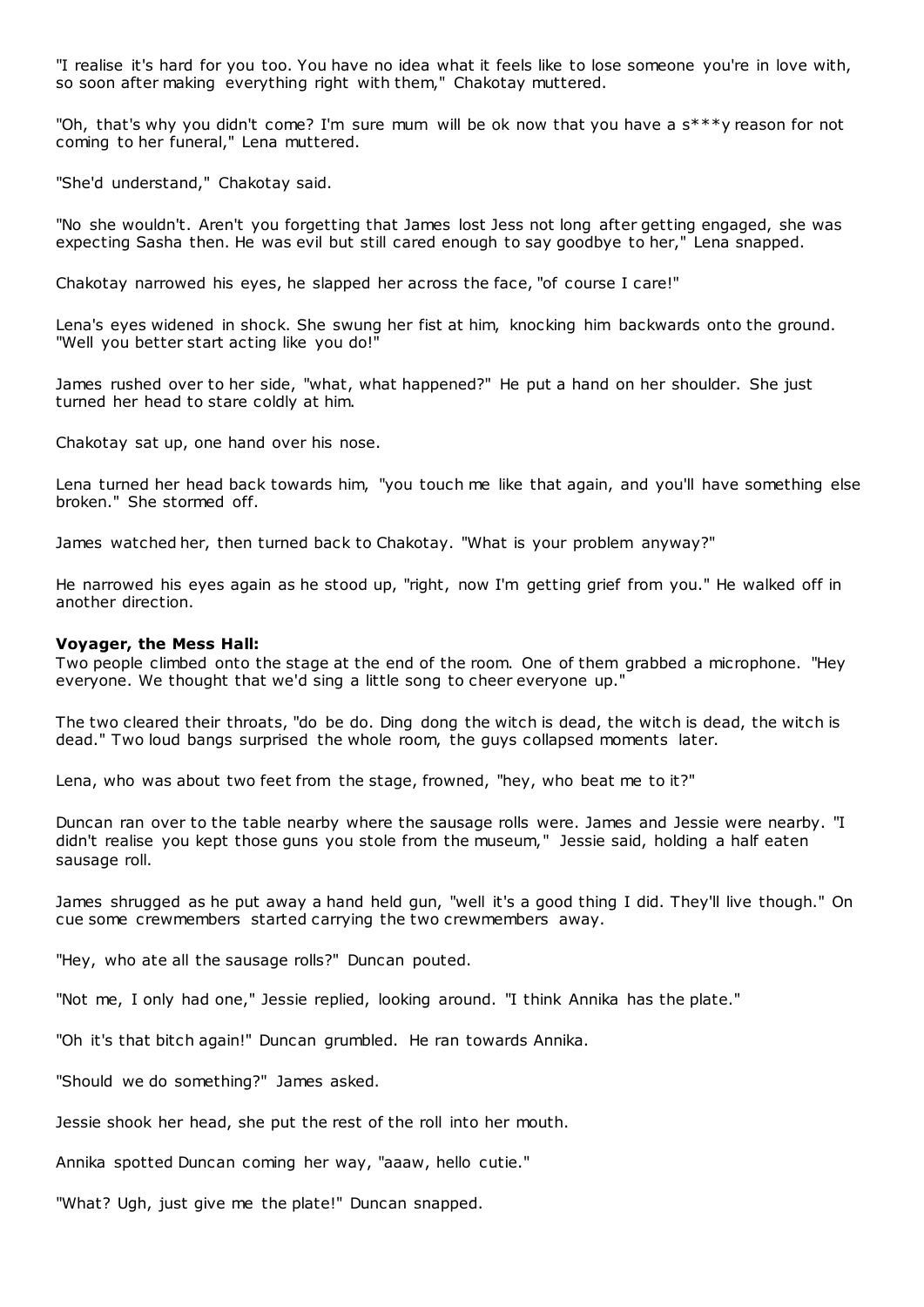"But I love these," Annika said.

"I only had one, you can't hog the plate you greedy cow," Duncan said.

"Sorry, it's first come first serve sweety," Annika said. She messed up his hair with her hand, then walked away.

Duncan started fuming, "mum!"

Jessie walked over, "no, I'm not cleaning anything up."

"She, she touched me," Duncan muttered, pouting.

Jessie sighed, "oh ok, fine." She walked off in Annika's direction.

Nearby Lena sat down next to Daniel at a table. "Stupid question, how are you doing?" he asked.

"Usual, crappy," Lena replied.

"Is there anything I can do?" Daniel asked carefully.

Lena turned to look at him, "you could build a time machine for me."

"I'll give it a go, but chances are I forgot how to do it," Daniel said. Lena smiled weakly. "Ah good, I can do something."

"I wish I'd stayed overnight like I planned," Lena sighed. "My phobia of them would have woke me up. Or maybe they would have went for me instead."

"Lena, you never say stuff like that. It just makes you feel worse," Daniel said.

"I know but..." Lena muttered.

"But nothing. Your mum wouldn't want you to torment yourself like this," Daniel said.

"No, she probably wouldn't," Lena sighed. "This year just sucks. First Kiara leaves, a niece dies, and now this."

Daniel sighed too, "and you broke up with Craig, and went out with me."

"Ohno, that wasn't what I meant," Lena stuttered.

Daniel shrugged, "I know. I was just adding something to your list for you."

"Daniel don't be stupid. I named all the crappy parts of the year," Lena said.

"Well remember, if there's something I can do for you, just let me know. I am serious about that," Daniel said.

"Thanks. For now you can just keep me company," Lena said.

"That I can do," Daniel said, smiling slightly. He leaned over to kiss her on the cheek, then put his arm around her shoulders.

Craig was meanwhile watching the scene from the kitchen. James came over with Duncan. Sandi was working inside the kitchen, she walked over, "what can I get you boys?"

"More sausage rolls please," Duncan replied.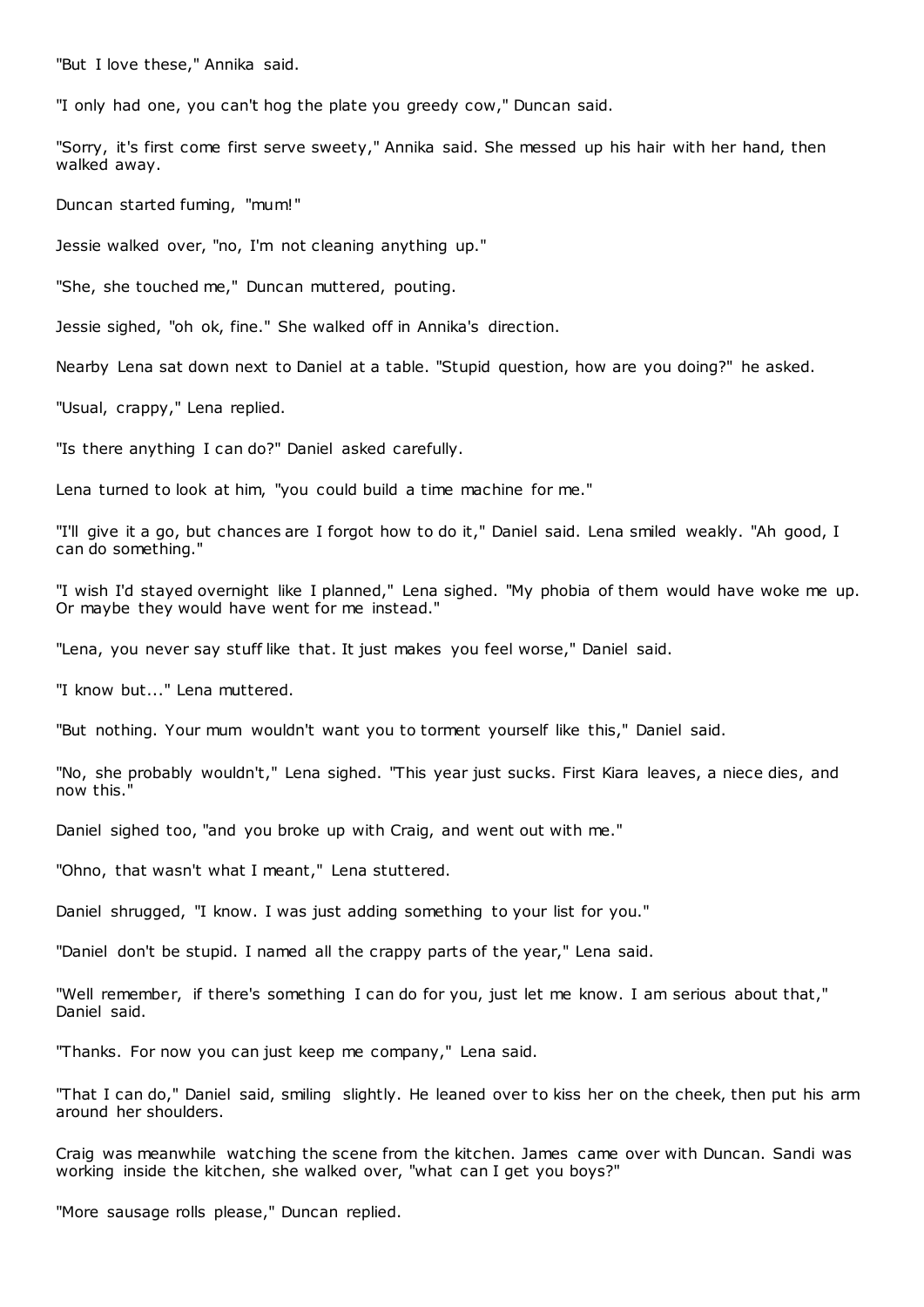"Ok cutie. James, Craig?" Sandi questioned.

Craig was too busy watching Daniel and Lena to answer. "I'll have two vodka with coke's," James said.

"Jessie's drinking again?" Sandi said as she prepared the drinks. Neelix meanwhile put a tray of sausage rolls onto the bench. Duncan took them and walked off.

"No, why?" James replied.

Sandi looked worried as she left the drinks, "oh right. Well take it easy." She walked over to another group.

Craig finally turned away, he spotted James beside him. He drank from one of the glasses, while holding the other one. "I can't believe this."

"What?" James muttered, not caring.

"Nothing, wrong time and place," Craig muttered.

James rolled his eyes as he turned to face him, "I could do with a distraction. What's up?"

Craig beckoned his head towards Lena and Daniel. "I don't get it. He's a different guy to the one she knew while growing up. They barely know each other."

"Well you dumped her, don't complain," James muttered.

"I know but it was a mistake," Craig said. He turned his head back, "you've got to help me."

James coughed as he was finishing his last drink. He glanced back at Craig looking bewildered. "You want me to help you get my sister back?"

"Just forget it's Lena for a second. It's just you're married, you broke up with Jess once before and got her back. Tell me how," Craig said.

"Ok fine, but you'll be disappointed," James muttered. "Ok, she told me she loved me, and I told her how I felt. You've broken up with the same girlfriend twice for the same reasons. I can't help you."

Craig groaned, "but you..."

"I'm not finished. I can't help you because it's different with you and her. There's been other people and she's told you she doesn't love you. So, sorry," James said.

"You've got to help me. Tom wouldn't so who will?" Craig stuttered.

"I'll help you all right. Get over it," James said, raising his second glass.

Craig stared at him, now looking annoyed. "If someone had took Jess away before you got her back, would you like it if someone said the same to you?"

James put his drink back down, "it's different."

"No it's not, stop saying that. You love Jess, just as much as I love Lena," Craig grumbled.

James shrugged, "then maybe you shouldn't have dumped her because you thought she liked her brother, and went out with Zare to get her jealous." He walked away wit h his drink.

"I didn't!" Craig snapped. He groaned, "fine, he knows nothing anyway."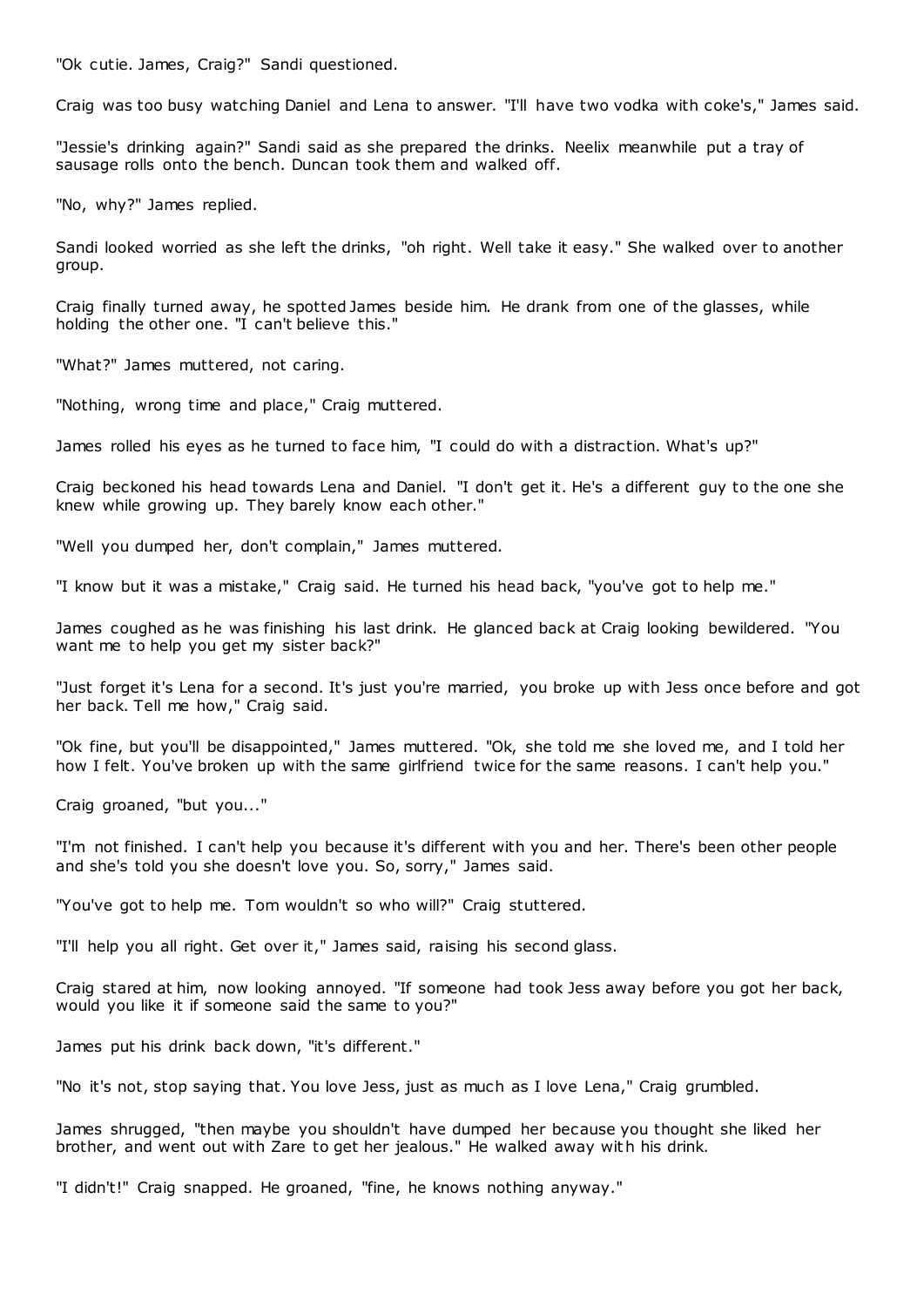Meanwhile Annika was talking to Jessie at the other side of the room. She had her eyebrow raised, while backing away a step every now and then. "So you think I'd suit a catsuit?"

"Yes I do. Your husband will love it," Annika said.

"No, I'm sure he'd divorce me instead," Jessie muttered.

"What? Ohno I'm sorry, when did you find out that he's gay?" Annika gasped.

"Oh he's not," Jessie grumbled. "But I have time for another funeral this week, just barely."

"Ohno, who else died?" Annika gasped.

Jessie groaned, she finally walked away.

Zare, Emma, Sandi, Kevin, Daniel and Wesley were nearby talking quietly.

"The device is supposed to fit in a temple's statue," Sandi was saying.

"And?" Zare and Emma muttered, not sounding interested.

"Research shows that the temple is for Slayers only, and if they find it they can... 'purge all vampire life' on the planet it's on," Wesley said.

"There's obviously temples on a lot of planets including this one. As it's for Slayers only we're having trouble figuring out how to find Earth's," Sandi said.

Zare raised an eyebrow, "purge them how?"

"Dunno. It's only a legend," Kevin shrugged.

"I'm afraid we don't know much about it. We're not even sure if it's been done before," Wesley said.

"We're continuing research later. It's worth all the time if it works," Sandi said.

"Oh I don't know, I have a bad feeling about this," Zare mumbled.

Craig nearby was listening in, he frowned as he headed back over to the kitchen. Lena was standing by it, sipping on a glass of coke. "Hey Lena," he said.

She glanced at him, "oh hi."

"I know this isn't a good time but there's something I want to talk to you about," Craig said.

"Oh, what?" Lena questioned.

"Well I was thinking that I owe you an apology, you know for thinking I could just propose to you," Craig said quietly.

"Forget it, it's fine," Lena said.

"Yeah well, I was just a bit off after Zare dumped me. Actually there's really no good enough excuse," Craig said.

Lena raised an eyebrow, "I said forget it, we all do crazy things."

"Tell me about it," Craig commented. "That reminds me, how is Daniel?"

"Are you trying to say that me seeing him is crazy?" Lena questioned.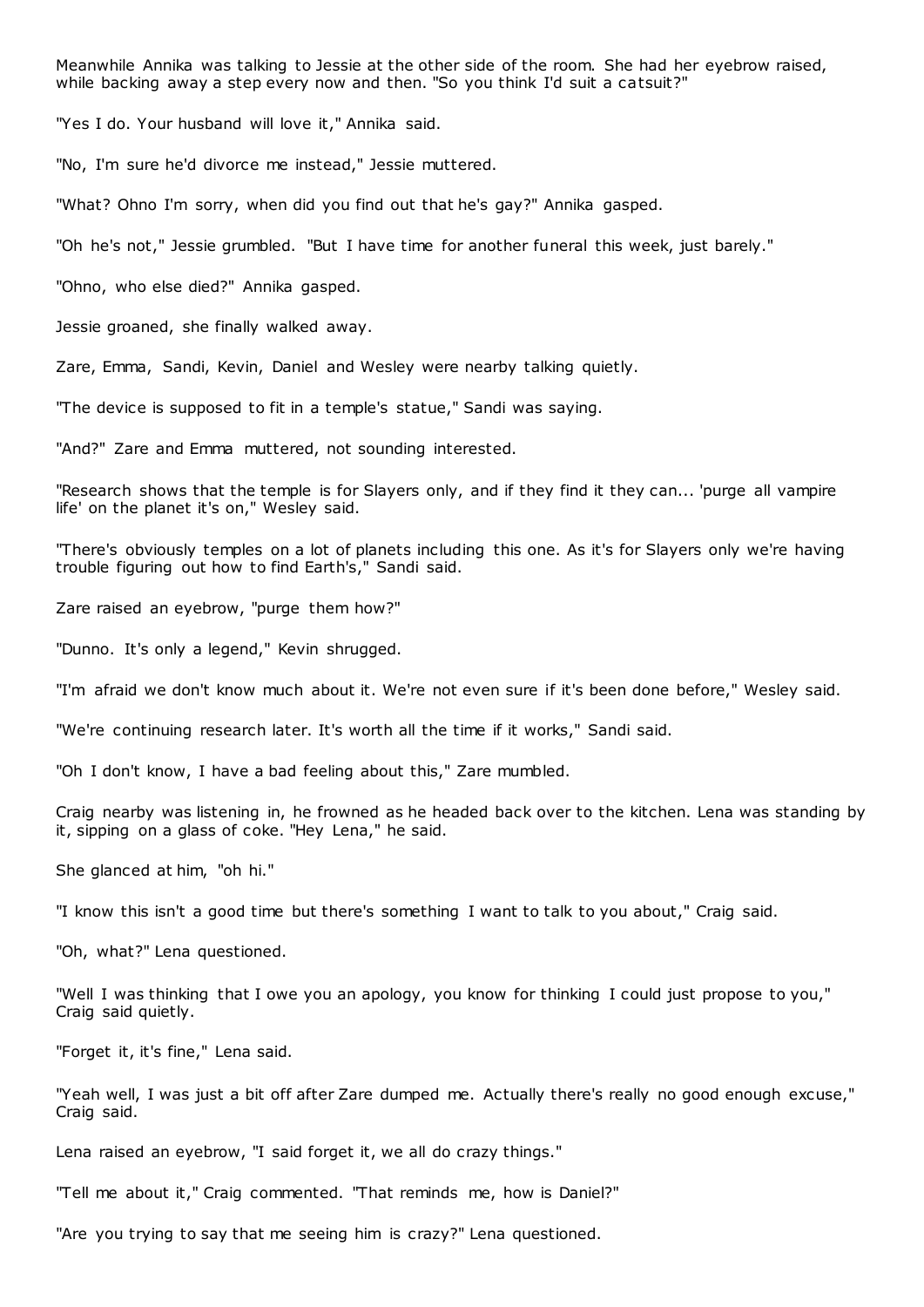"I'm so glad you admitted it," Craig said.

Lena groaned, "Craig, it's not crazy. I do like him you know."

"Sorry, I just think he's a self absorbed ass," Craig said.

"Yeah he was, but you'd be surprised how much he's changed," Lena said.

Craig shrugged, "he's still a self absorbed ass."

"I didn't insult Zare, did I?" Lena muttered.

"No, but in all honesty, this is killing me," Craig muttered.

"Um, what is?" Lena asked.

"You and him. At first I thought you were doing it to spite me, and was only pretending for a short while but," Craig muttered. "It seems to me now that it's the real thing."

"Well it is kinda. Daniel is still more of a friend to me though, that's what I really need now," Lena said.

"Lena, we were friends too. What's different?" Craig asked.

Lena looked confused, "um, we're still friends. What do you mean?"

"I mean we were friends while we were going out. What's different with him?" Craig asked.

Lena looked uncomfortable, "well, he's a different guy. Sorry, don't get what you mean."

Craig stepped closer to her, "Lena we were great together, we were friends and everything. You and Daniel are friends, but is that it?"

"Well, I dunno. We go out, we talk, but that's it. There's been no um, kissing if that's what you mean," Lena muttered.

"He just did though," Craig said.

Lena groaned, "you saw that."

"I did, that's why I figured," Craig said.

Lena sighed, "no I haven't kissed him or anything. I told you, we go out and we still remain friends. We did the same."

"Why haven't you?" Craig asked meekly.

"I don't know, maybe cos I don't want to," Lena replied.

Craig's eyes lit up a little, "ah ha, so you don't want to be his girlfriend then."

Lena raised an eyebrow, "Craig, stop it. You're giving me a headache."

"It's not me. You're the one who's confusing us both. You're going out with this guy, yet you don't want to do girlfriend and boyfriend stuff with him, 'sadly'," Craig said.

"Maybe because that's not what I want. I've never been a fan of those kind of relationships. If I kissed somebody, I'd feel weird about it or disgusted afterwards," Lena said quietly.

Craig pouted, looking a little insulted, "um, gee thanks."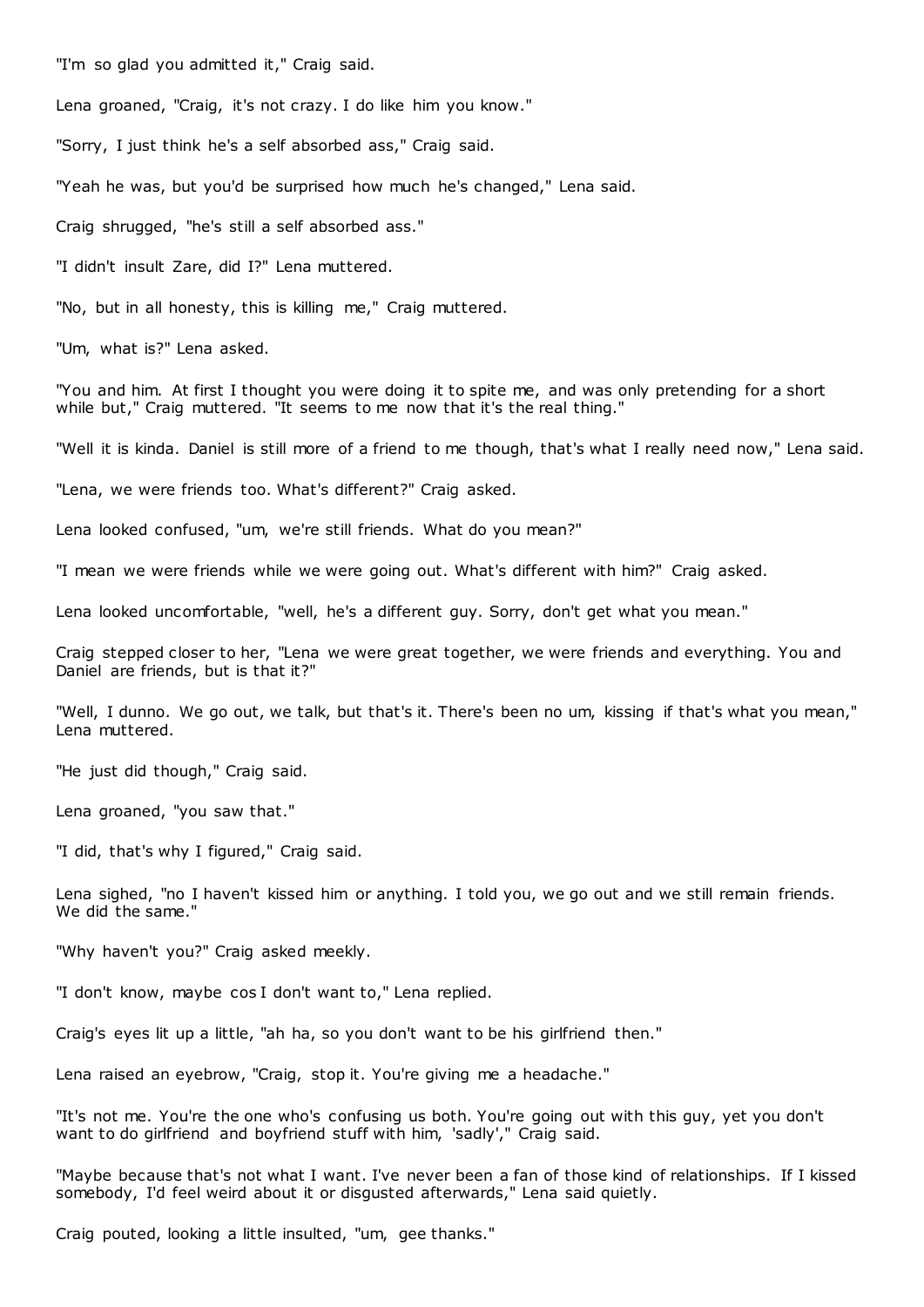Lena tried not to laugh, "it wasn't you Craig. I'm just weird like that."

"How would you know, you've just kissed me, and ugh, your brother," Craig said.

"Now you can probably understand why I feel like that then. Even when I didn't know it still felt really wrong and gross," Lena commented.

"Yeah but we kissed before that incident on Thairo," Craig said.

"Ok, maybe I can't blame it on James then," Lena said. She shrugged, "maybe cos at heart I'm still a teen, I'll probably feel better when I'm older."

"Right, kids get disgusted after a kiss not teens," Craig said.

"Some do," Lena shrugged.

"So does this mean you're not actually dating Daniel properly?" Craig asked.

"Yes I am. He understands that I don't like kissing, I told him that. He's fine with it," Lena replied.

Craig frowned, "I would be too you know."

"Craig, what are you doing?" Lena asked.

"All right it would bug me a lot. See if Daniel is fine with it, that means he doesn't like you as much as you think," Craig mumbled.

"That's nice," Lena muttered.

Craig sighed, "Lena, I know relationships aren't just about the kissing, but if he's fine with not doing that, then you're not going to have a good relationship. Fine, he kissed you on the cheek, but friends do that too."

"I told you he was more of a friend than anything. We're just friends who go out," Lena said.

"We could be, I'll wait for you, you know that," Craig said.

Lena looked uncomfortable again, "um, wait for what?"

"You said you may feel better when older. Maybe Daniel won't be able to, but I would gladly wait. We can be friends who go out," Craig replied.

"But, you dumped me cos you didn't trust me. We've been through this before, and I can't do it again," Lena muttered.

"Then you tell me this. Did you prefer being with me or Daniel?" Craig asked.

"Well um, I don't know. Daniel's been really nice to me ever since Kiara left, and with mum, we also talk for hours about stuff," Lena replied, looking around the room. "You and I, well you were always really sweet, and it was fun."

"So you don't know," Craig muttered.

"I don't know, I don't like being put on the spot like this," Lena mumbled.

Daniel walked over, "hey you two."

"Oh hey, didn't see you come over," Lena said quietly.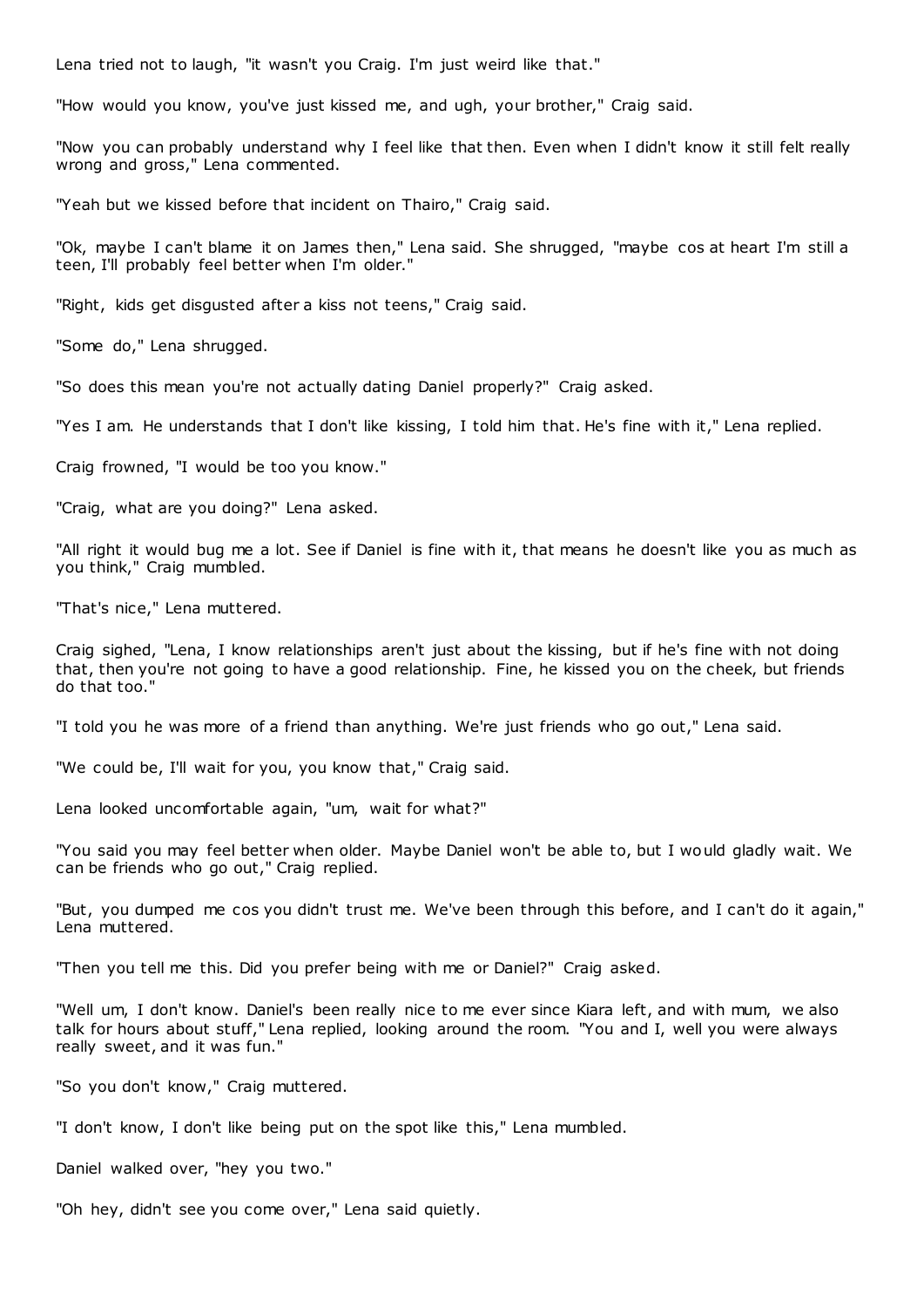"Oh that reminds me," Craig said. She glanced at him looking worried. "What's this legend thing you lot were talking about before?"

Daniel stared at him, "you were listening in?"

Lena kept glancing between them, "what legend?"

"Something about purging vampire life on Earth," Craig replied.

"It's something we're researching. Now if you'll excuse me," Daniel muttered, he walked away.

Lena stared after him, "what, wait a minute." She rushed after him.

Craig shrugged, "you never keep things like that from her, bad move." He walked away looking smug.

Lena walked in front of Daniel to stop him, "why didn't you tell me about this?"

"Ok, we didn't want to get your hopes up. You wanted revenge, and we thought you'd jump right into it if you knew," Daniel replied.

Lena stared at him, mouth wide open in shock. "I don't believe this. Who is we?"

"Um, the Slayers, Wesley," Daniel muttered.

"What about my brother?" Lena asked.

Daniel shook his head, "he wanted revenge too, and he was evil recently."

"Well that's nice Daniel, but I would like to know about these kind of things. I wouldn't have jumped right into a legend thing until we knew more about it," Lena said.

"I'm sorry, but I was told not to tell you," Daniel muttered.

"Oh right, fine, nobody trusts me, that's nice," Lena grumbled, she walked away.

## **Later that night**

# **The Enterprise, James/Jessie's Quarters:**

"Duncan," Sasha whispered from her crib.

Duncan groaned, he put the cover over his head. "No, there's shields around the ship, a vampire can't be hanging outside the window again."

"No, that's not it," Sasha said, sitting up.

"Then what?" Duncan groaned.

"You know when you said grandma wouldn't be happy about the coffee I gave her?" Sasha asked.

"Yeah," Duncan replied, yawning.

"Do you know where she is?" Sasha asked.

"No, I just meant that if she could see it, she wouldn't be able to get it," Duncan replied, turning his back to her. "Now good night."

Sasha pouted, "Duncan."

He groaned and turned back over, "what?"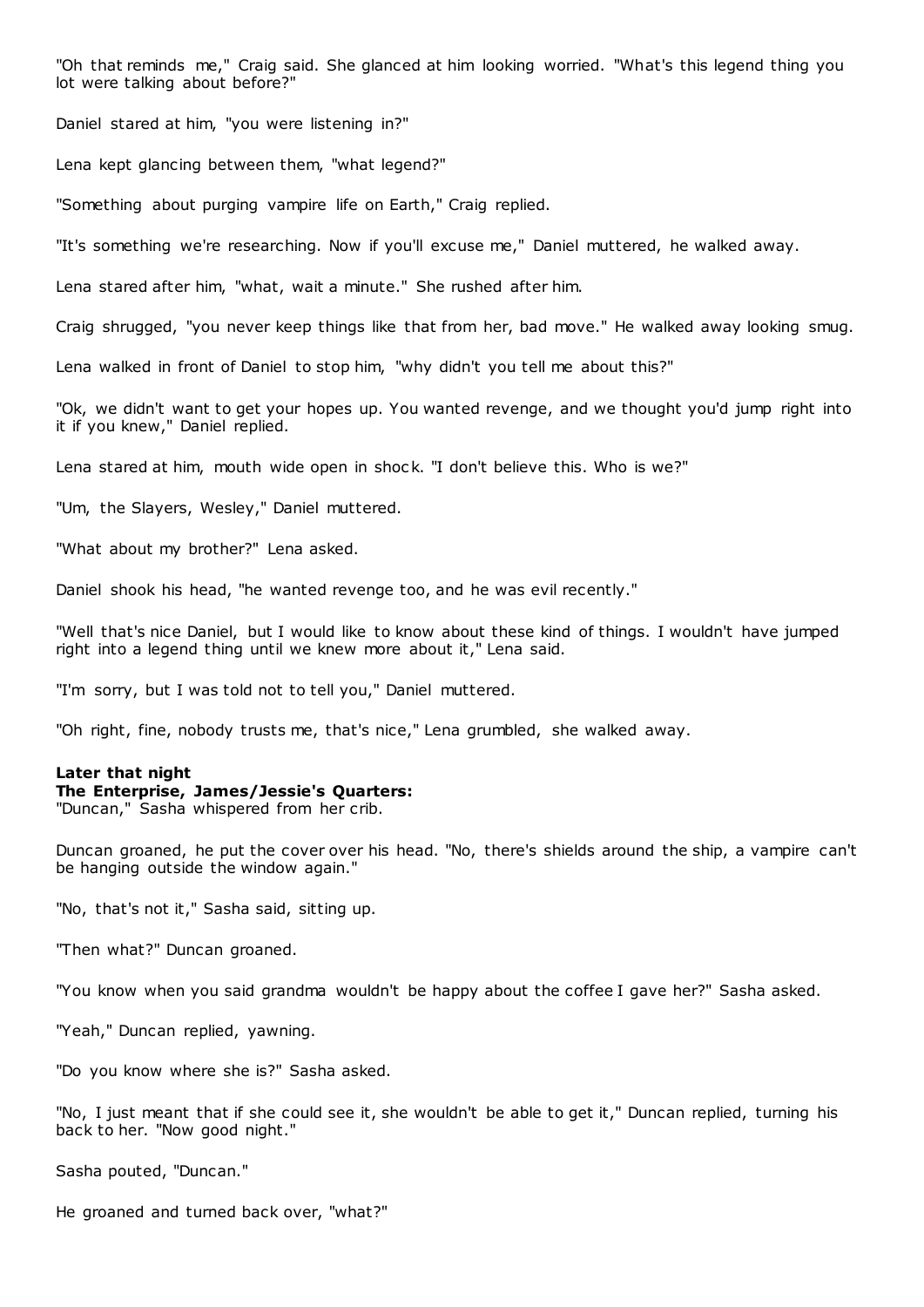"Will we ever see her again?" Sasha asked.

"Ugh, can't you ask in the morning, I'm tired," Duncan groaned.

Sasha stood up, "fine, I'll ask mummy and daddy."

"I'm sure they are too," Duncan muttered, putting the cover back over his head.

Sasha squeezed through the gaps between the wooden bars, she walked out of the room, holding one of her teddies. She walked straight into the other bedroom, "mummy, daddy." She went over to tug on the bed cover.

She heard Jessie groan, moments later she sat up. "Ohno, what is it?"

"Where do we go when we die?" Sasha asked.

"Look just because I've done it several times sweety, doesn't mean I know," Jessie muttered.

"How come?" Sasha asked.

"I don't remember it," Jessie replied, she pulled herself out of the bed.

"So you don't know where grandma Janeway is now?" Sasha questioned.

Jessie knelt down to gather her up into her arms, she stood back up. "We can't talk here," she said, heading into the living room. She sat her down on the sofa, she sat down beside her. "Look honey, you're a little young to be asking questions like that, you've got a good number of decades left yet."

"Somebody said that when you die, you disappear. That isn't true is it?" Sasha asked.

"No I doubt that, or I wouldn't be here really," Jessie replied, yawning slightly.

"So, where do you go?" Sasha asked.

"It's complicated. Nobody knows for sure but we've had ghosts, reincarnations," Jessie replied.

"So you turn into a ghost?" Sasha questioned.

"Supposedly your daddy's dad, he was a ghost then reincarnated," Jessie replied. "But like me, he might remember differently or not remember some of it."

"What does reincarnated mean?" Sasha asked.

"It means the soul is born in someone else, they are someone else, I can't explain it," Jessie replied. "Now, I don't know exactly what happens but I'm sure your grandmother will be ok."

Sasha started pouting again, "you mean she could turn into someone else, I won't see her again then."

Jessie glanced around the room like she wanted some help, "um, no you will. Not everyone reincarnates, maybe..." Sasha started to cry. "Oh god, sorry sweety, I'm not very good at this." She picked her up, and put her on her lap. "Don't cry, I don't know what I'm saying."

James stepped out of the bedroom, "what's going on?"

Jessie looked up at him, "please, you've gotta help me here." He walked over to them. "She's asking about where people go when they die, and of course I answered stupidly."

"Right, like I'd do any better," James muttered. He gently took Sasha from her, "shh, it's ok, nothing to worry about."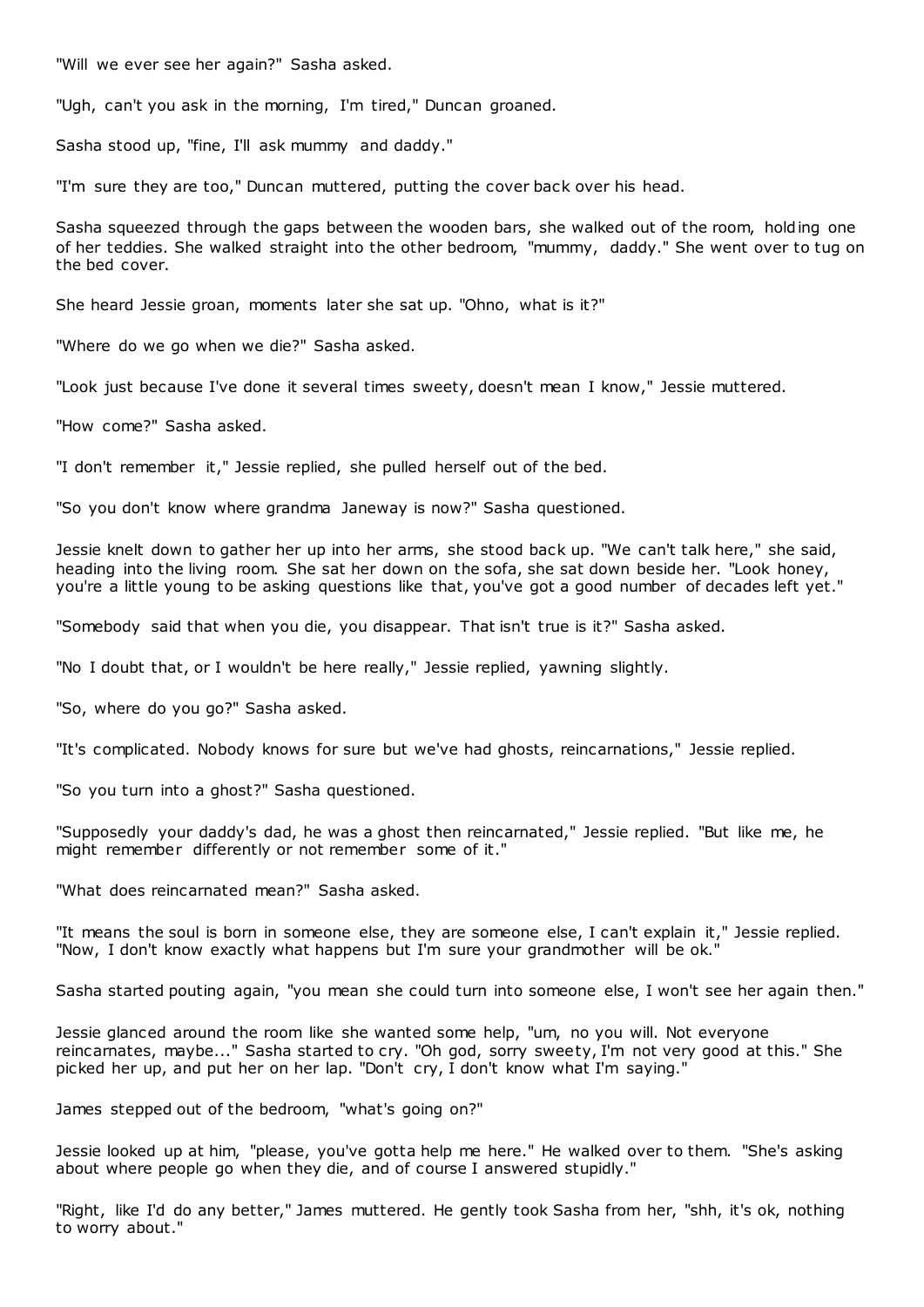"She wants to know if she's going to see her grandma again," Jessie said.

"Oh, there's no doubt about that," James said.

Sasha looked up at him, "but mummy said that she might um, reinca... carna, or something. She'd be different."

"No, only bad people do that," James said. Jessie pulled a face, she mouthed 'what'. "That's what I believe, honey, and it's probably true."

"I don't get it," Sasha muttered.

"Well before Duncan was born I remember getting badly injured, and seeing my step mother and half sister, who are dead. We talked for a bit before I woke up, it's a bit hard to remember it all. They were both good people, so they obviously go straight to an afterlife," James said.

"Is it nice there?" Sasha asked.

"If it was the place I was in during our conversation, then yeah. I'd imagine your grandma would get unlimited coffee there, so she'll always be happy," James replied.

Jessie smiled, shaking her head, "that's not good."

Sasha giggled, "you mean she'd always be hyper."

"Yeah most likely," James said. "You see all the people we know reincarnated were bad people, like murderers. There was Iinan, Makia, Unu, and of course my dad."

"Your dad?" Sasha muttered.

"He was a mean old man," James said. "You will see your grandma again, cos I know you're going to be good, aren't you?"

Sasha nodded, "I'm always good. Will Duncan go too?"

Jessie's eyes widened, "not for a long time."

"But he's always naughty," Sasha said.

"But he passes the afterlife criteria by far. The ones who don't are usually heartless killers, for example. Duncan's not like that," James said.

Sasha shook her head, "no."

"Ok, you don't worry about grandma. She'll be having the time of her um, life. Let's get you back to bed ey," James said. Sasha nodded, he carried her into the other bedroom.

Jessie sighed, "well that's me out." She got up, then walked back towards the other bedroom.

#### **The next day:**

James rushed over to the replicator, "it's ok, I'll do it."

"You're already late, so I think I should take him," Jessie said.

"Yeah exactly, I'm already late," James said, fiddling with the replicator.

Jessie walked over to him, "are you getting deja vu?"

"A little yeah," James replied. He picked up two plates from the replicator.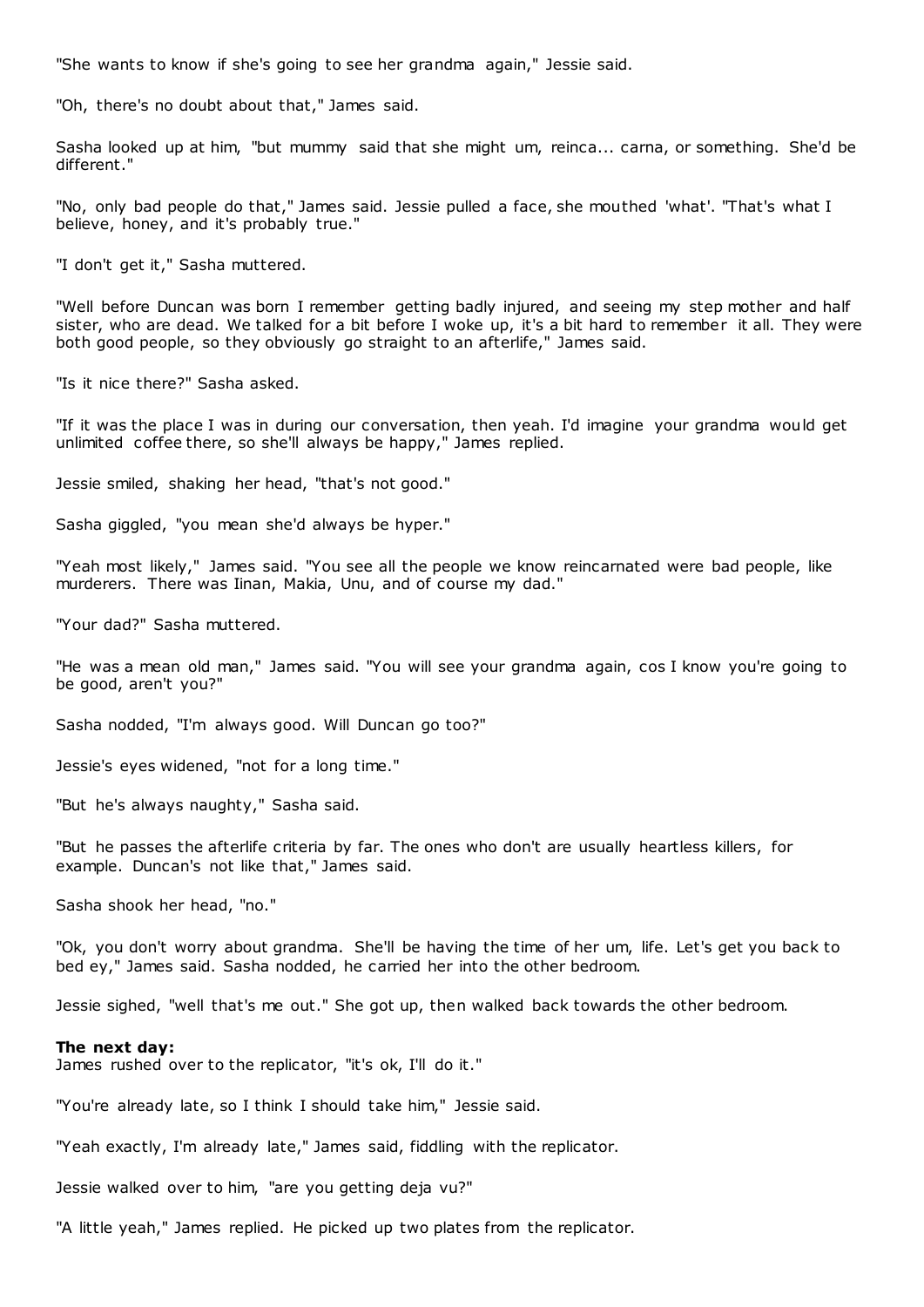She snatched them right off him, "good, then you'll remember that I won last time. Now get your ass to work mister."

"Why do I get the feeling you're trying to get rid of me," James muttered.

Jessie put the plates onto the table in front of Duncan, who was fiddling with a bag. Sasha climbed onto the sofa beside him. "I'm not, why would I?" she asked.

"I could give you a list if you want," James said, once again fiddling with the replicator. "Are you sure you can do this on your own?"

Jessie groaned, "yes that's something to put on your list."

James turned his head away from the replicator, "what?"

"Sorry, I just want to look after the kids on my own for once, cos I can. There is no need to be like this," Jessie muttered.

"Ok, but this doesn't have anything to do with last night, right?" James carefully asked.

"No, no, it's fine, easy. Take Duncan to school, come back, pick him up at lunch, get food again. How hard can it be?" Jessie said.

"Harder, cos you forgot to take Duncan back to school, and Sasha isn't in the nursery," James replied.

Jessie narrowed her eyes, "don't you have to go to work?"

"I guess so," James said.

"Don't worry about me, I can handle it," Jessie said.

"Yeah I know," James said, he headed over to Duncan and Sasha. "Ok Duncan, you know the drill."

"I know, be good," Duncan said. "I'm always good."

Sasha giggled, "good at being bad, right daddy?"

Duncan pouted as James knelt down in front of them. "At least behave for your mum," he said.

"Hey, I'm always good for mum," Duncan said.

"You too Sash," James said. He kissed them both on the cheek, then stood back up. He headed back over to Jessie. "There, they're all yours." He kissed her on the cheek too, then walked out.

"Ok kids, we're going to have to hurry," Jessie said but was interrupted by Sarah-Amy crying in the next room. "Be right back."

## **Later, outside Shield Row Primary School:**

Jessie stopped outside the metal gates, just managing to carry Sasha with one arm, and hold the pram handle with her other hand. Duncan was standing beside her.

"Ok you behave today Duncan," Jessie said.

Duncan looked up at her, "it's my first day again, I always do."

The bell rang through the yard. A youngish woman walked out of the building while most of the kids headed inside. Duncan groaned, he followed the others inside. The woman passed him, she walked directly towards Jessie.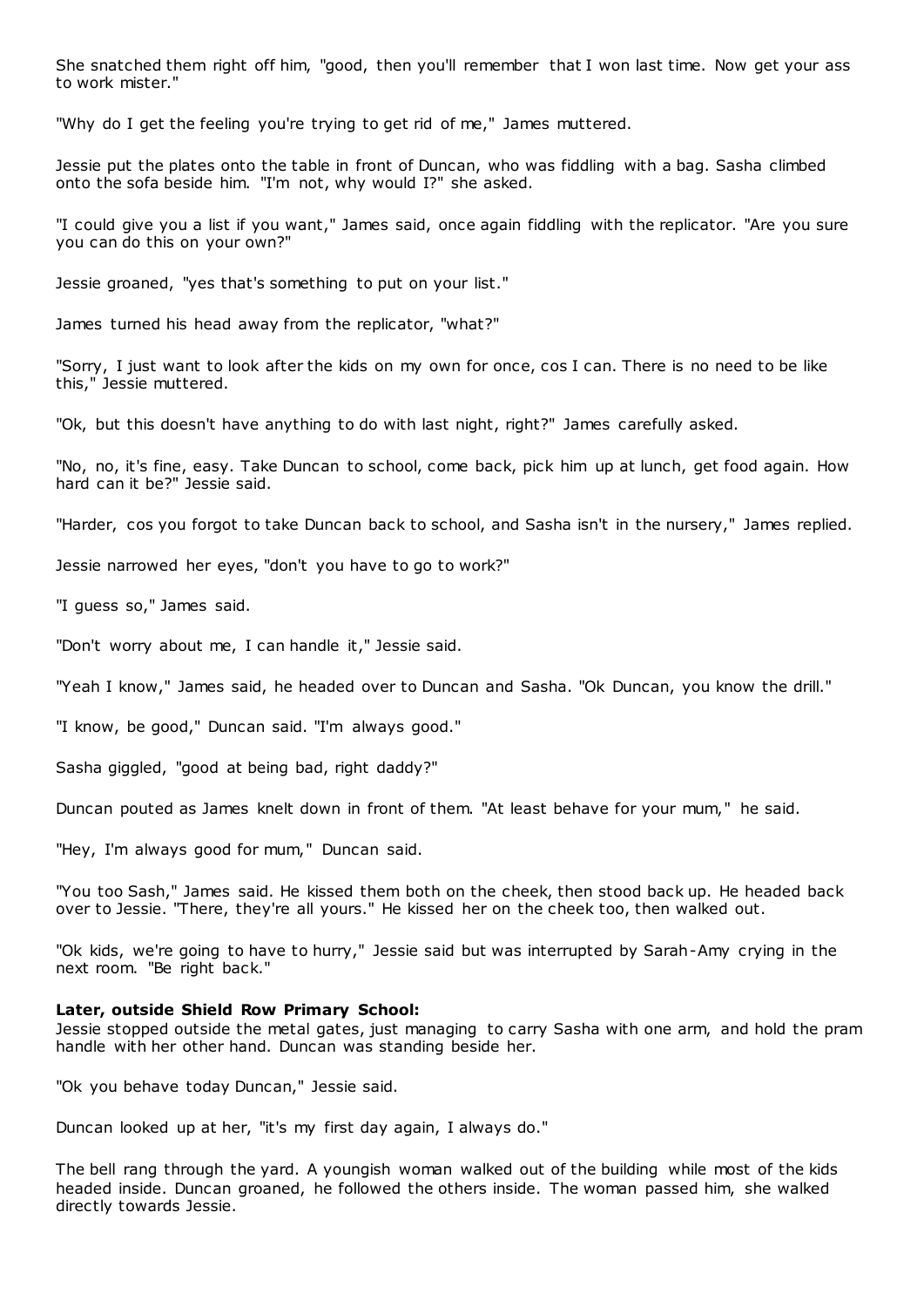"All right, we've got ten minutes until beam back time," she said to Sasha, while fiddling with the bag on her shoulder.

The woman stopped in front of her, "excuse me."

Jessie looked up from her bag, "um, what?"

"You're Duncan's mother right?" the woman questioned.

"That's right. He couldn't have done something wrong already," Jessie replied.

"No no, of course not," the woman said. "I'm Mrs Jill Hannigan, the Deputy Head. I'd like to speak to you about your son."

"Um ok, but I'm scheduled for a beam out in ten or so minutes," Jessie said.

"I can contact the transporter officer from my office, this may take longer," Hannigan said.

"I'm going to be late dropping my daughter off at nursery," Jessie muttered.

"I'm sure they won't mind, please," Hannigan said. Jessie sighed.

# **The Deputy Head's Office:**

Hannigan sat down behind her desk, while Jessie sat Sasha down on one of the chairs in front of it.

"I'm just wondering, how old is your oldest daughter?" Hannigan asked.

"Only one, why?" Jessie replied, she sat down on the other chair.

"Ok so we'll just have Duncan until he leaves, then she'll join the year afterwards, right," Hannigan said. She folded her arms on the desk. "I'm going to get straight to the point. I just want to let you know of my concerns about Duncan. A three year old should be in a nursery, not in Year Four in Primary School."

"He is keeping up right, is that what this is about?" Jessie questioned.

"More or less," Hannigan replied. "You see, you took him from a nursery on a starship, to a school in Indiana. Quickly you got him here, after several weeks you kept him off for some weeks. Then brought him back, just to keep him off again. He's already too young for the class, it does not help if you let him have numerous holidays too."

"He had to stay off, besides we took him to the school on the Enterprise so I wouldn't call it a holiday," Jessie said.

"Why did he have to stay off?" Hannigan asked.

"Family crisis," Jessie replied.

"Two of them?" Hannigan questioned.

"Yes," Jessie replied.

"Hmm, what kind of family crisis' are we talking about here?" Hannigan asked.

"First one is a bit complicated. Second his grandmother was murdered. Happy now?" Jessie replied bitterly.

"Murder, on Earth? I doubt it," Hannigan muttered, shaking her head.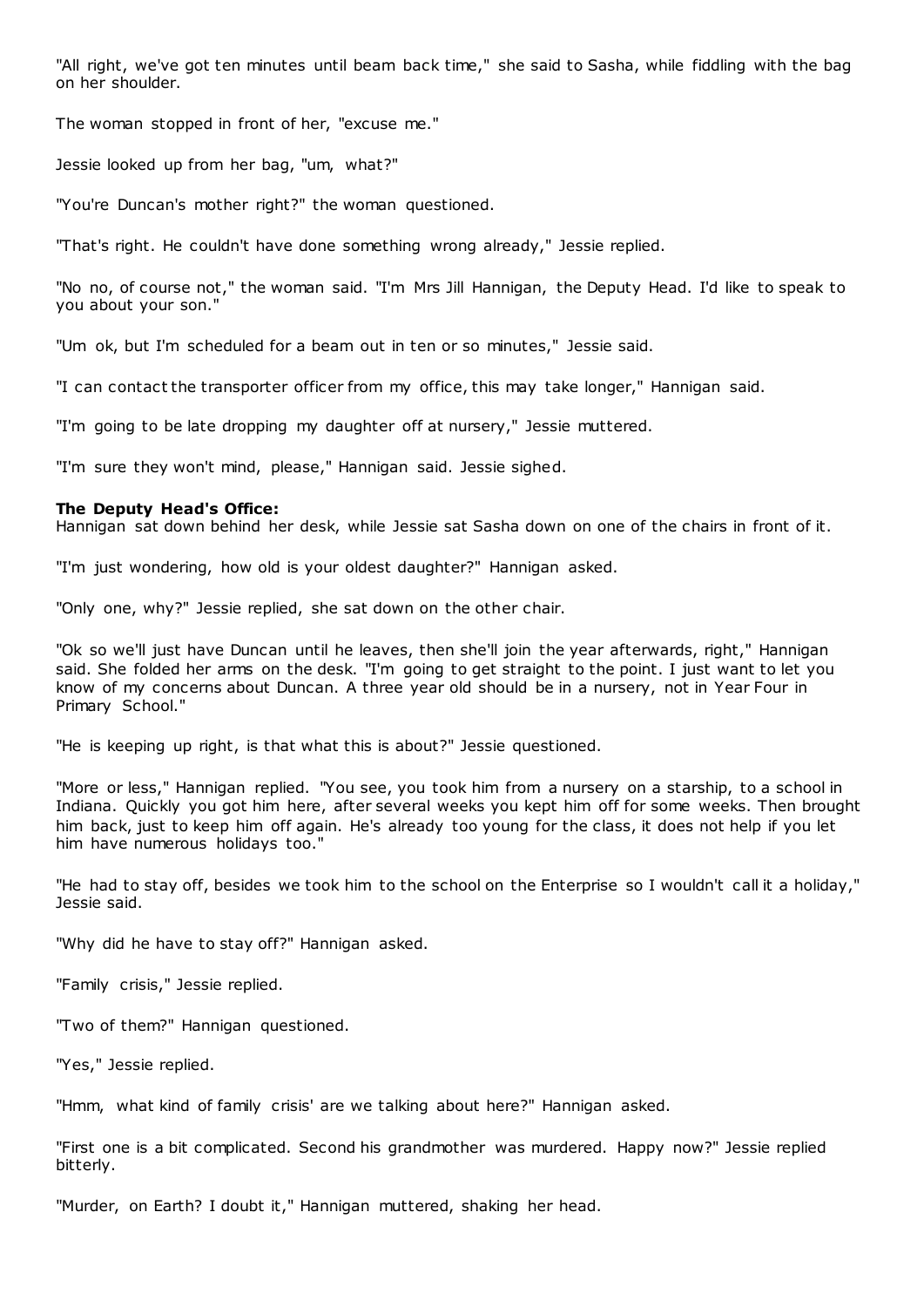Jessie narrowed her eyes, "ok, what is your problem? Duncan was tutored during his time off, other people wouldn't do that."

"No, other parents wouldn't send a three year old to school. Should we expect Sasha here to join next year's Year Three's?" Hannigan said.

Jessie stared blankly at her, "did you always have such a bitchy attitude?"

"Hmm, I see where Duncan gets his smart alacky attitude from," Hannigan grumbled. "All I can see Mrs Stuart, is that the only family crisis your son has is having two irresponsible parents, who are obviously in a hurry to get rid of the children during the day."

"That's not what we're doing," Jessie muttered.

"It seems that way to me. I deal with your type all the time. All three children are similar ages, so I'm guessing all were accidents, at least one has a different father to the others, and you had to marry one of them to keep a father figure around?" Hannigan questioned.

"You couldn't be more wrong," Jessie grumbled as she stood up.

Sasha looked up at her, "is Duncan the one with another daddy?"

"No, all of you have the same dad," Jessie muttered, going slightly red in the cheeks. "It's time to go."

"Well, they're at least accidents. Marry after they were born, did you?" Hannigan muttered.

Jessie picked up Sasha. "You'd better watch your mouth, I don't like people talking to me like that."

"No one's allowed to be honest around you then?" Hannigan questioned.

"Mummy, what does she mean by accidents?" Sasha asked.

"You don't need to know, cos you're not," Jessie grumbled in response. She pushed the pram towards the door.

"I wonder if you're husband is easier to deal with," Hannigan said.

Jessie stopped at the door, "tell me something, does your husband know how you got promoted to Deputy?"

"Hmph, what a pathetic woman you are, Mrs Stuart. I look forward to meeting your husband, who I've instantly started respecting," Hannigan grumbled. She looked back down at her computer.

Jessie turned back to the door, then went through it.

#### **Voyager, Chakotay's Office:**

"I'm not sure about this. I heard about the last time she turned evil, it doesn't sound prett y at all," Taiya muttered.

"It'll be worth it," Chakotay said. "I'll let you know when it happens."

"It better be," Taiya muttered.

#### **Astrometrics:**

Lena, Craig, Emma, Kevin, Sandi, Zare, Wesley and Daniel had gathered around the main station.

"We've checked out old maps, scanned all of Earth several times, compared them to old maps and previous scans," Sandi said.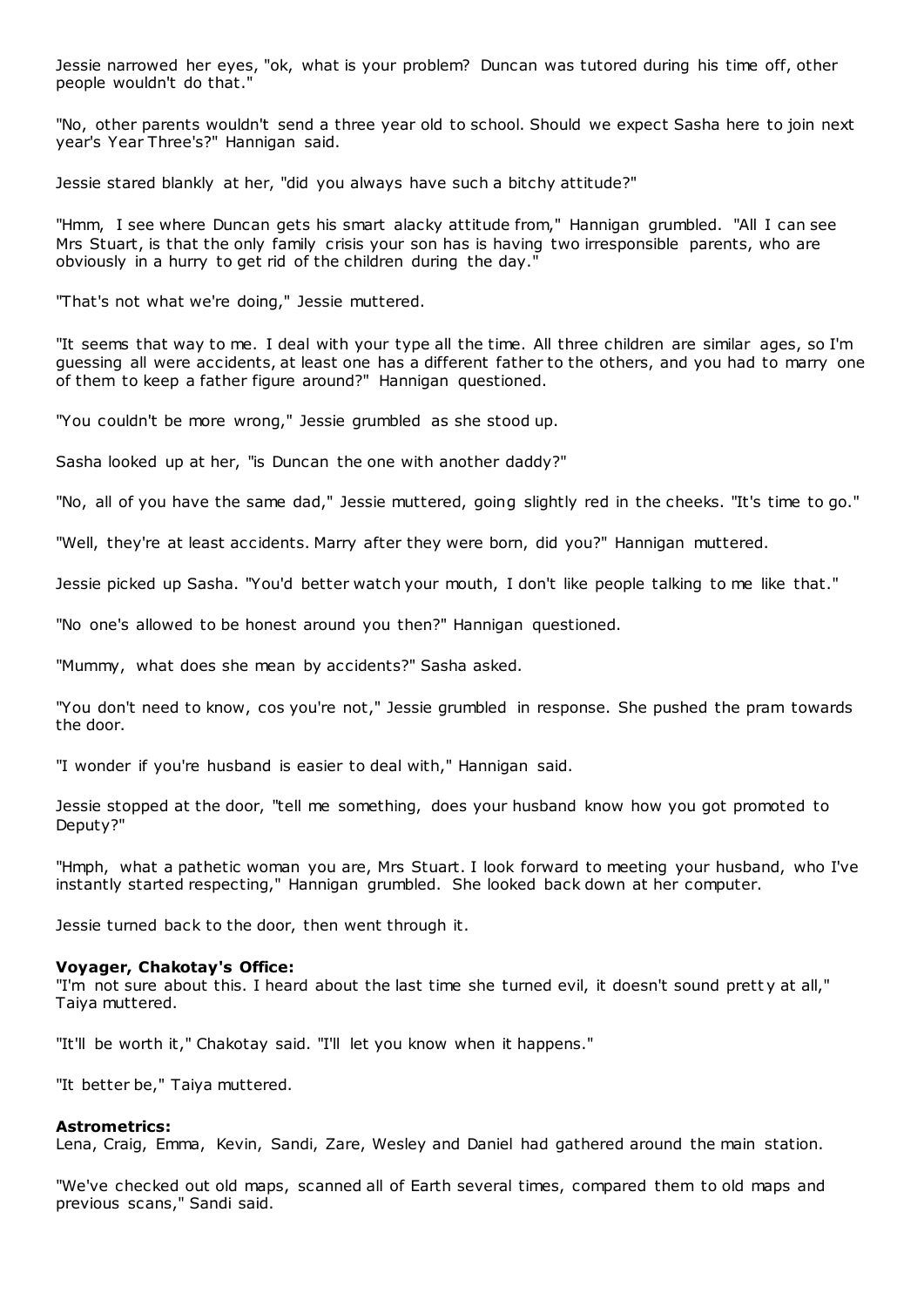"And no sign of this temple," Daniel finished off.

"It did say only the Slayers would be able to find it. I doubt scans and maps would help us," Lena said.

"Well I analysed the artefact itself, you know to try and translate it, but it's in a language I don't know," Zare said, raising the artefact.

"I say we should check the history books. There's got to be something about it," Craig said.

Lena eyed the artefact, she took it out of Zare's hands. "This looks a little like Majian."

"I doubt it will be though," Zare said.

"Maybe it's an Earth language," Craig said. He looked over Lena's shoulder to see it. "It kinda looks like Egyptian, ancient kind."

"Great, does anyone know any?" Kevin asked.

"The computer will. I'll work on this while you guys research history," Lena said.

"I don't think so," Sandi said.

"Why not?" Lena questioned.

"If our other research is right and it's only Slayers who can find it, the directions won't be written on the side of it," Sandi replied.

"True, but why would we find a certain place while others wouldn't," Kevin said.

"Cos in theory no one else would know about it," Lena muttered. "I think with more time we'll figure this out. Lives depend on it."

"Don't you mean your revenge depends on it," Kevin commented.

Lena glared at him. She was about to respond but Daniel beat her to it. "Get out of your own cowardly ass Clarke, there's no harm in trying."

"I'm not cowardly, you're just sucking up to Lena, like Craig once did, and probably will do next," Kevin snapped back.

"Actually I agree with you and Sandi," Craig nervously said.

Lena turned to him, "and why?"

"Maybe because he's not the current boyfriend," Kevin commented.

"No, it just seems like a waste of time to me," Craig replied.

"Boys and Lena," Zare butted in, in a warning voice.

"You forgot Daniel," Kevin said.

Daniel rolled his eyes, "oh brilliant mate. For a moment there I almost forgot you were a dateless jack ass, but you managed to remind me."

"Think they'll fight?" Emma whispered to Zare.

"Ok, this is enough. I think that we should all gather together and vote on it," Sandi said.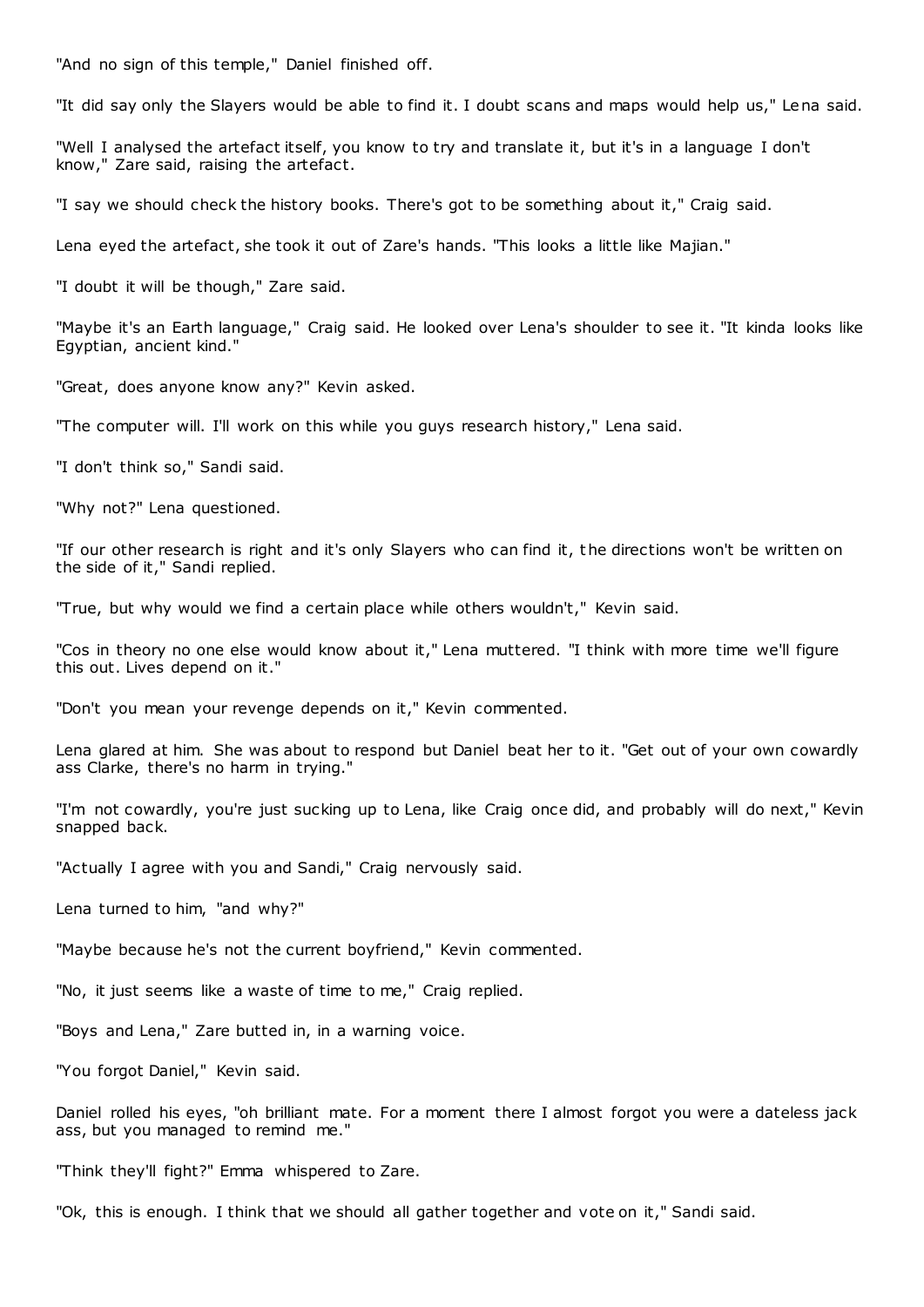"We are all here," Wesley said.

"Um, my brother isn't here," Lena muttered.

Wesley blushed, "oops, there's always one Slayer I forget about, there are a lot."

"Hmm, somehow I know which side he'll vote for anyway," Kevin said.

"So what if he is on my side, or would be, it's the right one," Lena grumbled.

"Vote guys. Who's for leaving this?" Sandi said. She put her hand up, Kevin, Craig and Wesley did the same, while Lena, Zare, Daniel and Emma left their arms by their sides. "It's a tie," Sandi said.

"Why don't we sleep on it," Craig suggested.

"Or get someone else who is 'part of the gang' to vote, like say, top of my head, Jessie," Lena said.

"Cheater. She's a bigger suck up than both of your boyfriends put together," Zare said.

"I was never a suck up," Craig muttered. Everyone excluding Lena laughed.

"Right," Emma sniggered.

"Ignoring that, I think we should talk about this with James. He has every right to hear about this as much as we do, excluding Wesley," Lena said.

"Hey, I think I'm more involved in this than Craig," Wesley grumbled.

"You've had to have dated a Slayer, obviously that's the rules," Emma commented.

"Craig gets two points there," Kevin sniggered.

Lena glared at him, so did Zare. "I doubt all of Kevin's dumb, deaf and blind hussy's count," Zare muttered.

"Ookay, so according to the um new rules, Jessie is supposed to join us to discuss this, as well as James?" Sandi questioned. Almost everyone nodded. "Brilliant, cos that leaves out Wesley."

Wesley shook his head, "just no respect, none at all."

# **The Enterprise, James/Jessie's Quarters:**

Jessie was busy leaning over a bassinet in the middle of the living room. "Will you let mummy sleep for half an hour today?" All she got for a response was the usual little squeak from inside it. "Take that as a yes."

She headed over to the sofa. The door chimed just then. "Ugh, come in."

Chakotay stepped into the room. "I'm not disturbing you, am I?"

"Actually I was just going to get some sleep," Jessie replied.

"Right sorry, I'll come back later if you want," Chakotay said.

"No," Jessie sighed, collapsing onto the sofa. "What's up?"

"I was just wondering if you're ok," Chakotay replied.

"Why wouldn't I be?" Jessie asked, raising an eyebrow.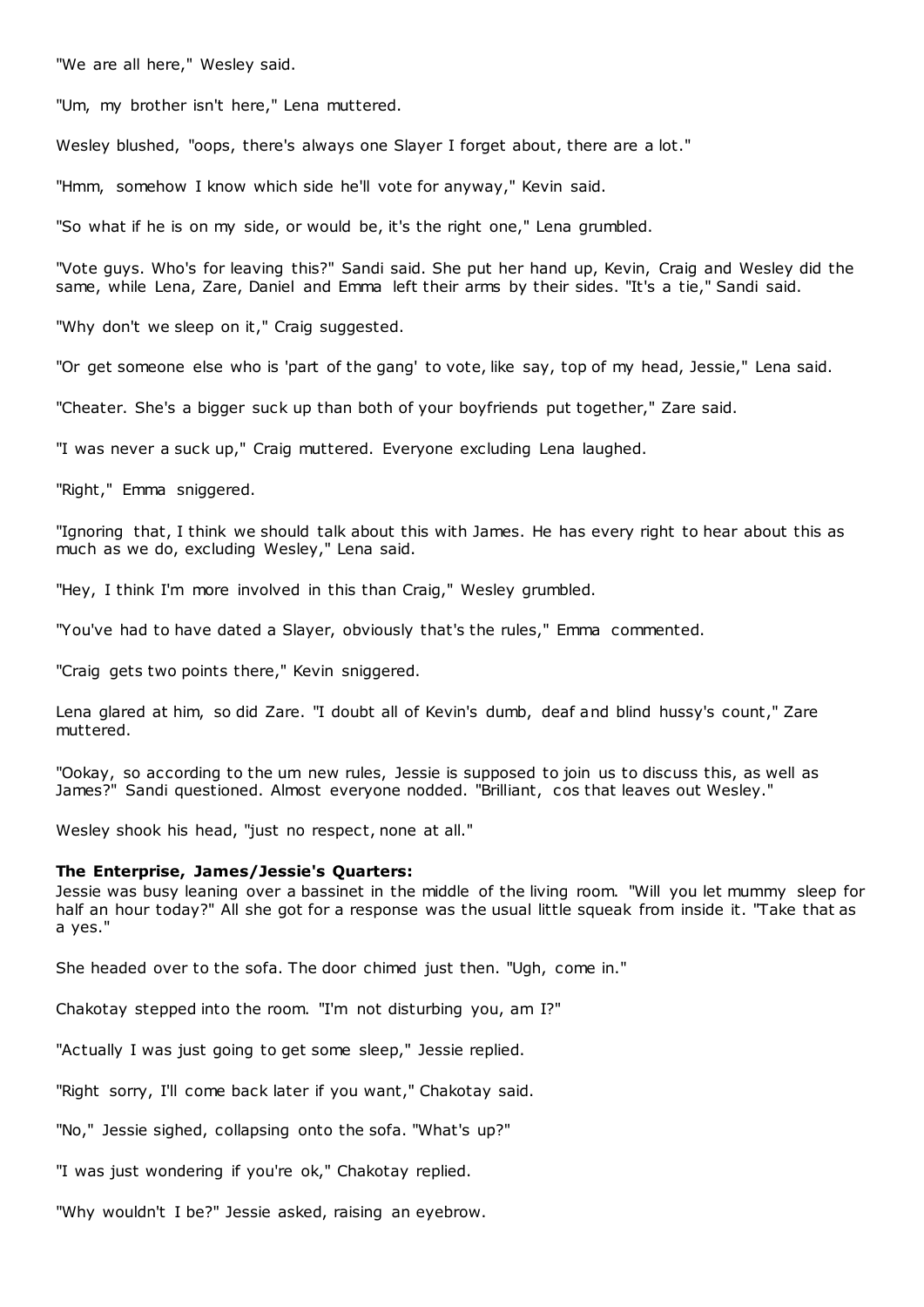Chakotay sat down on the chair nearby, "well for a while you've been a little, how can I say it? Unlike yourself."

"No, I'm still me," Jessie said.

"Well obviously. It's just when I met you, you were fiery and at the same time, full of life. Also you never let anyone push you around. Now you're... no forget it," Chakotay said.

She sat up a little, "I'm still all of those things. What were you going to say?"

"Well you'd always set James straight all the time, now it looks to me like he's the boss of the couple," Chakotay replied.

"One hundred percent wrong, Chak. You make us sound like one of those power hungry, controlling couples. We're not," Jessie snapped.

"I'm sorry but it seems as he's gotten stronger over the years, you're getting, oh I don't know, softer," Chakotay said.

Jessie shook her head, "that's not true."

"Considering what's happened lately, I beg to differ," Chakotay muttered.

"Oh, you think that just because I was weak from having an infection, and recently losing a lung, makes me soft all of a sudden. That isn't fair," Jessie said.

"I'm just observing Jessie, I'm worried about you," Chakotay softly said.

"You don't have to be. I haven't changed one bit in ten years," Jessie said.

"Well Kathryn disagreed with that. She said that you were nastier back then," Chakotay said.

"Ok, I was never really nasty anyway," Jessie grumbled.

"Jess, don't be like that. I just wanted to know if you were ok," Chakotay said.

Jessie looked away from him, "I will be if people would stop talking to me like this all the time."

"What way?" Chakotay questioned.

"Like I'm back at school. I'm sick of being bullied, insulted and shown up in front of people," Jessie muttered in response. "Now leave me alone."

"How long's this been going on?" Chakotay asked.

Jessie groaned, "what?"

"This bullying you speak of," Chakotay replied.

"Please, just leave me alone," Jessie groaned, lying down.

"All right," Chakotay said, heading towards the door. She stared after him.

#### **Astrometrics:**

James stepped into the room to join the others. "You called. What's up?"

Sandi was about to speak but Wesley walked in front of her and butted in. "We've found something that'll help in our battle against the vampires."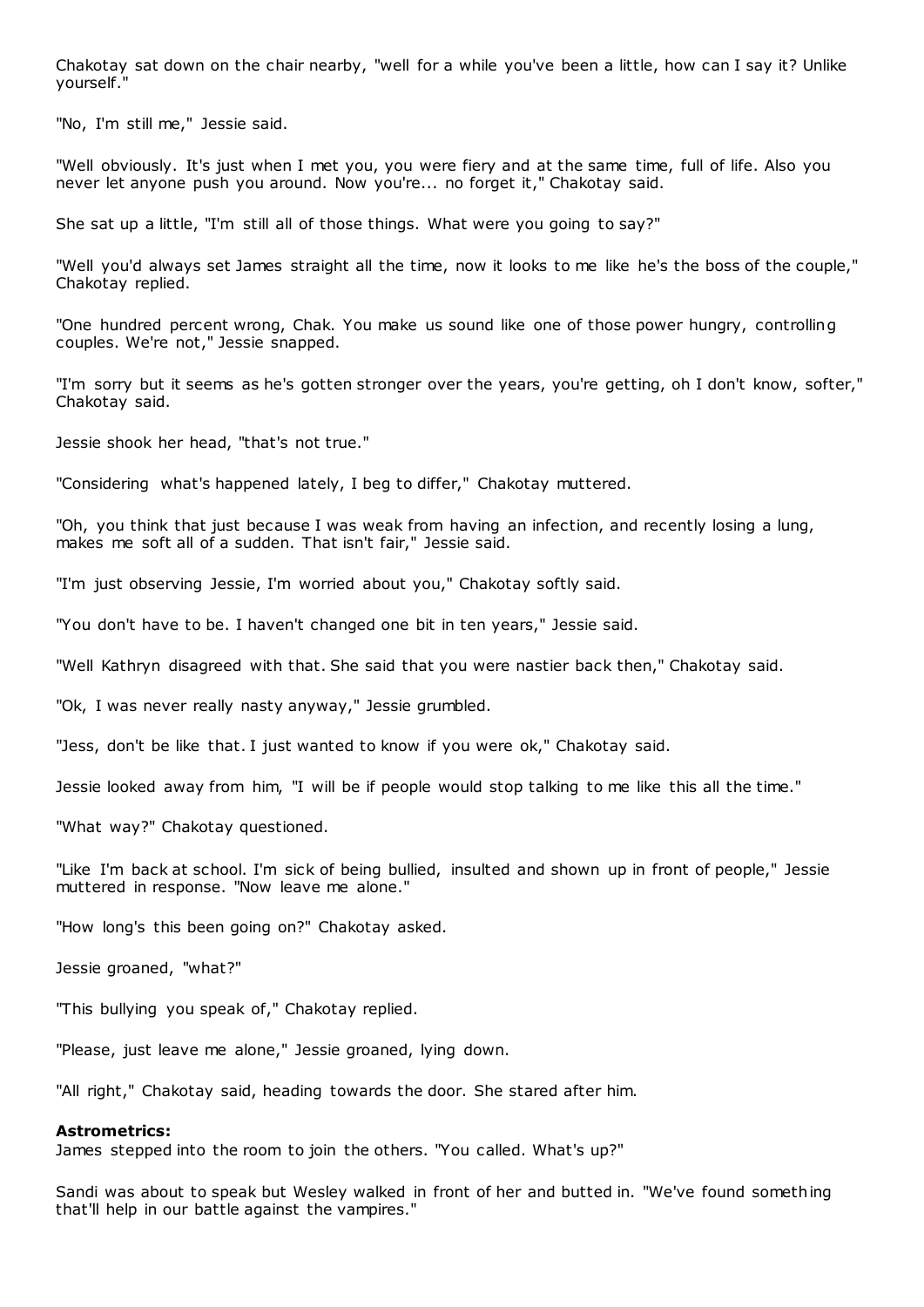"Really? What is it?" James asked, glancing at Sandi.

Sandi smirked as she pushed Wesley back out of the way, "we're not sure exactly yet. That's what we were researching."

"Were. What's the problem?" James questioned.

Lena rolled her eyes, with her arms folded, "they don't want to research as they think it's a waste of time."

"No, we're not researching because it is a waste of time. There's no instructions, no temple thing, and nothing else to go with it," Kevin said.

"Ok, I've just started reading in the middle of the book, haven't I?" James muttered.

"Kevin stole an artefact some vampires, including your step dad, tried to steal," Sandi replied.

"Only because they said it would hurt them," Kevin pouted.

"Turns out the artefact is supposed to be put into a temple, that somehow purges the planet of vampire life," Sandi said.

"There are temples like these all over the galaxy," Wesley butted in.

"So why is it a waste of time?" James asked.

"It's not. All we need is time to check the history books to find anything related and translate the writing on the artefact," Lena replied. "It's not like we're in a hurry for something."

"Well I'm sorry but they're not going to tell us on the artefact how to get there, t hat's already been said," Sandi said.

"Also, the last human Slayer was dated back to Sandi and Kevin's time, and they're them. It wouldn't be in the history books as there were no Slayers before them. If it happened afterwards we would have known about it," Wesley pointed out.

Daniel glanced at him, frowning, "um, correct me if I'm wrong but didn't vampires only appear after games started landing in the twentieth century or something?"

"Yeah so?" Craig questioned.

"Well then this thing can't be that old then," Daniel pointed out. Everyone looked around at the nearest person, some looking embarrassed.

"My god, he's right," Sandi muttered.

"Doesn't change anything," Kevin said.

Lena turned to smile at Daniel, "but it helps us narrow down the history search. Also we know it's not in ancient Egyptian."

"Didn't you hear what I said?" Wesley groaned.

"Nobody ever does," Zare commented.

Lena put the artefact underneath the attached scanner, "let's find out anyway." She pressed a few buttons, a light shone on the artefact. "Ok, we'll know soon enough."

"I don't see the harm in doing this research, problem is I can't help," James said.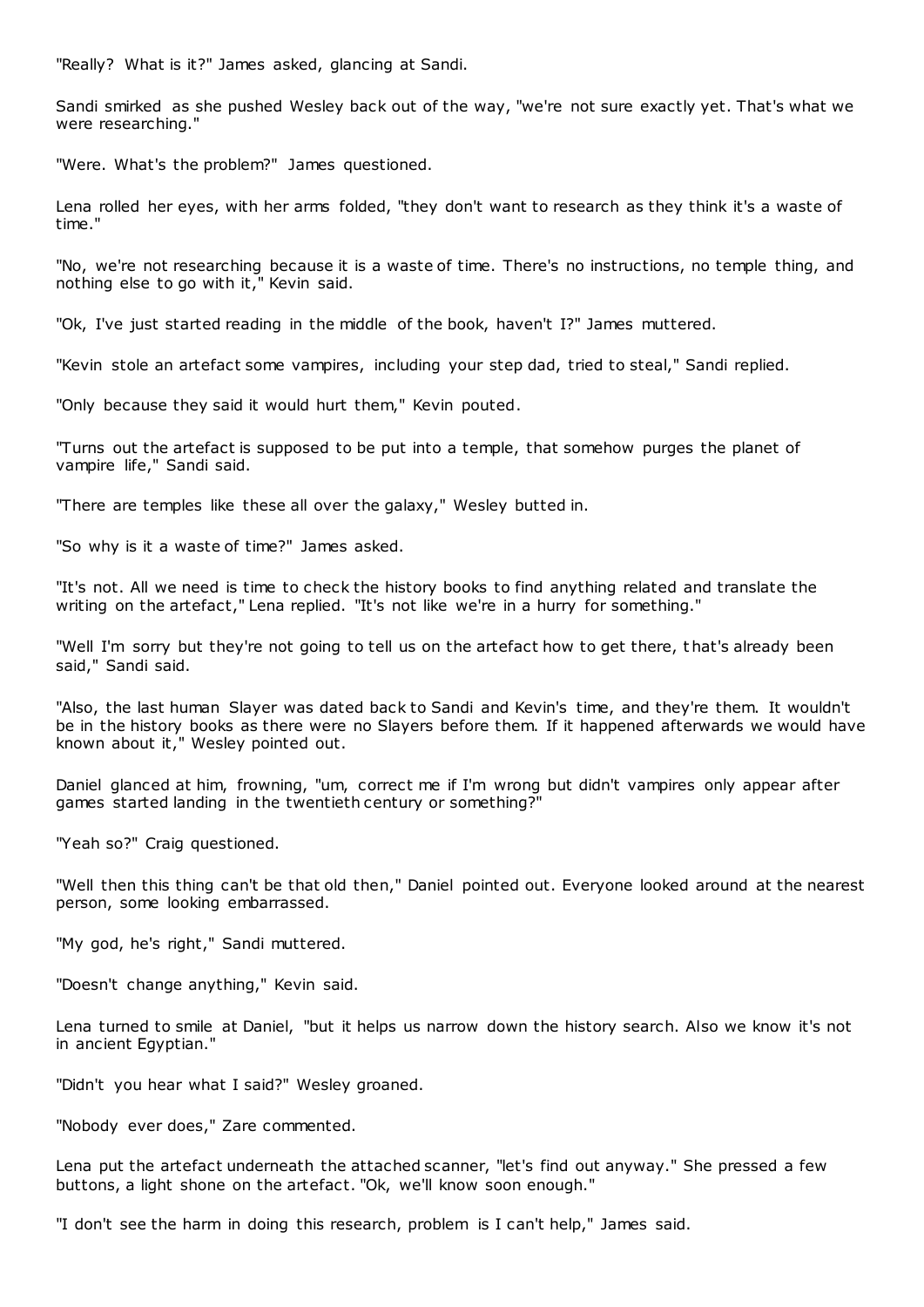Lena eyed him, "yeah, how did you get out of work?"

James stared back, "it's lunch time."

"Really? How long have we been arguing?" Emma asked.

Zare giggled, "he's about five hours ahead of us."

"Really, well I'm going back to bed then," Emma said.

"How long have you guys been here?" James asked.

"God knows," Kevin muttered.

The scanner started beeping, Lena made her way over to it. "Ok this is weird."

"What is it?" Craig asked.

Lena turned to everyone, "it's in Egyptian, ancient."

"But, vampires weren't even around then," Wesley said.

James shrugged, "maybe they were. We don't know how long Game Cubes have been around, or how long ago stories about vampires were written."

"Yes but the first vampire on record was the first master," Wesley said.

Kevin sniggered, "he mustn't have been one as he was wiped out by Jessie of all people."

James stared at him, "what does that mean?"

Kevin looked nervous, "um, it's just lots of Slayers died trying to fight him and the others. Then in the twenty fourth century one Chosen kills two out of three, and an untrained witch kills the last one."

Lena shook her head, "you're forgetting that Jessie's tougher than she looks, and is stronger than most Slayers, like you Kev. Witches are naturally strong."

"True she is, but I heard she only killed him by spiking her blood. Something's up with that, as he was supposed to be smart," Kevin said.

Lena glanced back at the scanner, "ok, does anyone want to know what it says?"

Sandi looked over, "watchers are never right, so don't listen in future?"

Wesley frowned, "very funny."

"Basically it's directions to the temple," Lena said, looking smug.

"How stupid can you get?" Kevin questioned.

"Not really. If only Slayers can get to it and we can't scan it, then there must be something you have to do when you get to it," Craig replied.

Sandi nodded her head, "most likely. It's still rather strange to me."

"Ok guys, I have to go as I'm already late," James said, he headed back for the door.

"For what?" Zare asked.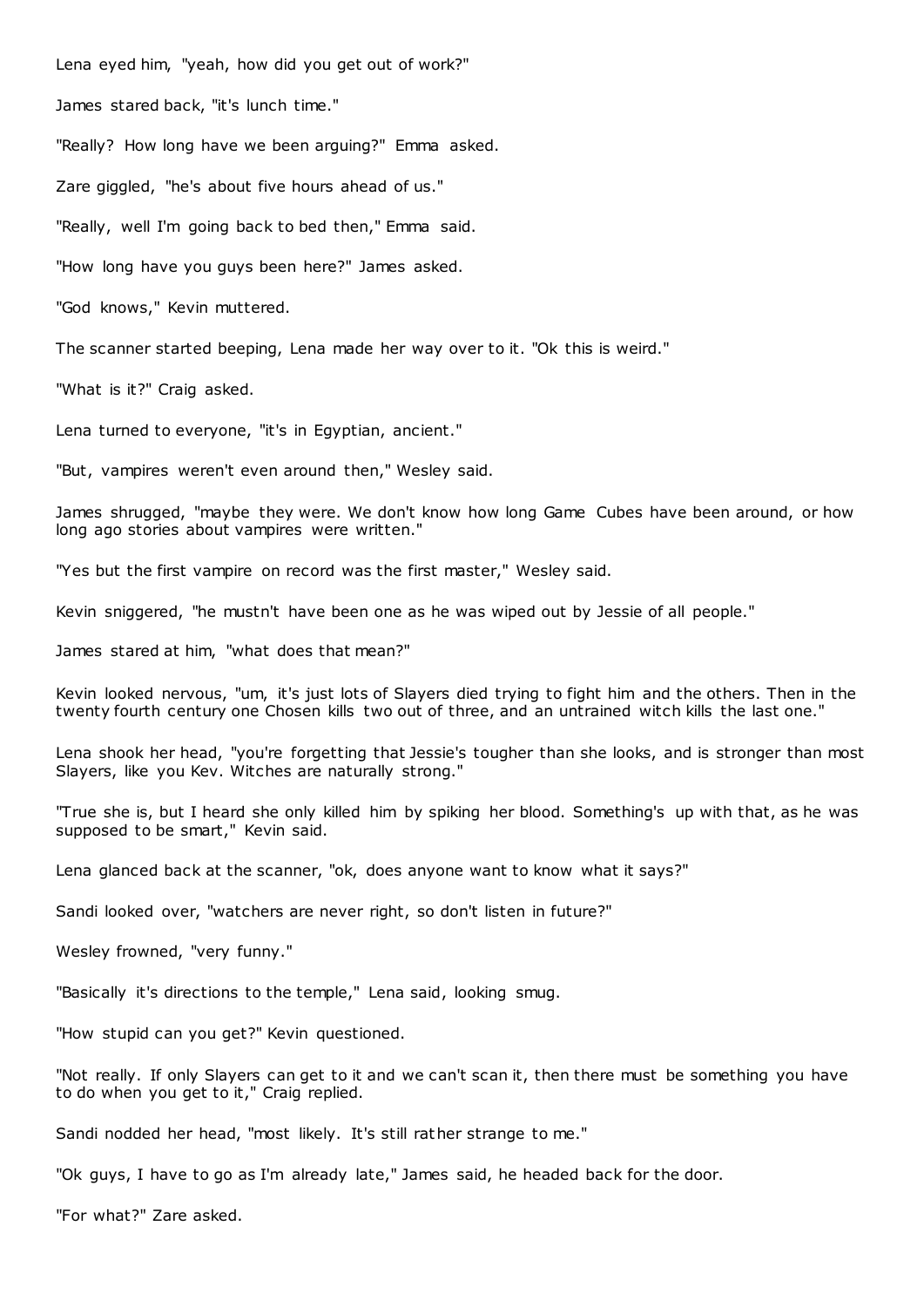James glanced back, "to pick up Duncan and Sasha, obviously. Lena, can you keep me up to date?"

Lena nodded, "I'll send you any info via the computer, or ring you like I did before."

"Thanks," James said as he stepped out of the door.

"What is there left to do?" Craig asked.

"Nothing in your case Craig, you can't go. For all we know the place is guarded by strong things," Zare replied.

Lena turned pale as she glanced at the two of them, "probably mummies or big scorpion things."

Emma's eyes lit up, "oh, does this mean..."

Lena nodded, "yeah, I checked the directions, they lead directly to Egypt, in the middle of nowhere."

"Oh yeah, finally," Emma giggled.

"I doubt we'll find mummies in the desert," Kevin sniggered.

Sandi sighed, "most mummies are in museums anyway. All that's left to do I guess is prepare for the trip. Obviously Wesley and Craig can't come along, it's just us."

"Hey, I have survived in the desert before and I've faced things like mummies," Craig grumbled.

Sandi groaned, "Craig, I think six Slayers will be enough for this little trip."

"Don't you mean five?" Kevin commented. "James can't go, he's got that community service thing."

"Which should have ended by the end of the week," Lena said. She sighed, "now I'm not looking forward to this."

"Well, you had your chance to back out," Zare commented.

#### **Voyager:**

Taiya placed a book onto the desk she was sitting at. "I think getting this Jessie to do the ritual won't work you know, it would be like getting your cousin's cousin to do it."

Chakotay paced the room, "there's no other choice. Unless you've got a better idea."

Taiya bit her lip nervously, "I do, don't bother at all."

Chakotay marched over to her, "I don't think so somehow."

Taiya sighed, "Chak, you've already got your only daughter pissed at you because of this. It's time to calm down ok."

Chakotay leaned on the desk, "Lena will appreciate me for this, if I give up she'll continue to hate me."

"She only hates you because you were too busy plotting this pointless ritual, and missed the funeral," Taiya muttered.

"Don't give me that. There was no point in going if I was just going to bring her back anyway," Chakotay said.

"If you say so," Taiya grumbled.

"It'll work ok," Chakotay snapped. "It's just Jessie's taking longer to turn than I thought, that's all."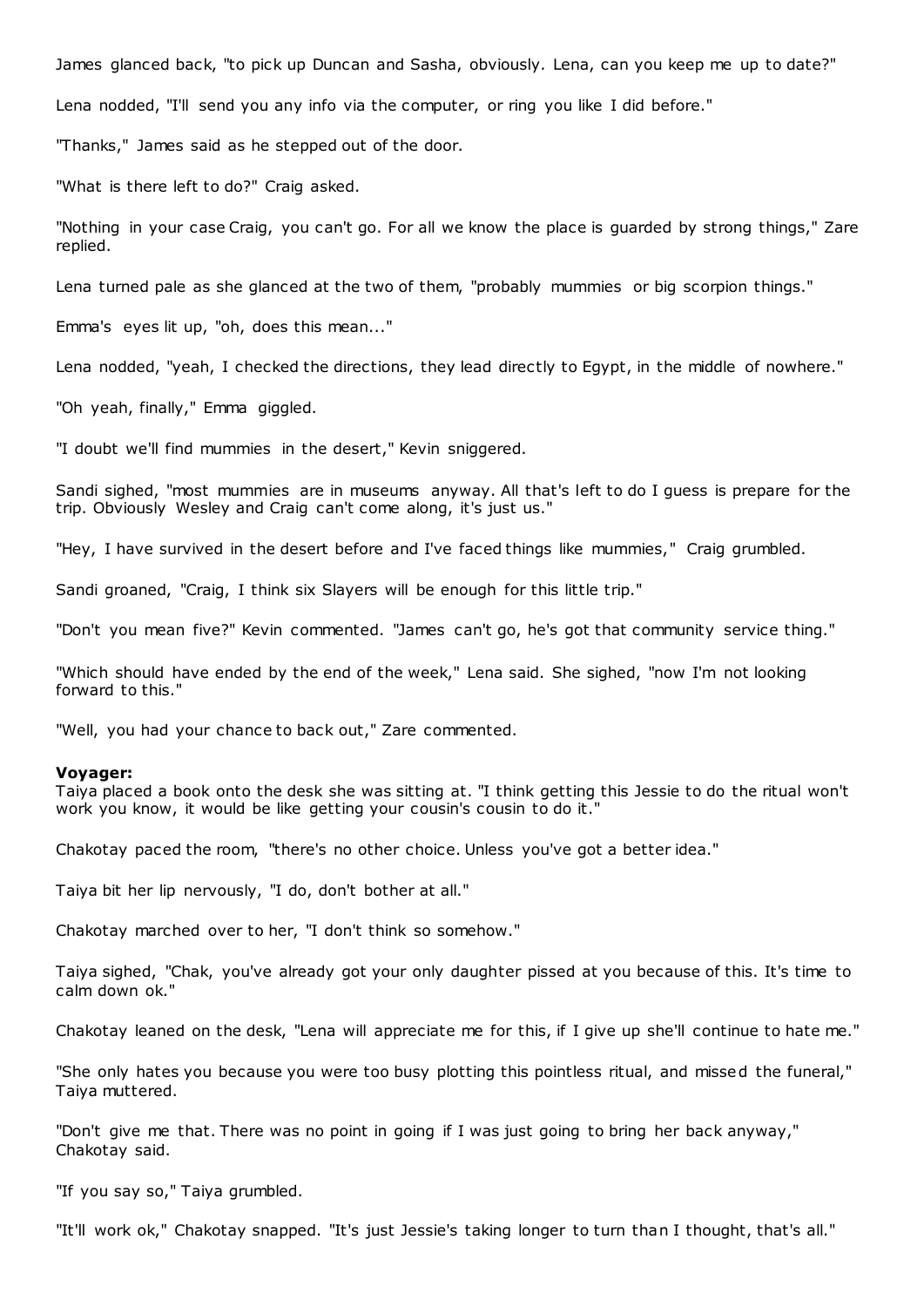"What exactly are you doing to her?" Taiya asked.

"Well Jessie was always the easier one to turn evil. She twisted her husband's words and turned for god's sake," Chakotay replied.

"Wasn't she beaten or something?" Taiya questioned, raising an eyebrow.

"Yes but she didn't turn until later," Chakotay groaned.

"Fine, but I think if you want to turn her you'll have to be more drastic than talking to her," Taiya said quietly.

"She's a fragile woman, more so lately. It'll work," Chakotay said.

"Right, what are you going to do? Call her a bitch or something," Taiya said, smirking slightly.

"No, I'm going to continue telling her what she doesn't want to hear," Chakotay said bitterly. He stepped out of the room.

# **Later, the Enterprise:**

Jessie sat down on the sofa, holding a PADD. She read it for a minute before getting back up, heading over to the replicator. The door chimed, she stopped dead and stared at it. "Who is it?"

"It's me, I want to apologise," Chakotay's voice came from outside.

"Fine, apologise behind the door then go," Jessie muttered as she got to the replicator.

For a few minutes it was silent. She sighed in relief and turned to the replicator. The main door opened up on its own, Chakotay walked in. "Can't do that."

Jessie turned around, "what are you doing? You can't just barge in uninvited."

"Why not, it's the theme these days isn't it?" Chakotay said in a cold way.

Jessie stared at him, a shiver went down her back as she watched him walk slowly into the centre of the room. "What does that mean?"

"You should know, you do let a lot of people do that," Chakotay replied.

"I thought you were here to apologise," Jessie said.

"Screw the nice, nice plan," Chakotay muttered, walking slowly towards her. "It's not working with you."

"Ok, you're managing to creep me out," Jessie said, taking a step backwards.

"That's what I was talking about," Chakotay said, closing the gap between them. She backed into the replicator, but he continued to get closer. "Look at you, you've become a soft and weak little girl, haven't you?"

Jessie shook her head nervously, "no, I haven't."

"Right but the old Jessie would have pushed me away by now, swearing abuse or something," Chakotay said.

"Well maybe you're just lucky that I'm not in that mood," Jessie muttered.

"You were always in that mood. Somebody just had to poke you in the back and they'd be in Sickbay," Chakotay said. "To be honest, I don't know which Jessie is worse, both of you are pretty unbearable."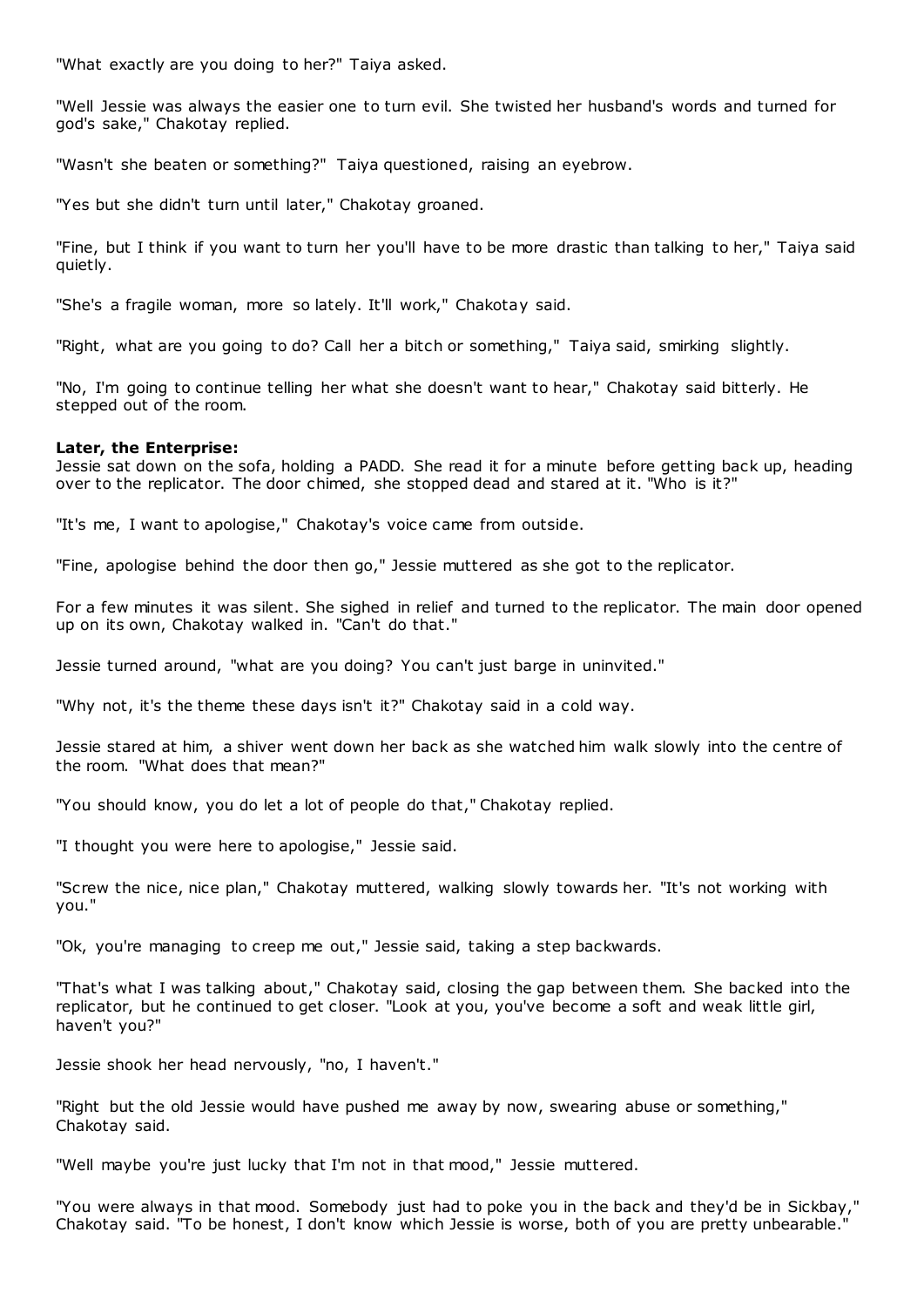"Ok, just stop it. I haven't done anything to you," Jessie muttered.

"I'm just trying to help you Jess," Chakotay said. He leaned on the replicator. "And I'm trying to figure out where it all went wrong." She tried to move to the other side, but he put his other hand on the replicator to block her escape. "Oh yes that's right, first it was James, lots and lots of babies, then..."

"What are you talking about?" Jessie asked quietly.

"Well you know," Chakotay started to reply. He shook his head, "you don't do you? Do you remember when you got pregnant the first time around?" He tried his best not to laugh, "a few weeks earlier you were swearing bloody vengeance on a group of men on that planet. When you found out you were all like, 'oh I want his baby, he's soo great'. Ugh, I felt nauseous myself then."

"Shut up, just stop it," Jessie muttered.

"You were like all loved up for ages, it was so revolting and pathetic . Of course he attacked you, which should have knocked some sense into you but it didn't," Chakotay said. "Then finally he got to you, and for a while you were yourself again. It wasn't long until you and him were at it again though.

"I think what finally killed you was that attack. You were the powerful witch that everyone was afraid of, then suddenly you were this little piece of sniveling s\*\*\*. Next thing you know you're getting blood drained by a vamp, getting knocked up again, knocked out by a different vamp, bullied by Angela and her fiance, stabbed and killed again. And now you're scared of me, how sad."

"You're wrong, I'm not..." Jessie stuttered.

Chakotay leaned in so he was only a centimetre away from her, "you know what, the only time you were ever likeable was when you were ripping people apart. I think that's the real you, stop kidding yourself."

Sarah-Amy started crying not far away. Jessie looked over at her, she tried to ignore the look Chakotay was giving her. "I've got to..."

"Forget it, you were never mother material," Chakotay muttered. "Let me help you become who you really are again."

James and Lena were going down a corridor on the Enterprise.

"I don't understand it, why would he act like that?" Lena was saying.

"I don't know, maybe he's evil," James said.

Lena glanced at him, "that's stupid, he's a normal human."

"Ok, I was joking," James muttered. He walked faster so he could stand in front of her. "Besides humans can be evil you know."

"I know that," Lena grumbled. "I just don't get what's wrong with him."

"You've got to give him a break Lena. Being told about a death is bad enough, but seeing it for yourself is worse. You should have seen him at the house," James said.

Lena frowned, "what, what did he do?"

"He reacted just as bad as I did. Plus he blamed and hit me. He just wasn't himself, that's the point," James replied.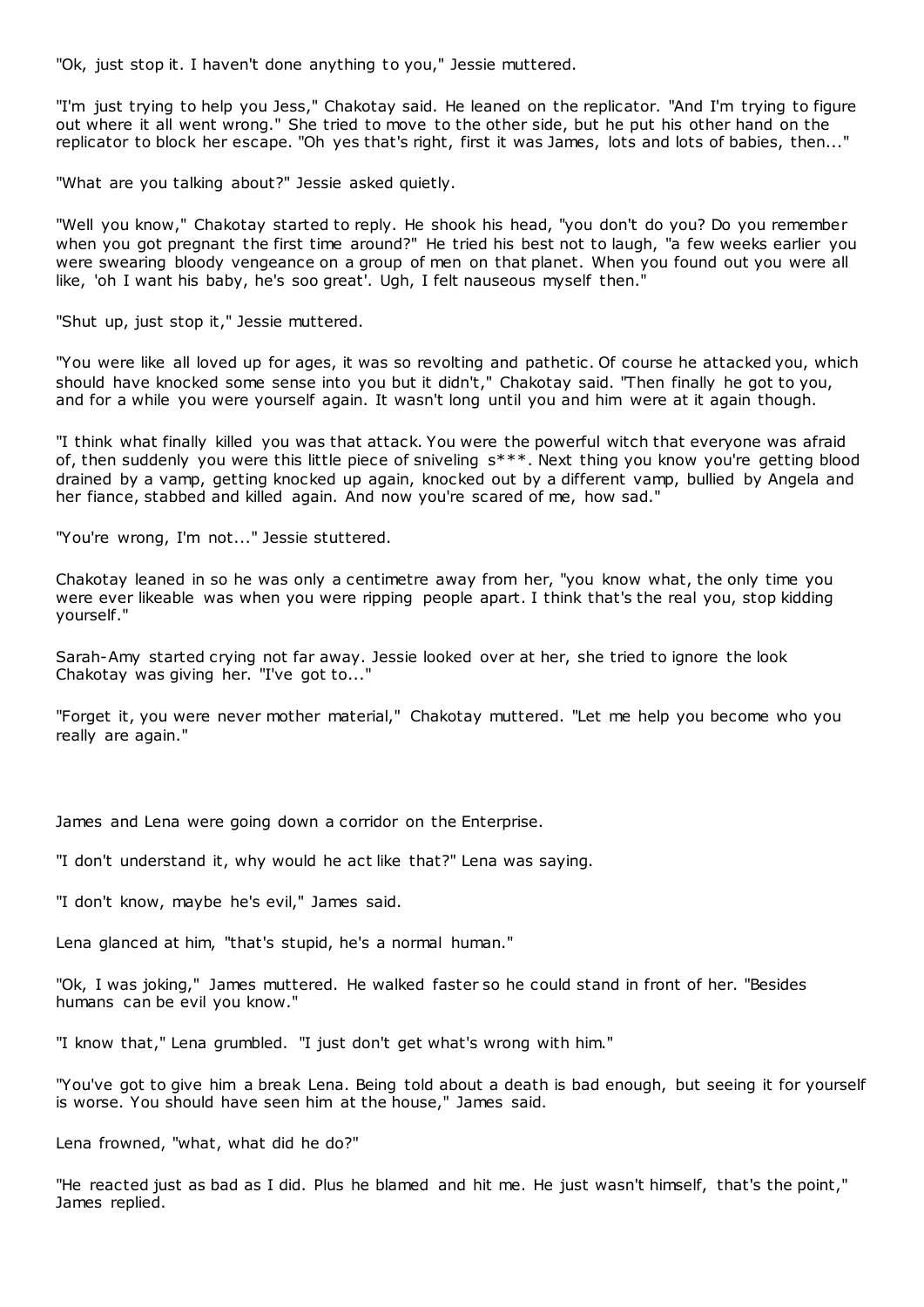"Oh, why would he blame you?" Lena asked.

"I was only one in the house when he arrived, I had her blood on my hands and I tried to kill her before," James muttered. "Who wouldn't blame me?"

"True, but it's still weird that it isn't just him," Lena said.

"That shield should have gone up ages ago, so it kinda was," James said.

"Are you a witch?" Lena asked, with a raised eyebrow.

"No you know I'm not," James muttered.

"And are you seeing into the future all the time? Or were the kids staying overnight at her place?" Lena asked.

"No and no," James replied.

"Then why are you obsessing? You had no reason to put up a shield as vampires were just after your kids, and there was no sign that they were going to do this," Lena said. She walked around him and continued down the corridor.

"I did say kinda, mainly because Frenit only did it to get back at me," James said, following her.

"Yes but all you ever did to him was defend yourself and rescue your kids from him," Lena said.

"All right, all right, I know when I'm outnumbered and everything," James said, shaking his head.

Lena smirked, "I take it Jess has given you the same lecture. Plus I doubt her and I are the only ones who think this. Obviously the ones who do blame you haven't got anyone else to take it out on."

"Ok I'm sorry for keep saying it. It's just I found her, and I haven't felt right since," James muttered. They stopped by one of the doors.

"Yeah sorry. I hope that's the last one we both get for at the very least, a long time," Lena said.

"So do I," James sighed. "You know, I forgot to thank you."

"For what?" Lena asked, looking confused.

"For bringing Jessie back. You don't know how much that means to me and the kids," James said.

Lena smiled, "forget about it. You would have done the same for me." She headed away.

"You know I wouldn't if it was Craig or Daniel," James said.

Lena turned around, she walked backwards slowly, "yeah you would." She turned around and continued down the corridor. "Don't forget to thank the doc too," she called once she turned the corner.

"Will do," James said. He stepped through the door.

Inside Jessie was again sitting on the sofa. Sasha was beside her playing with a doll.

"Hi girls. Sorry for being too late to help you pick up the kids," James said. Jessie just shrugged.

"Hi daddy," Sasha said sweetly.

"Where's Duncan?" James asked.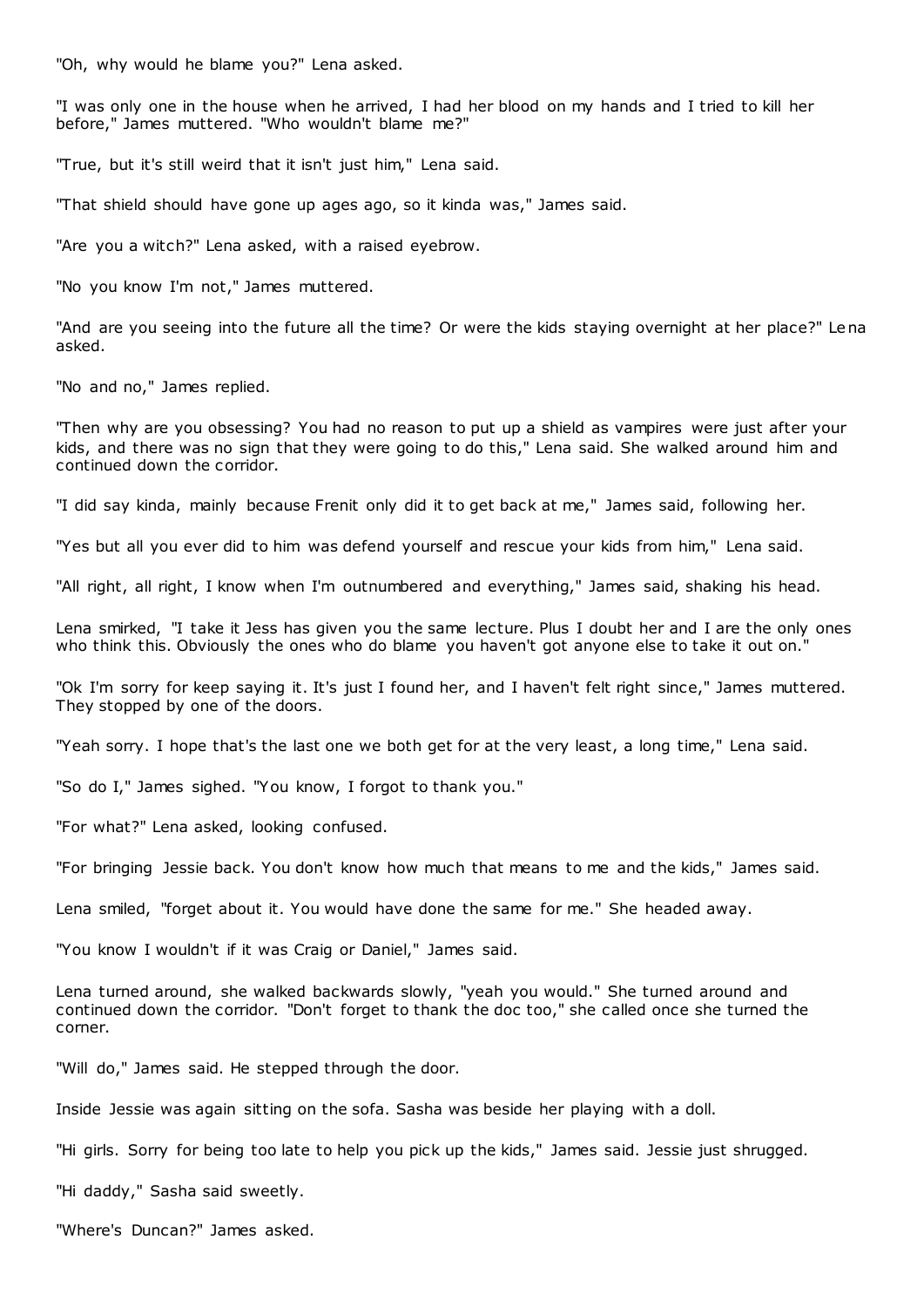"In his room," Jessie replied quietly.

"Are you ok?" James asked as he reached the sofa.

"Yeah why wouldn't I be?" Jessie replied, just as quietly.

"You just seem a bit, distracted by something," James said. He reached out to stroke some of her hair.

"No I'm fine," Jessie said. "Can you do me a favour though?"

"Sure what is it?" James asked.

"It's Sasha's bath time, can you do it?" Jessie asked.

"Holly needs a bath too mummy," Sasha said, looking down at her doll.

"Ok, why do you want me to do it? I thought you liked doing that," James questioned.

Jessie shrugged, "I do it's just I don't feel up to it today."

James sighed, "ok, Jess can we talk over here?" He walked over to one of the bedroom doors.

"Ok," Jessie muttered, getting up. She followed him over. "It's not a crime ok."

"Jess, just because you made a little mistake last night, doesn't mean that you should avoid her," James said as quietly as he could.

"No no, I'm not doing that," Jessie whispered back.

"Then what are you doing? You love doing that," James said.

"Well I'm just trying to help you with your fear of water ok, but whatever," Jessie muttered, glancing away briefly.

"Jess, what's wrong?" James asked.

"Nothing," Jessie groaned.

"The last time you said it was nothing, it really was something," James said.

"That wasn't the last time," Jessie said.

"Stop avoiding the question," James muttered.

"I'm just not feeling myself today," Jessie said.

"Is there anything I can do?" James asked.

"Nah, I'll be ok," Jessie replied, smiling weakly.

"I guess now's not a good time to tell you then," James said, walking back over to the sofa.

"Tell me what?" Jessie asked, following him.

"I'm going to Egypt with the other Slayers," James replied.

Jessie's eyes widened, "what!?"

"What, after the community service ends," James said nervously.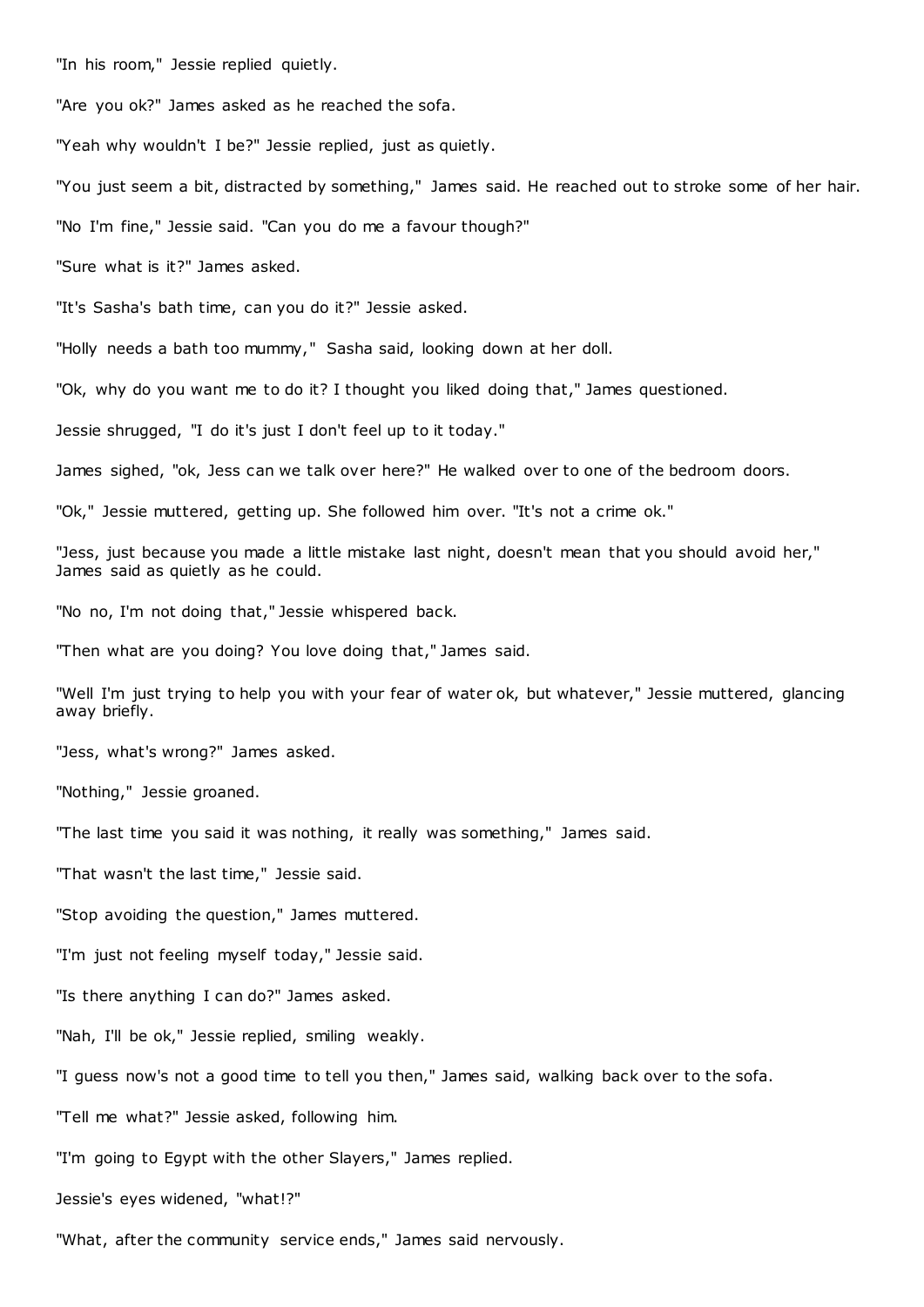"You're going to Egypt after all the crap we've gone through at Egypt like places," Jessie muttered.

James sighed, "I know, sorry but I have to. This should get rid of the vampire threat and we can finally live on Earth again."

"There's plenty of Slayers, why do you have to go?" Jessie asked.

"We don't know exactly what to expect," James replied.

Jessie rolled her eyes, "that makes me feel better, thanks."

"Jess it's ok, I'll be ok," James said.

"Yeah you will, I'm coming too," Jessie said.

"No you're not," James muttered.

"How exactly are you going to stop me?" Jessie asked, folding her arms.

"But you shouldn't go, from what you said I think you hate Egypt," James said.

"No I don't, I'm just sick of curses," Jessie said.

"All right but you're still not," James muttered.

"Oh yes I am, and you should know me well enough by now, to know that you can't stop me," Jessie said.

James groaned, "fine, but who's going to look after the kids?"

"Well there's Phoebe and Yasmin, they're on board one of the ships," Jessie replied.

"I'm going to regret this, aren't I?" James muttered.

"No, you'd only regret it if I didn't come," Jessie said. "You need some sort of good luck charm on you, right?"

# **A few days later**

# **The Enterprise:**

Lena walked down the corridor, carrying a large bag over her shoulder. Craig ran to catch up with her, she turned around. "Craig, what's up?"

"I just wanted to wish you good luck, and um," Craig said while trying to get his breath back. He pulled a small box out of his pocket, he handed it to her. "Give you this, another good luck thing."

"Thanks, it doesn't have diamonds right?" Lena questioned, smirking a little.

"No it doesn't, don't worry," Craig replied.

Lena smiled as she shook her head, she opened the box. Inside it was a silver necklace, with a large silver cross attached to it.

"I know it'll only keep vampires away but it's a start," Craig said meekly.

"It's great, thanks," Lena said as she took it out of the box. "I'll just have to make sure Daniel doesn't see it."

"Is he the jealous type or is he a vampire secretly?" Craig asked.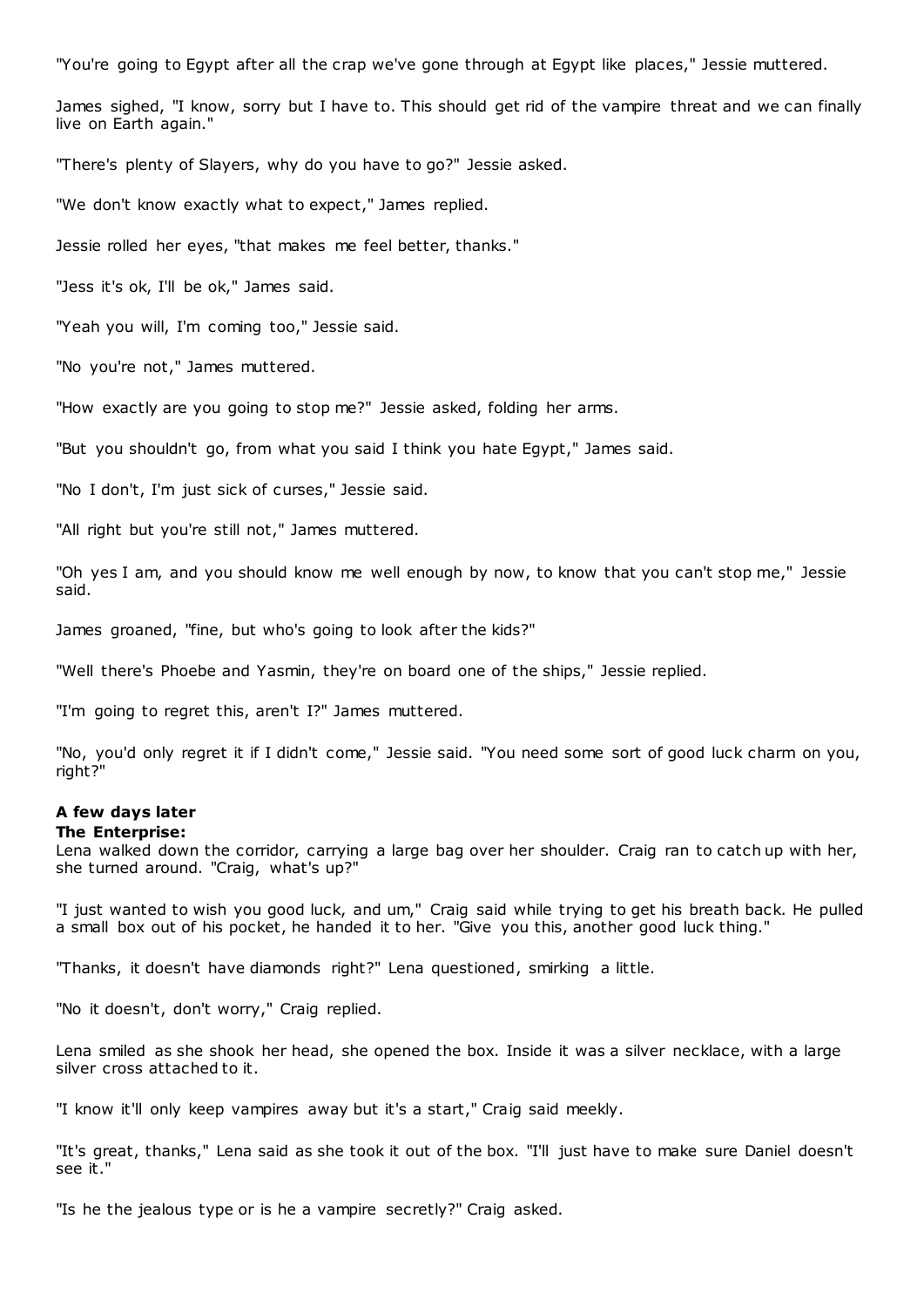"Don't know and really not," Lena replied. She put the necklace around her neck. "Really, thank you."

"No problem. It's one of few presents I got you before we split so..." Craig said.

"I'm going to need all the luck I can get. I doubt there will be mummies walking around everywhere, but we don't know what to expect there," Lena said.

"Well, I'll say it again, good luck. Call me if you need any help," Craig said with a smile. He turned around to go back the way he came.

Lena stared after him, "wait, Craig."

He turned around looking confused, "what?"

She walked over to him. "Don't let this get to Daniel but, I did have more fun with you. I can only be honest with you, right."

"Really, so..." Craig said.

"But he's what I need right now. Maybe someday," Lena said, looking uncomfortable. "I'm crap at this, sorry."

"It's ok, I understand," Craig said meekly.

"I don't think you do," Lena muttered. She stepped closer and kissed him on the cheek. "See you when I get back, if I do," she said nervously. She walked away.

Craig looked bewildered, he started to follow her. "Wait, there's something else."

Lena stopped and turned back around, "ok, I expected that. What is it?"

Before he lost his nerve, Craig quickly put an arm around her to pull her closer, and kissed her. She put one arm around him and kissed him back.

#### **Later**

#### **Cairo, inside Shuttle Park:**

The automatic doors opened, James and Sandi walked through them holding a large bag each.

"God it's hot here, I hope we've remembered everything," Sandi said. "I've still got a bad feeling about this you know."

"I'm sure we have," James said. "And I'm sure we'll be fine, I mean we have six Slayers and a witch. If something goes wrong we should be ok."

"Yeah true," Sandi said.

Emma rushed out of the doors, "oh oh, I can't believe we're here!" She brought out a camera, "so where are we going first? The pyramids, any tombs?"

Kevin followed her, "forget that, I can't wait to see the hot Egyptian women."

Zare followed holding a large bottle of water, "ok, what living thing can live in this heat? There better be a river somewhere or something, I'm dying already." She drank the rest of the water in the bottle, and snatched one from Kevin's bag.

Lena walked out looking nervous, "no mummies yet? Good, one step down, five million to go."

Jessie was the last one out. "Ok, this better go right. I'm always the one who gets picked on if some curse happens. I don't want some mummy guy kissing me, or one of you getting possessed cos I don't want to be stabbed, yet again!"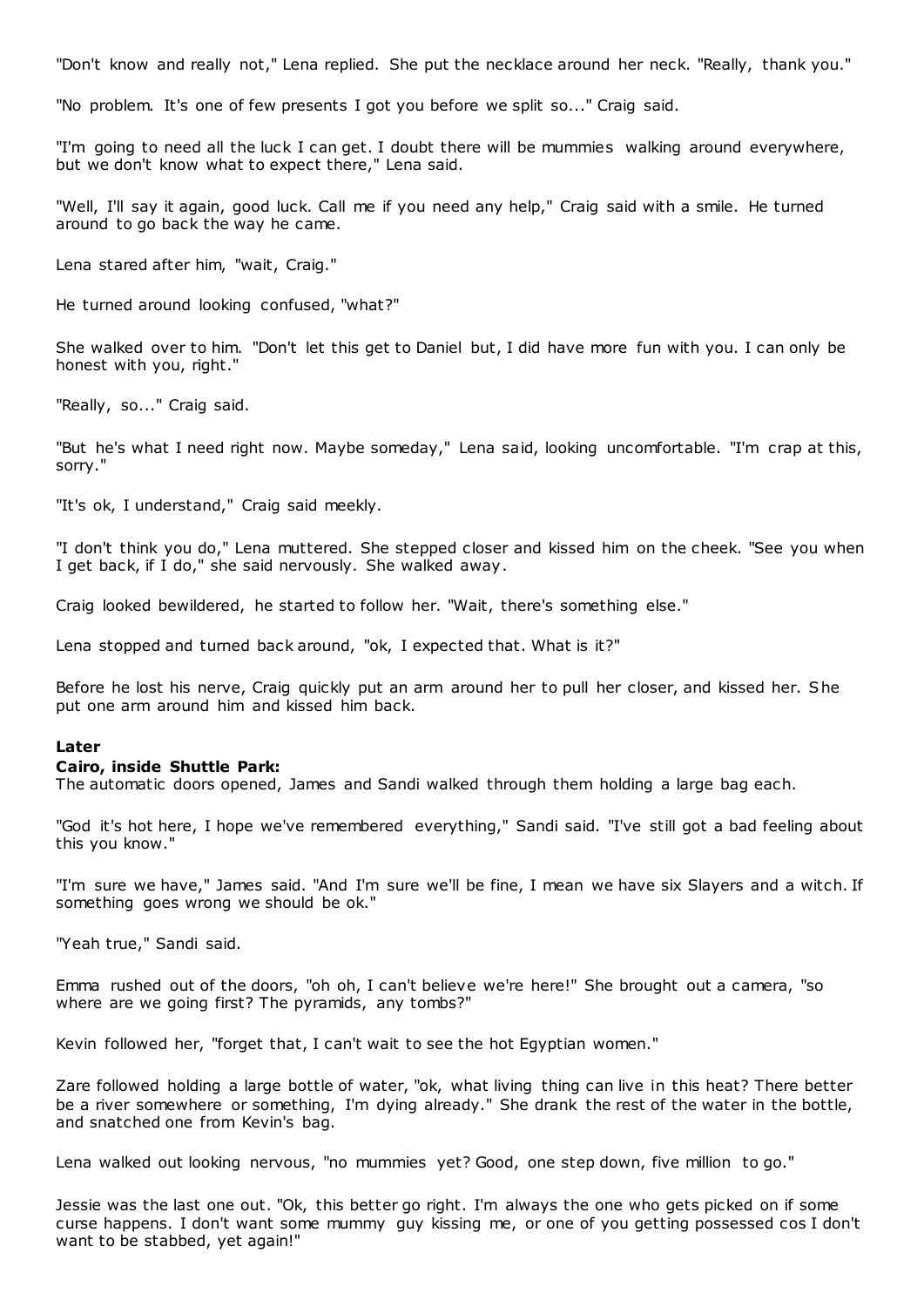Sandi and James glanced at each other looking worried. "I'll have to learn to trust your bad feelings," James muttered.

She nodded, "damn right."

# **Later:**

The group were walking away from a salesman guiding four camels.

"I can't believe they only had four camels left in this day and age," Sandi muttered. "Even in my time there should have been more people willing to take other transport."

"Why are we even taking these things anyway," Zare muttered. "You guys have shuttles and everything, they have air conditioning."

"Right. The last time we took a shuttle into the desert, it crashed and we got trapped," Lena said.

"Plus we'd use a lot of power with the air conditioning on full, the hull would attract a lot of heat," James said. "That isn't good when the power runs out in the middle of the desert."

"Ok, so who's going with who?" Kevin asked, looking at a few of the girls in his usual way. "Lena, Zare, Emma, Jess, any of them would be fine. I don't want Sandi or James though."

"You're weird," Zare muttered.

"Well I'm with James," Jessie said.

Lena and Emma quickly stood next to each other. Kevin frowned, then looked at Zare. She looked nervously over at Sandi. "I'll share with you."

"But, that means I'm on my own," Kevin said, pouting. "How come James is the only guy who gets a girl with him?"

"Because you're a pervert and a loser," Lena replied.

"I'm not a pervert," Kevin said.

"Oh yeah, why do you want to share a camel with a girl so badly then?" Sandi asked.

"So we can have a nice chat along the way and everything," Kevin innocently replied. He stood next to James, "you know what I really mean, don't you?" He walked away looking disgusted.

"Let's get going. Who can ride a camel?" Sandi asked.

"It's a good thing I can," Kevin replied, pouting. "Dad forced us to do horse riding, didn't he?"

Sandi nodded, "good thing he did. He must have known you'd be a loser." Nobody else put their hands up. "This is fun."

"It can't be that hard," Emma said. She tried to push herself onto the camel, it however didn't appreciate the sudden weight and tried to shake her off.

"You've got to use these," Sandi said, holding up stirrup looking things. "Once they're on the camel, you can climb on a little easier."

Emma climbed off, "oh right."

## **Later, somewhere in the desert:**

Kevin's camel and Sandi & Zare's camels were going steady, ahead of the others.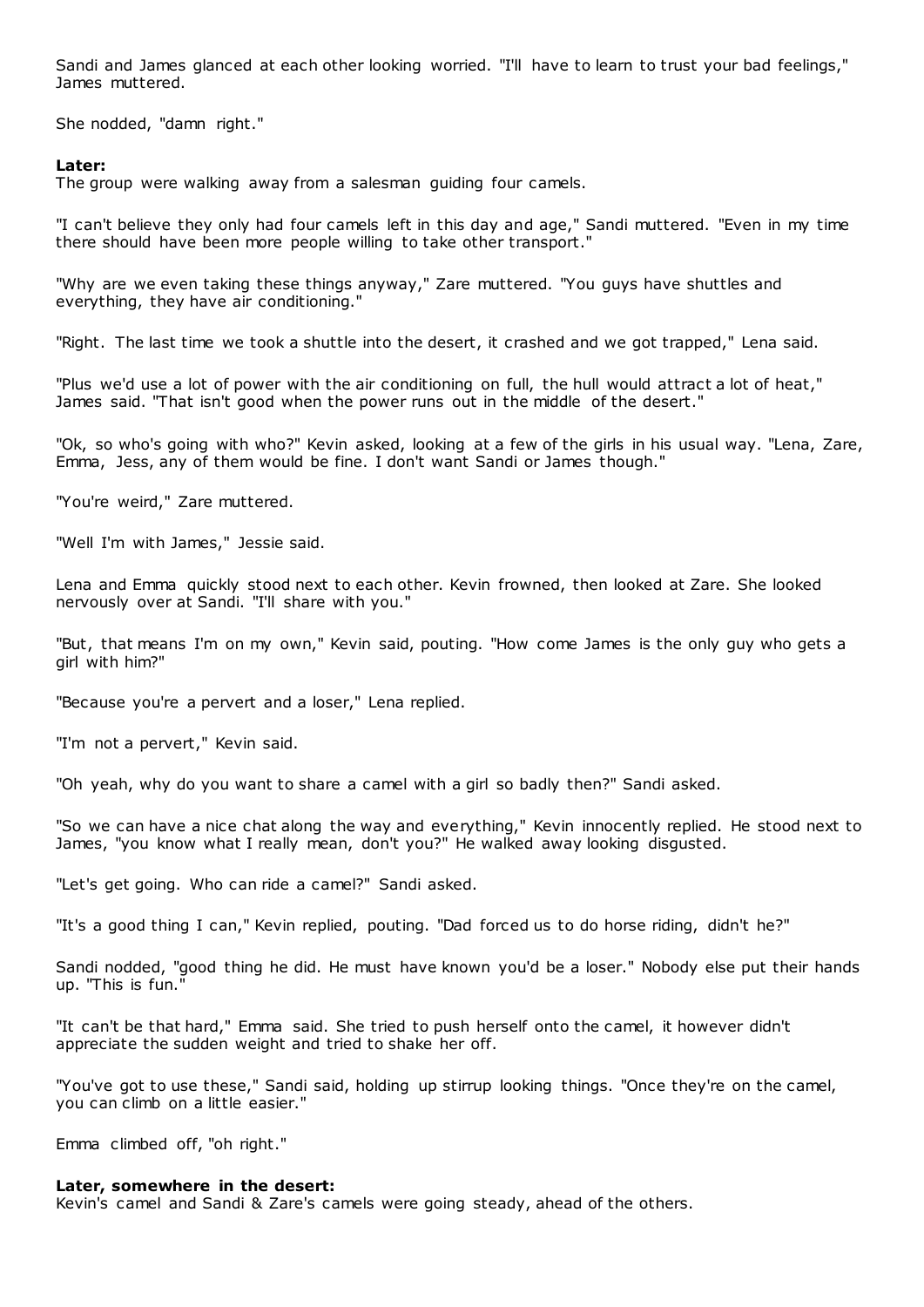Emma & Lena's were walking around in circles every now and then. James & Jessie's kept deciding to have breaks every five minutes by kneeling down in the sand.

Kevin and Sandi stopped there's, turned them around to see what was going on.

"Emma, stop playing around!" Lena snapped.

Emma giggled, "I'm not."

Their camel continued walking until it got to James & Jessie's. They both decided to rest next to each other.

"I give up," Jessie groaned.

Lena climbed off theirs, "ok I'm driving."

Emma pouted, "no it's fun."

"Guys, you've got to be gentle with them, or they get disobedient," Sandi said, guiding her camel over to theirs.

"I am," Jessie innocently said.

"Do you want me to try for a while?" James asked.

Jessie glanced back at him, "would that mean I'd have to move?"

Kevin sniggered nearby, "see, that's why I wanted a girl with me."

Lena pulled a face, "eew, how come you don't ever get eggs and stuff thrown at you. Pervert."

"What, what did he think?" Jessie asked.

Lena shook her head, "something that I'm not going to forget in a hurry."

"Hey, it wasn't that bad," Kevin pouted.

James stared blankly at him, he turned back to Jessie. "I'm sure I can drive while sitting here."

"Ok, but if I'm being too rough with him or her, then I doubt you'll do better," Jessie said.

Sandi sighed, "just ride alongside me, watch what I do and copy. It isn't that hard when you know how."

A little while later, the camels were off again. Kevin and Sandi's were once again ahead. James & Jessie's were a couple of metres behind them. Emma & Lena's were right behind.

"For goodness sake Lena, even if there were mummies, they're not going to attack in broad daylight in the desert," James was saying. He glanced back at her, "haven't you seen any of the movies."

"No, why would I?" Lena snapped back. "Just stop picking on me ok, I can't help it."

Sandi glanced back at Zare, who looked like she was fast asleep, leaning on her back. "How are y ou doing?"

"Crap. I think my head's burning," Zare replied, lifting her head slightly.

"Where's your hat, we all got hats?" Sandi asked.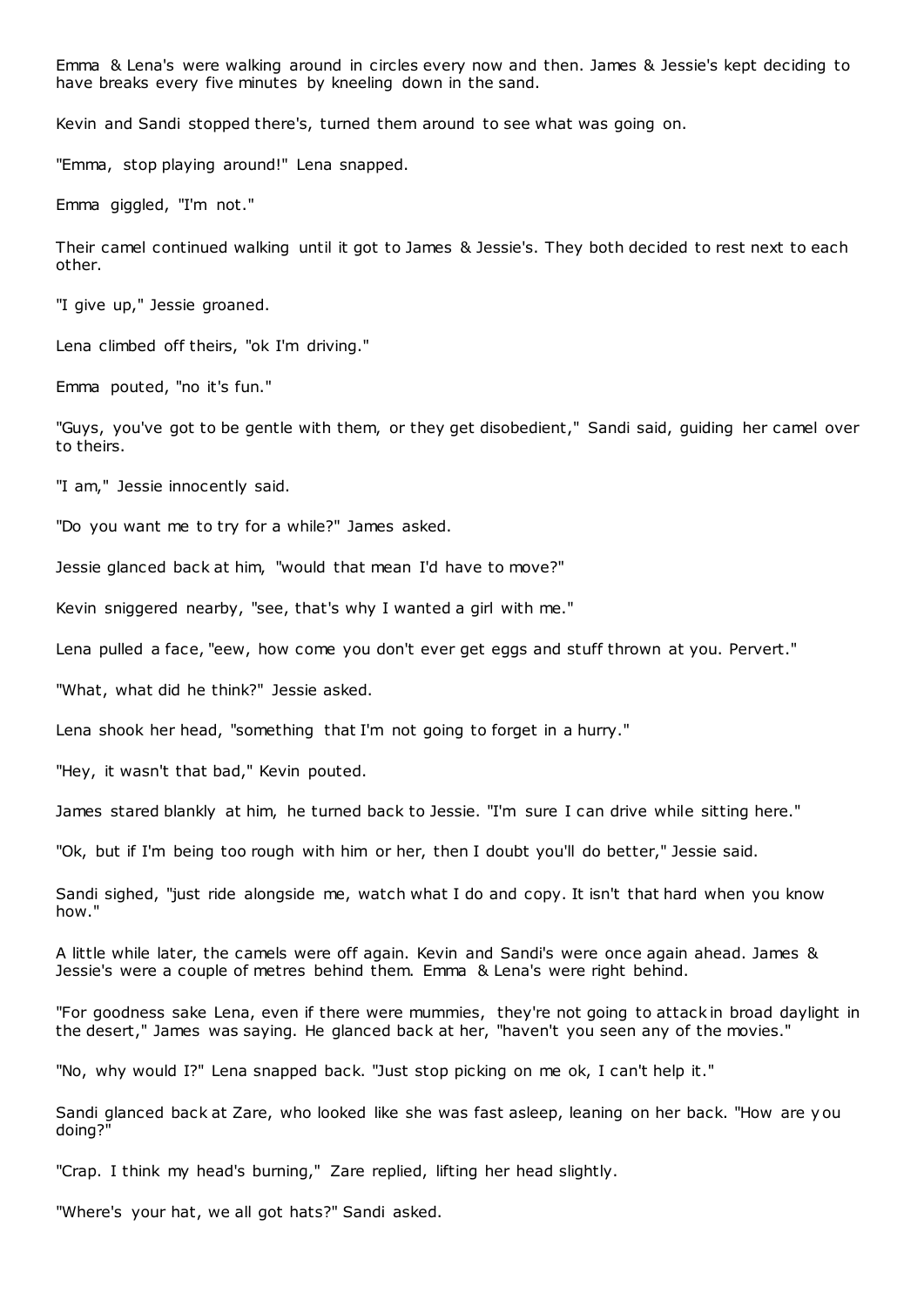"Oh, Emma's camel trampled on it after it fell off," Zare replied.

Sandi took hers off and handed it to her, "here, you need it more than me."

"Thanks. I didn't think it would be this bad," Zare said.

"You're not obviously the desert type, ey Zare," Kevin commented.

"My planet is mostly water and it's cool," Zare grumbled.

"Oh, that's not good," Kevin said. He looked over at Sandi, "can't be as bad as England, right?" She smirked slightly.

"All right, you two pack it in," Jessie groaned.

Lena ignored her, "it could still happen."

"Stop being a wuss," James muttered back.

"Me? I'm the wuss, ok," Lena grumbled. She whispered in Emma's ear, "hey, say there's a big bug climbing up their camel."

"I'm not deaf or stupid Lena," James said.

"Damn it," Lena grumbled. Jessie shook her head. Lena's camel stopped dead, the others continued on. "Ah, I can't do this," she groaned.

Kevin glanced at Sandi. She nodded her head, "you know what to do."

Kevin stopped his camel. "Does any of you guys want to do a little swap around?"

"No we're good," Jessie replied, James nodded in agreement.

Both Lena and Emma looked disgusted. "No, we're good too," Lena muttered.

Kevin shrugged and rolled his eyes, "ok lesbian." He continued on.

Lena's eyes narrowed, "what?"

"Uh oh," James, Jessie and Emma muttered. Emma decided to hold onto Lena tighter than before.

"That's it, get here you lanky ass," Lena grumbled. She made the camel run after him.

"Woah, that worked better than I thought," Kevin stuttered. He made his camel run too.

#### **Night-time:**

The sun had just set on the wide horizon. Lena had stopped chasing Kevin so everything was calm for once.

Sandi stopped her camel, Kevin did the same. "What is it?" he asked. The others stopped too. She pointed a finger ahead of them, in the far distance was a little bit of stone or rock sticking out of the sand.

"The directions lead here, and we've found something," Sandi replied.

"That can't be it," Emma said.

"We'll get closer," Sandi said.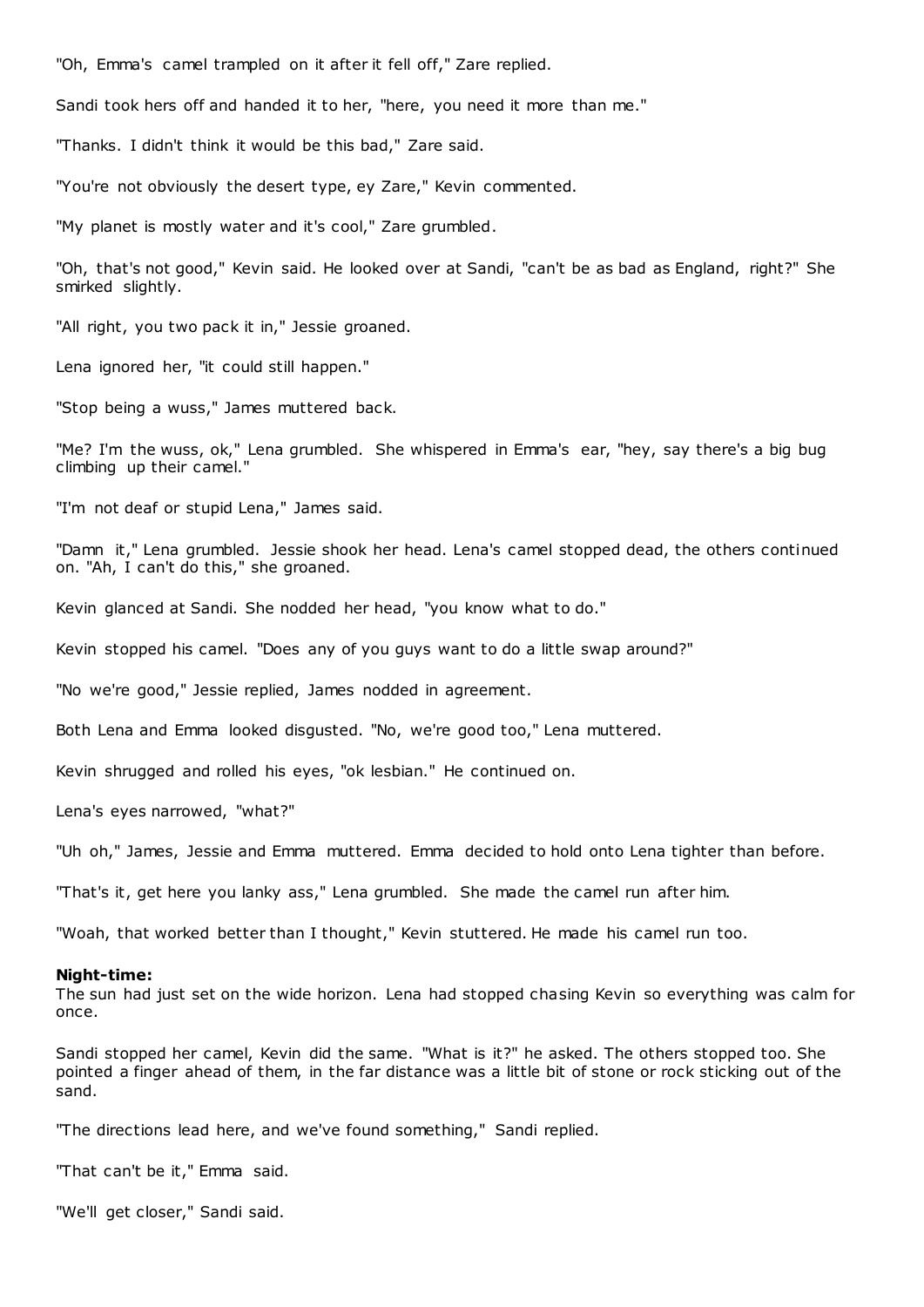"Oh yey, here it comes," Jessie sarcastically said.

It took the group a few minutes to reach the stone, which was a square shape, one metre wide and covered with ancient writing. They stopped their camels, everyone got off them.

Sandi walked over to it, she knelt down to take a closer look. "It looks like one of those old stone doors," she said.

"But there's nothing around it but sand," Lena said.

"What do we do now then?" James asked.

Sandi shrugged, "beats me." She brushed some sand away from it. The ground started shaking, everyone quickly backed off. A sand hill slowly started forming from where the stone slate was. The hill collapsed again to reveal a stone temple, a large door opened on its own.

"Right, what just happened?" Jessie asked nervously.

"It must have been like a hand print thing, it knew who I was so it opened, so to speak," Sandi mumbled.

Lena sighed, "well let's get this over with."

They all headed inside. Once inside, they split up into two groups.

"This is so cool. Do you think there will be a crypt inside?" Emma questioned, giggling again.

"No, this place is to kill the undead not bring them back or whatever," Lena replied.

"Well you know where to go if you get scared girls," Kevin said in a flirty manner.

Emma turned around, "god, don't you ever stop?"

"Nope," Kevin shook his head.

They eventually got to a room. At the other end of it stood a statue.

"This must be where the artefact thing goes," Lena said. She opened her bag up, and pulled the artefact out.

Kevin took a hold of her arm, "wait, let's not rush into this too quickly."

"Why not? This is what we came for," Lena asked.

"He just wanted to touch your arm Lena, don't fall for it," Emma said.

Lena pulled her arm out of his grip, she headed over to the statue.

Meanwhile, the other group got to a similar room. "This must be it," Sandi said, glancing at a similar statue.

"Yeah, we'd better get the artefact off Lena and..." Zare said. She frowned, "wait, why does Lena have it?"

"Good question, I can't remember," Sandi replied.

"Let's go and find her," James said. They all turned to go back the way they came.

Meanwhile, Lena slipped the artefact into a hole in the statue.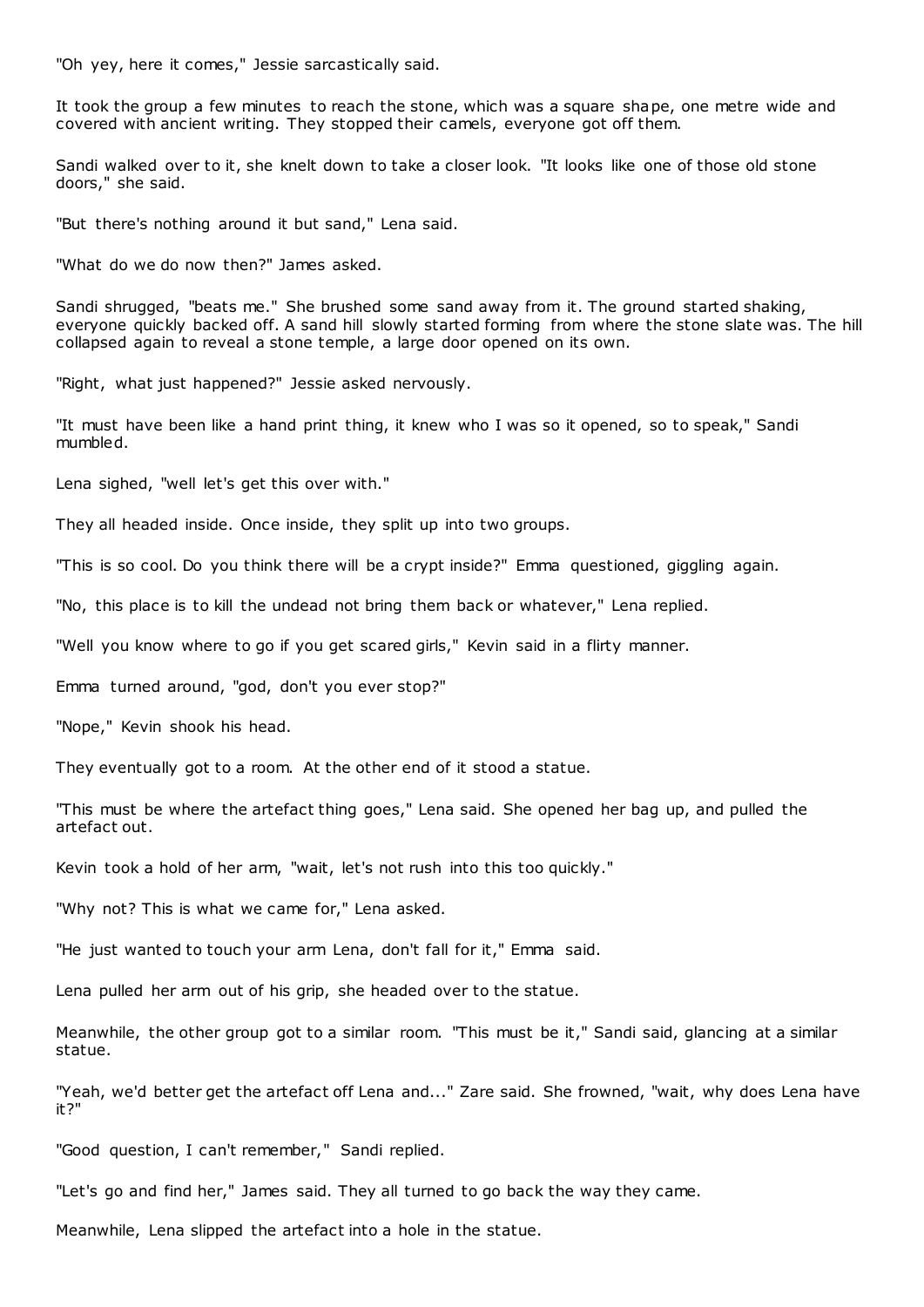Kevin backed away nervously, "I dunno, I have a bad feeling about this."

"Aaaw, is Kevin getting a little scared?" Emma asked mockingly.

Kevin pouted, "no, just worried."

Lena frowned, "nothing's happening."

"Maybe it's too old to work," Kevin said.

The statue started shaking, making the three back off a step or two. Dust started coming out of a small opening in the statue. It stopped shaking, but the dust continued coming out of it.

"Maybe you're right," Emma said, coughing slightly. She tried to get the dust away with her hand.

Kevin did the same, "ok I've seen enough, let's go Lena."

Lena turned around, looking confused. She glanced around the room, "what is this?"

"Lots of dust. I told you not to do anything drastic," Kevin muttered.

Lena turned back to face the statue, she eyed the artefact. "I can't believe it, they pulled it off."

"Who, what?" Emma questioned.

Lena turned back around. "Don't tell me this is the best they have to offer?" She glared at Kevin and then Emma, "one puny looking little man and some slutty looking girl."

"Hey that's harsh, Lena. What's the matter with you?" Emma grumbled.

Kevin's eyes widened, stepping backwards, "uh Emma, we'd better go."

Emma glanced at him, "why?"

Lena walked closer to them, this time Emma stared at her with wide eyes. "She's... she's, this isn't possible," Kevin stuttered.

"Ok Lena, I know you lost your mother but, ok it's a little late now," Emma also stuttered.

"Lena huh? Sweet name," Lena said. She glanced at Kevin, "don't tell me you're the brother. They're obviously giving any old idiot Slayer strength these days."

"Ok, that's enough Lena," Kevin said, stepped forward. "You can't turn evil, you're too well trained for that."

Lena stared at him, now with fully black eyes, "take a nap." She kneed him in a certain area, he collapsed to the ground. "I never thought male Slayers were a good idea anyway," she said, turning to Emma. "Now why isn't it working with you two? That's very strange."

"Ok, I don't get this," Emma muttered.

"Aaaw, poor baby looks scared. Don't worry, it'll be over soon enough," Lena said, in a fake sweet voice.

# **A little while later:**

James, Sandi, Zare and Jessie walked into the room Lena and the others were in. Kevin was back onto his feet, looking ok for somebody who had just been kicked in the groin by a Chosen Slayer. Emma was standing nearby the statue looking perfectly calm.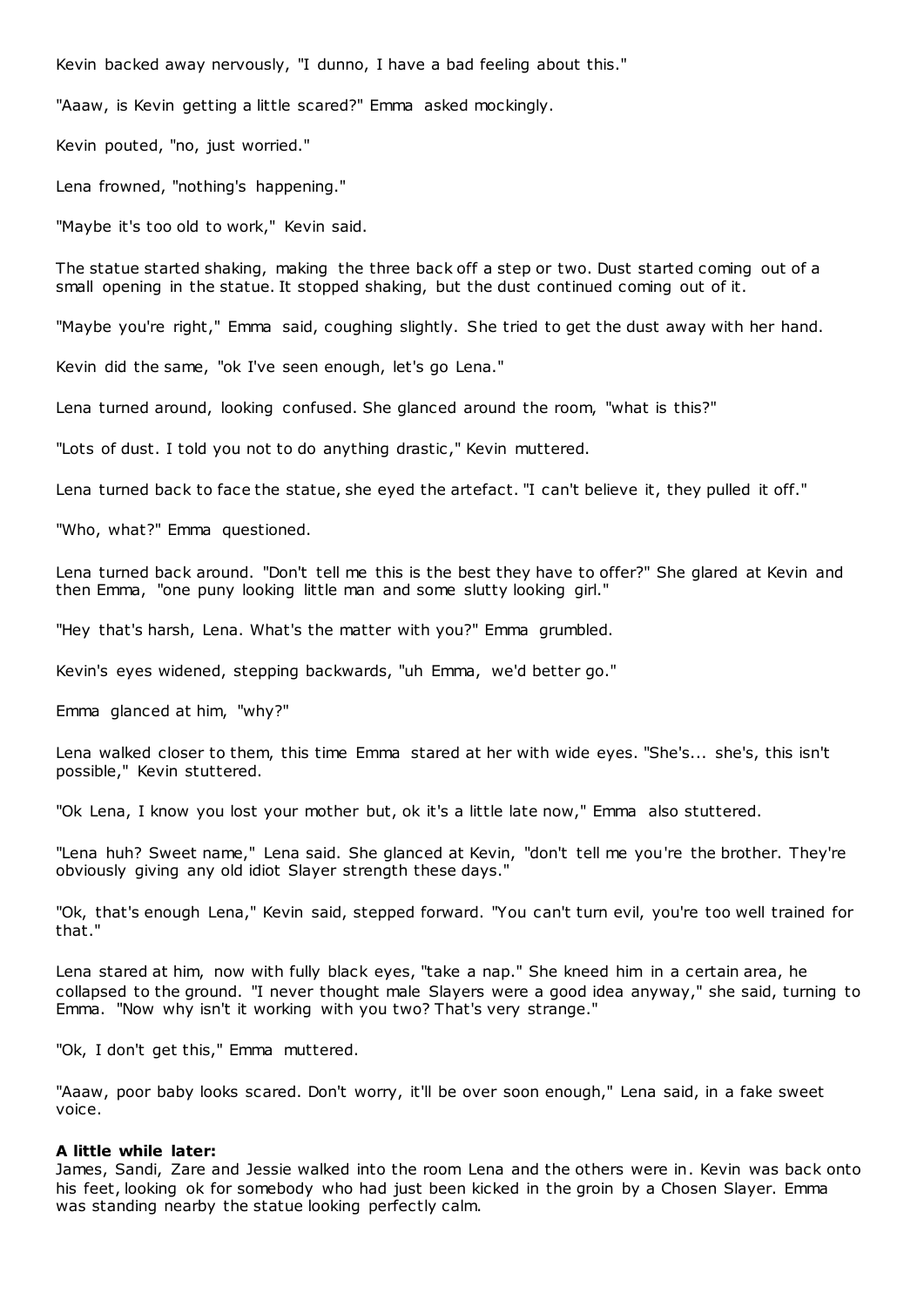"Ok, we didn't just go in circles did we?" Sandi asked, looking around the room.

Lena turned to them, "oh look, there's more."

"Holy crap," Jessie stuttered.

James stared at Lena, "what, this isn't possible."

"Oh get over it darling," Lena muttered. She walked closer to the new arrivals. "This isn't right. Four Chosens, that isn't right at all."

Kevin shrugged, "maybe you should get over it."

Lena glanced back at him, "shut your hole."

"Which one sweetheart?" Kevin asked mockingly.

Emma sniggered, "oh for god's sake, get a room." She picked up the artefact.

"Please don't," James muttered. The other members of his group agreed.

Sandi whispered to the others, "guys, all three are evil. What kind of screwy purge vampire ritual is this?"

"A very good one. I think I must have killed about thirty when I was evil," James whispered back.

Lena walked over to him, "hmm, there's evil in you already." She looked over at the others, Zare for the longest. "So's she. Neat, I like them." She turned to Emma.

She nodded, she put the artefact back into the statue. The same thing happened again, dust went everywhere.

"Ok, we don't want to be around when that finishes," Sandi stuttered.

"Especially me," Jessie said.

"It looks to me like it already has," James muttered.

Lena smiled sweetly, "not too smart are you."

"Oh my god!" Sandi suddenly yelled out, startling the others. "This is f\*\*\*\*\* great!" she screeched, she turned around and hit Zare, who was right beside her, over the head.

She stumbled into Jessie, who wasn't very happy about it. She pushed her back into Sandi. "Get off me you whore," she grumbled.

Zare backed away from both of them, "James, please tell me you're still..."

"Uh huh," James said nervously.

Sandi eyed Jessie in a weird way, then looked at Emma and Lena. "Oh wow, there are some cute ones in here."

"Ugh, there's always one," Lena groaned.

Kevin laughed, "ha, you're in a woman's body, sucks to be you."

"You kidding, it's great," Sandi giggled.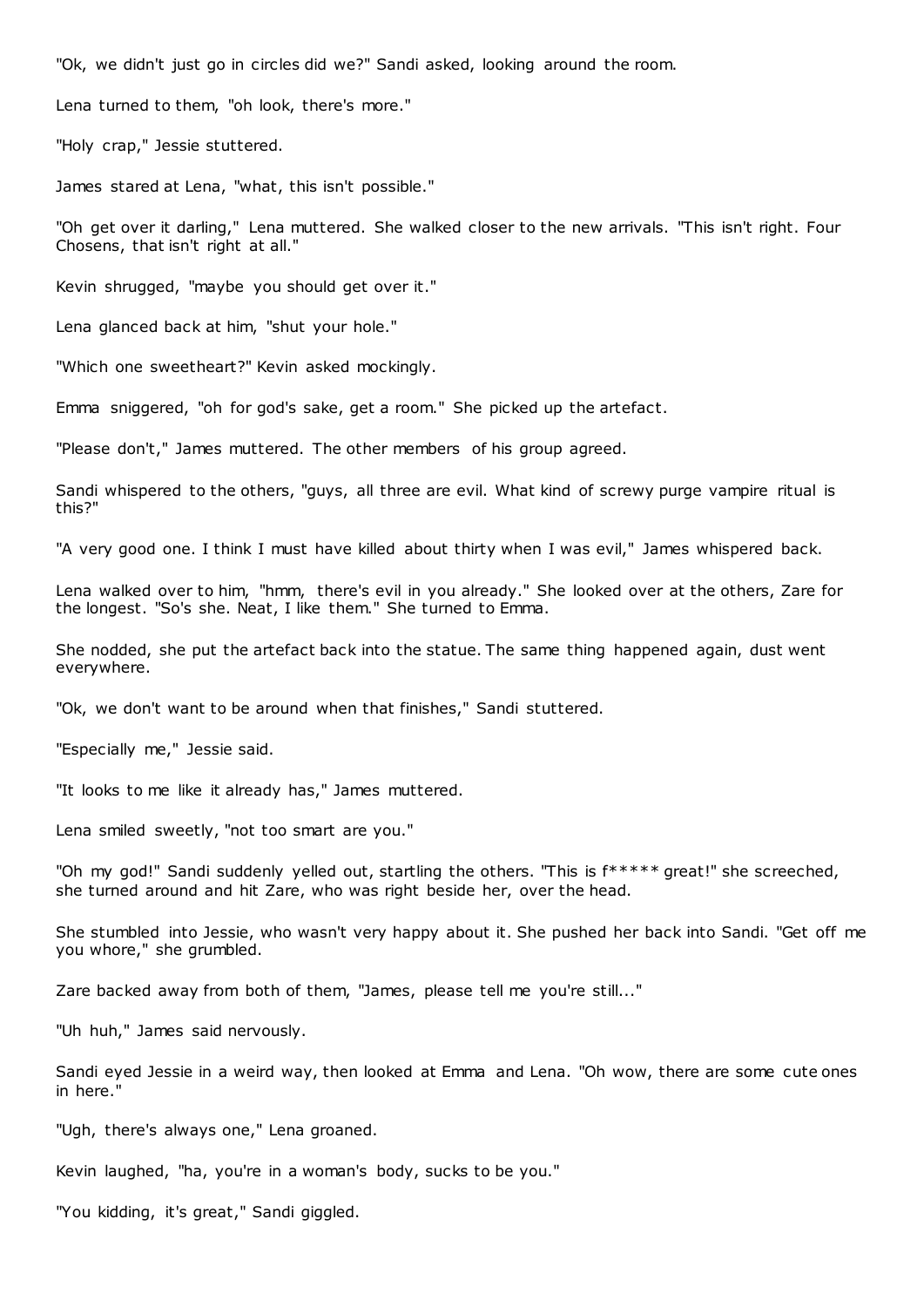"We'd better get out of here," Zare whispered. James didn't look too sure about it.

"They're not just evil, they're..." he said. Zare turned to him with a confused look on their face, "obviously they're possessed."

The others glanced at the two of them, all with black eyes.

"That would make more sense," Zare muttered.

Lena smirked, "maybe you two should join us, it'll keep you alive."

Jessie looked disgusted, "ok there's been a slight mix up here. How come I got stuck with the reject!"

The others, excluding Jessie, gathered closer to James and Zare. Lena pushed to the front, "which one's going first?"

"Me," Sandi blurted out. Again she smacked Zare in the head, this time she stumbled into James.

"Ok, that's annoying me," she grumbled, getting her balance back.

Suddenly Sandi, Kevin and Emma froze on the spot. Lena stared at them all, "what the?"

Jessie's eyes lit up, "oh cool, this one may not be so bad after all."

"Let's go," James whispered to Zare. She nodded her head, they quickly ran off down the corridor.

Lena turned back around, "they're getting away."

"Oh so what, I think five's good enough," Jessie said.

"We've only got two, you silly bint," Lena grumbled.

Jessie's face turned serious, "who are you calling a bint?"

"You, bitch face," Lena said.

Jessie marched forward, "I shouldn't care as it's not my body, but you never call me..." Lena smacked her hard, she fell to the ground unconscious.

"Sorry honey, you annoy me," Lena muttered. She started to head off in the direction James and Zare went.

Kevin, Sandi and Emma unfroze again. They looked confused.

"Woah, we have witches. They just disappeared," Sandi said in an amazed tone of voice.

Kevin stared at her in disgust, "I'm sure there's been a cock up here."

Emma shrugged, "you're telling me. But where did the other lot go." She spotted Jessie on the ground. "Found one."

## **Outside:**

"Ok, something doesn't add up here," Zare said.

"You think? I somehow doubt that the purging vampire ritual involves possessing Slayers with evil ones," James said.

"How come it didn't get us, that's what I don't get," Zare questioned.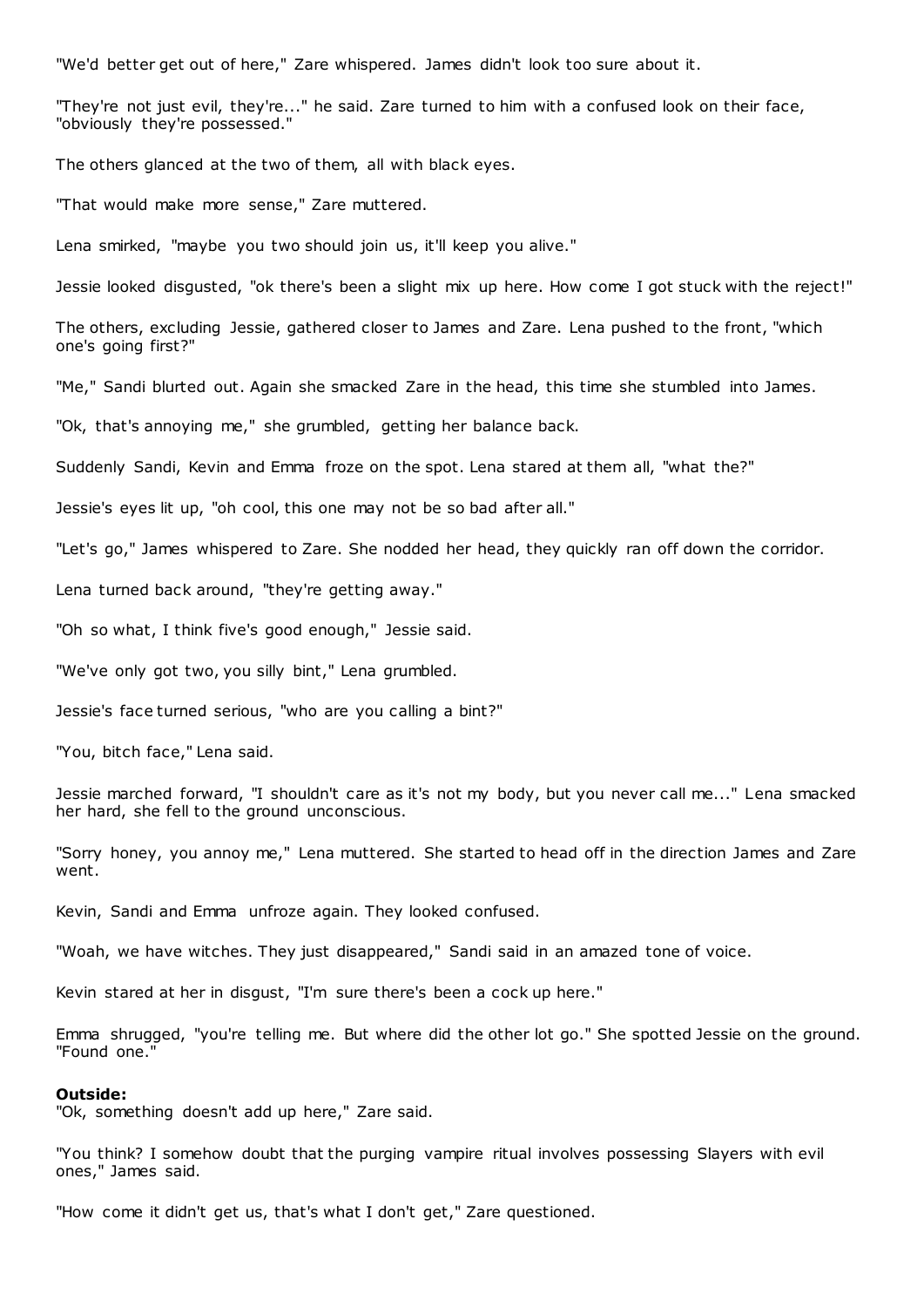"Maybe cos you're already evil," Lena's voice said from close by.

James and Zare turned around to see Lena standing nearby them. "We're not, not anymore," Zare said.

"Technically you still are sweetheart," Lena said.

"Ok, that's annoying," Zare grumbled.

"All right, enough's enough," James muttered, stepping closer to Lena. She just watched him with an amused expression on her face. "Whoever you are, get the hell out of my sister before something nasty happens to you."

She laughed, "oh that's sweet." She swung a fist at him, knocking him back a little. "You're no match for me, so that's enough of the cute attempts at threats."

"James, she's evil, I wouldn't pick a fight," Zare said quietly. She backed away guiding one of the camels with her. "Let's go."

James continued to stare at Lena, she just stared back with a cold look on her face. "Fine," he said finally. He hit her back, she stumbled back a little. He quickly went over to Zare and the camel she had. They both got on the same one and rode it away.

Emma, Sandi and Kevin came out, Kevin had a hold of Jessie, who was still unconscious.

"What are you doing? They're getting away," Kevin snapped.

"God, those are ugly aliens," Sandi muttered, eyeing the remaining camels.

Lena stared back at her 'team mates.' "It doesn't matter, they'll come back, when it's too late," she said.

Jessie started to wake up, "ugh, why the witch, why?"

Emma looked over at her, "I'm so glad we have somebody to make all the drinks and everything."

Lena rolled her eyes, "oh my god, you guys are pathetic . You know why we're here right?"

"Because some bozo shot me in the head?" Kevin questioned.

"No," Lena groaned. "But that would have been good to see."

"You fool, we're here because some priests were afraid of us," Emma said. "We're free now and we can do whatever we want."

Jessie looked confused, "what are you talking about?" She glared at Kevin, "ok, put me down you pervert." Kevin did as he was told after a groan. "Last thing I remember my brother was trying to beat me up. Next thing I know I'm here."

"Yeah, I was in the middle of killing," Sandi said.

Emma rolled her eyes and glanced over at Lena. "Are we the only ones who know?"

"It appears so," Lena said. She stepped closer to the others, "we're going to make this dump our own, and do our job at the same time."

"Sounds good, but I really don't like deserts," Kevin muttered.

"The planet isn't just a desert," Lena groaned.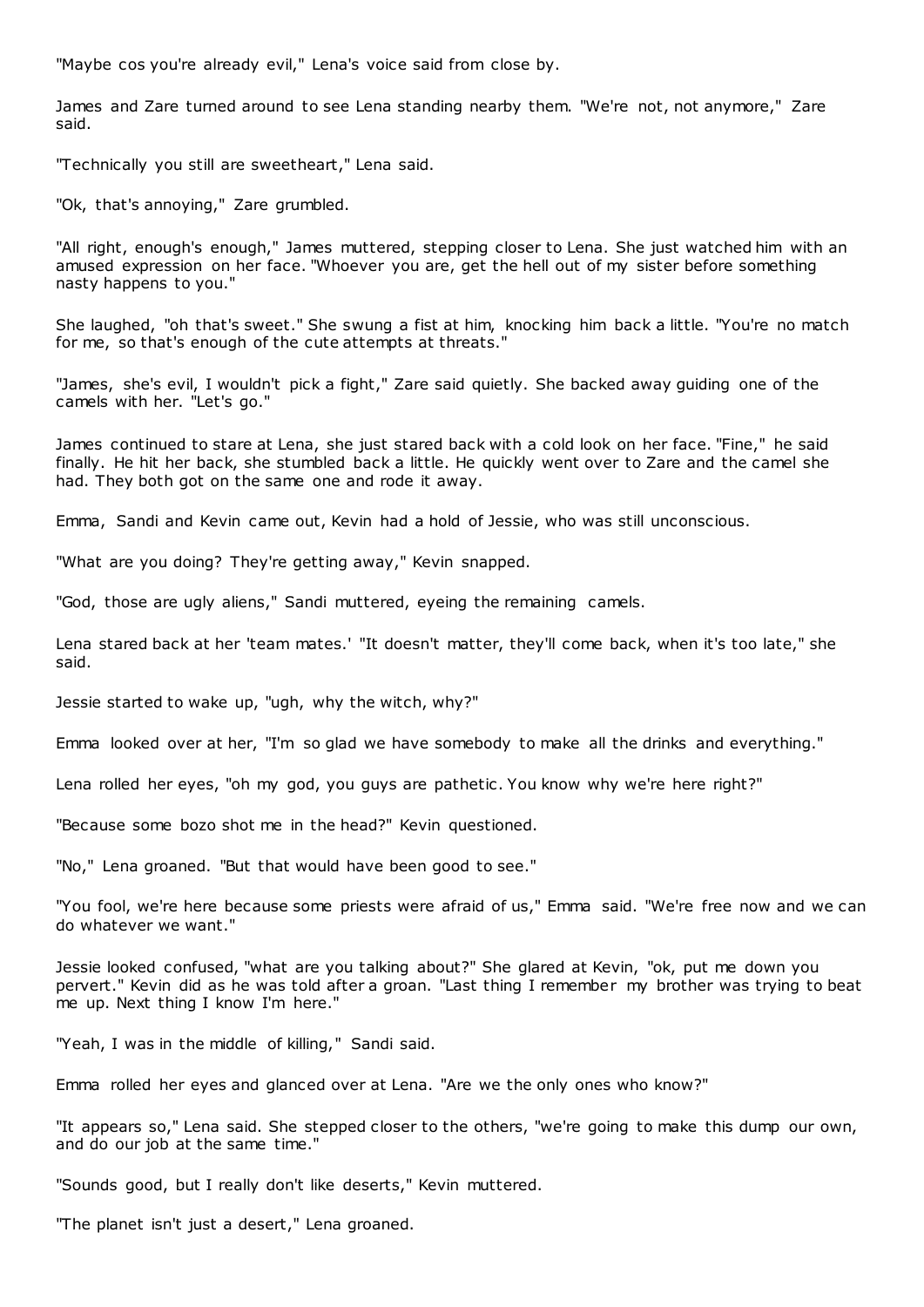"Really, how would you know?" Jessie asked, staring coldly at her.

"Because, this is my planet and my country. That means you all do as I say," Lena replied. The others looked at her, not looking very happy about it, especially Jessie. "Let's get to it then."

## **Voyager, Astrometrics Lab:**

Daniel and Wesley were waiting by the main stations. Craig walked in looking a little frantic, "did you guys hear?"

"Yes," Wesley groaned.

"Where are they then?" Craig asked.

Daniel turned to stare at him oddly, "Lena's not coming back you know."

"I know, but I want to know what happened to her," Craig muttered. "I can see how much you're concerned."

"Guys, pack it in," Wesley said in a warning voice.

James and Zare joined them, looking a bit wind swept. "Damn deserts, their winds aren't even cold," Zare groaned, brushing her arms.

"Have you found anything?" James asked, ignoring Zare.

"Yes I'm afraid so," Wesley replied, turning back to his station. "We've got the whole country on alert, and everyone's been banned from going into the area they were in."

"That's not what I asked," James said.

"You did on the commlink," Daniel pointed out.

"I'm not in the mood, so shut up unless you have something useful," James grumbled.

Wesley sighed, "do you want to know or not?"

"Yes, I asked didn't I?" James said.

"I did more research on this ritual. It took some digging out, and by the time I found it you had contacted me," Wesley said. "The temple has two statues, one represents the side of the good while the other one represents the sign of evil. The good one is the one you should have put the artefact in, that would have done the purging."

"What does it do exactly?" Zare asked.

Wesley sighed, "I don't know yet, that's what Daniel's researching now." Daniel nodded his head.

"The evil one brings back Evil Slayers?" James questioned.

"Yes, exactly. If a Slayer turned evil, the only cure was to kill them. In the early days they were common, so the watchers at the time came up with a solution. Any Evil Slayers until the late twenty second century were murdered, and their souls were summoned into the statue," Wesley replied. "This was a punishment, and over the centuries the Slayers became more obedient."

"So, no one has had to be punished like this since, oh 2123," Daniel added on.

"Lena mentioned one Natural had to be killed on her sphere, you weren't around then I take it," James questioned.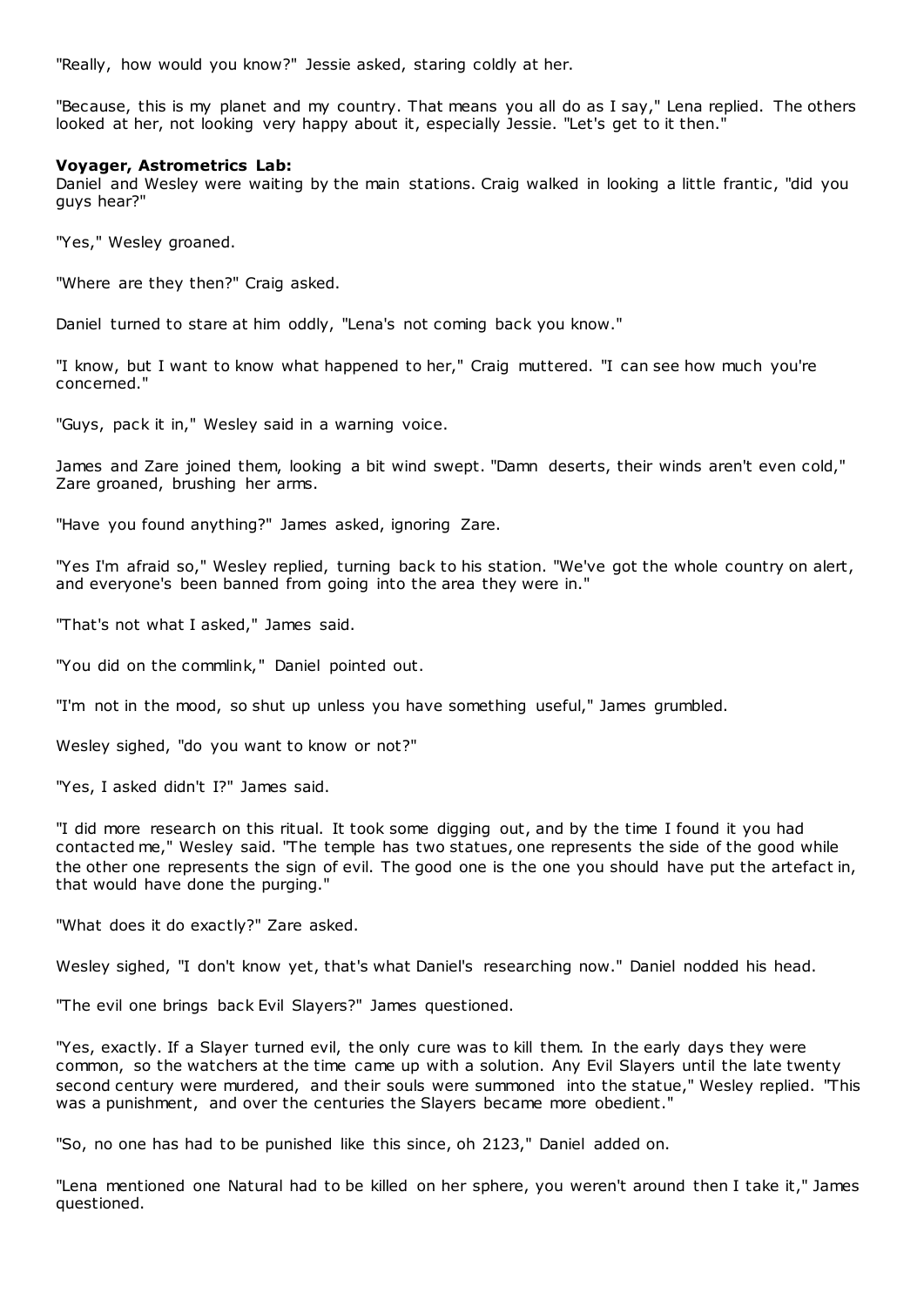Wesley shook his head, "he probably was, but you do remember that for this generation the council were secretly trying to find a new cure."

Zare frowned, "personally I prefer what they did to us than what they did to them."

"I'm sorry, I didn't know anything about this until today," Wesley pointed out. "It's obviously something they wanted to keep from some watchers."

"So why did they possess the others?" James asked.

"That statue is to punish any Slayers who are 'fools' and impulsive enough to even go to the temple," Wesley replied.

"I thought the temple was a place we should go though," Zare said.

"Obviously not," Wesley said. "The evil statue was built to store the Evil Slayer souls, and the artefact would release them. They will no doubtingly perform the ritual themselves."

"Well that's not so bad," Zare commented.

"I don't think so. If the watchers went to this much trouble to punish anybody who came, then there must be a huge catch," James said.

"Actually the watchers just wanted to store the souls, a group of priests were the ones who did this. They wanted to get the side of evil on the good side," Wesley said.

"So how do we cure them?" James asked.

Wesley looked uncomfortable, "you can't. The only thing we can do now is stop this ritual, we have no idea what it'll do."

Craig stared blankly, "you mean we can't get Lena back, ever?"

James glanced briefly at him, "yeah, there's got to be something."

"Only the original hosts can get their body back. If they are strong and willing they'll fight for their bodies back, and kill off the evil Slayers permanently. Unfortunately..." Wesley said.

"I don't like that word," Daniel commented.

"Unfortunately," Wesley said again, staring oddly at him. "If the Evil Slayers stay in their hosts for too long, it will kill the host themselves, and they'll have full control."

"How long is too long?" James asked.

"A few hours, maybe less," Wesley replied.

"We need a plan, and fast," Zare said.

## **Meanwhile, back in Egypt:**

"So, we're on a planet called Earth in Egypt. That's good, no help there," Kevin said.

"Yes and since this is my home turf, you're going to do as I say," Lena said.

Jessie rolled her eyes, "so you've already said."

"Watch your mouth," Lena snapped.

"Those other Slayers will come back though. What do we do about them?" Emma asked.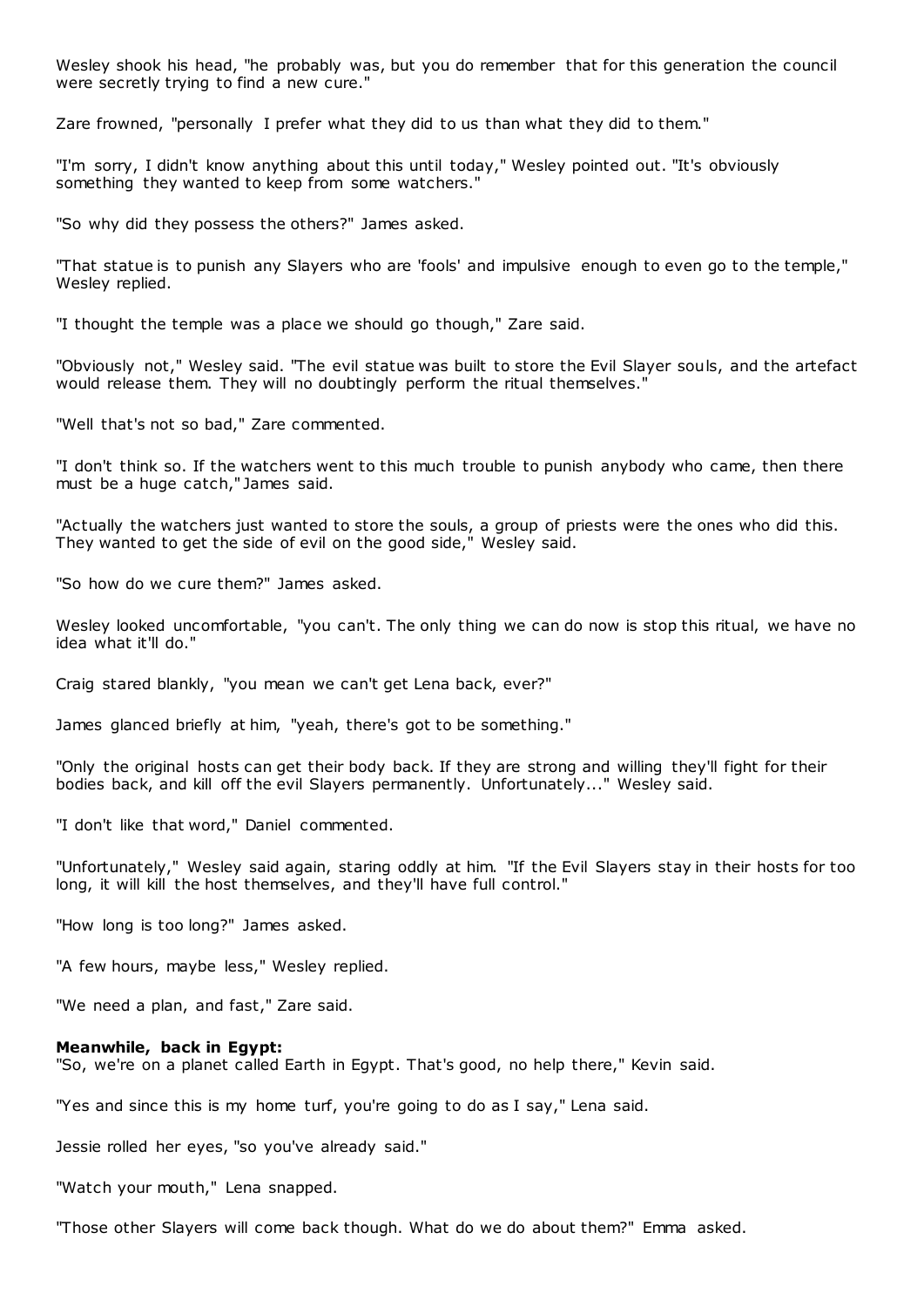"Well if they don't help us we'll just kill them," Lena replied.

Emma smiled, "ok check."

"Oh finally," Sandi said quietly. The others glanced at her. "What?" she said nervously.

"I'll do the ritual, and you guys just guard the area," Lena said.

"But what more is there to the ritual than putting in a stone? Pretty lazy if you ask me," Kevin said.

Emma jumped slightly, she looked around, "yeah I agree."

Sandi frowned, "phew that was close."

"What?" Lena groaned.

"My 'other self' got back there for a second," Sandi replied. "Nothing to worry about."

Lena stared at her, "I think it is." She turned to Kevin. "Keep an eye on her, I mean him."

"Sure, whatever," Kevin grumbled.

"Ok Ylara, just because this is your home turf, doesn't make you the leader. You're just as or weaker than everyone else here," Jessie said.

"Except you of course," Lena said. "And besides I don't see any of you doing a better job."

"Maybe cos we don't care about this stupid purging. You shouldn't be bothered about vampires killing people on your home world, so why should we?" Jessie muttered.

Emma groaned, "oh god, that girl came back for a minute there." Everyone stared at her.

"All right you, think you could watch her?" Lena said in Jessie's direction.

"Yes I could watch her, but don't count on me to do anything if something happens," Jessie replied.

"Ok, are we all set? Let's get it over with, afterwards you can do whatever you want," Lena said, heading away from everyone. Everyone excluding Jessie followed her.

"We'll see," she said, then followed the rest.

#### **Meanwhile:**

A shuttle flew down from the sky, and landed next to the temple.

The doors opened. James, Zare, Daniel, Craig and Wesley stepped out of it.

"Where will they be?" Craig asked.

"Most probably in the temple, smart ass," Daniel replied.

"Ooh tension," Wesley said, sounding too interested.

"Ok guys, you're the bait," James said.

"We are?" all the other guys questioned. Wesley looked rather worried.

"But I'm important, they aren't," he moaned.

"Well what are you going to do? Give them lectures, actually that'll work good," James said.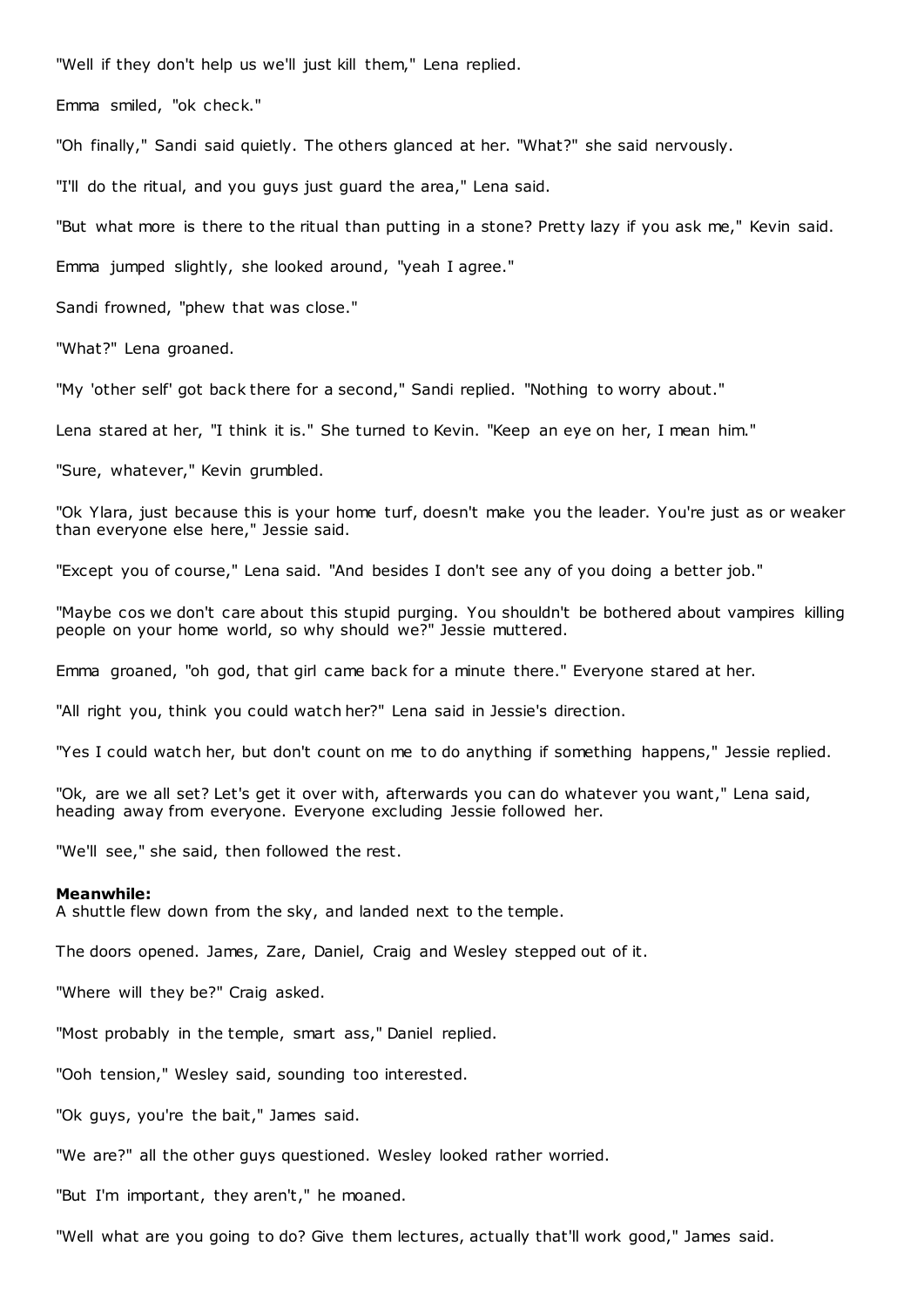Zare smiled sweetly, "go on wormies, we haven't got all day."

Wesley muttered something under his breath as he followed Craig and Daniel into the temple.

James turned to Zare, "ready?"

"Sure, but only Jessie and Emma would be in my league you know," Zare replied.

"Oh I don't know, have you seen Jessie evil?" James asked.

Zare shook her head, looking worried, "no, why?"

"Actually Emma would probably be vicious, but she's not really her so that's ok," James said, ignoring the question.

"Ok, I think we have time to cut something off so shut the hell up," Zare grumbled. She headed into the temple, muttering something rude under her breath.

"Right behind you, always," James muttered. He followed her inside.

#### **Inside the temple:**

Sandi walked over to Emma who was looking a little confused. "He's gone," she whispered.

Emma looked at her, "yeah mine too. I don't know how, I kept getting distracted about Harry, you know in that cute tank top."

Sandi looked disgusted, "hmm yeah, I wonder how."

Nearby Kevin was arguing with Lena. Jessie was not with them though, but no one seemed to have noticed.

"What are we going to do? I doubt there's black in our eyes now," Sandi whispered.

"I've got an idea," Emma whispered back, she turned to the door. "I've just heard something outside, I'll check it out." She walked out, Sandi followed her.

"Whatever," Lena groaned. Kevin then decided to smack her in the face. She just looked at him like he was a fly in her coke, she hit him right back. He stumbled to the ground, a little dazed. "There's more to the ritual than that."

Kevin pouted, standing back up. "Damn, wasn't expecting that."

Sandi and Emma stood outside the room, out of sight in the dark corridor. "Now what?" Sandi asked.

Emma shrugged, "I dunno, it's your turn now."

"Maybe they won't see our eye colour out here," Sandi commented.

Lena appeared at the doorway, "when you guys are finished, go find that witch. She's been gone a while and I don't trust her."

"That'll do," Emma said. She headed away.

Sandi stared after her, "will do, should we kill her?"

"May as well, she's useless," Lena replied, stepping back into the room.

Emma sighed, "she didn't notice."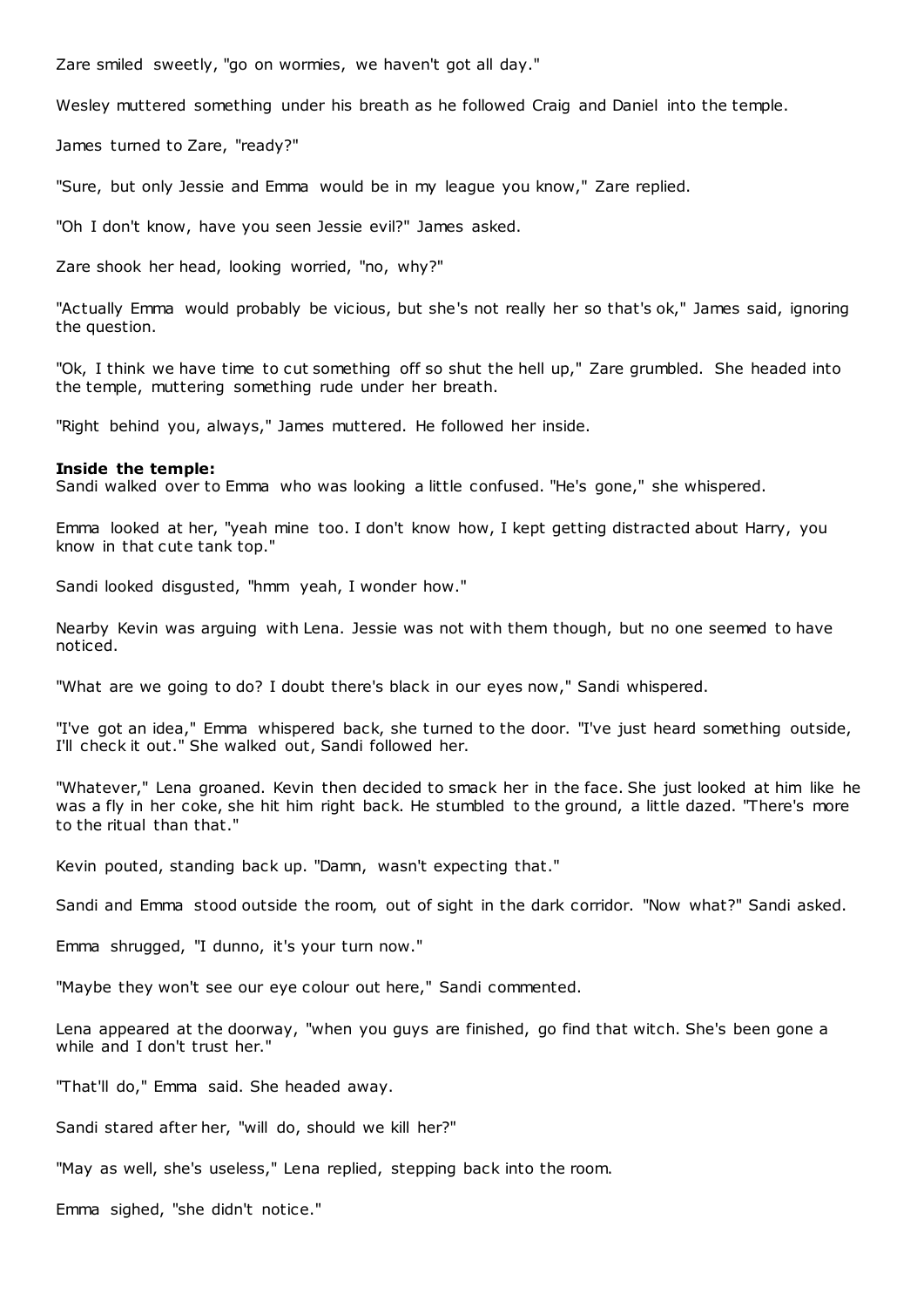Sandi rushed after her, "nope, let's hope it was Jessie that nicked off, not the Slayer inside her."

Meanwhile inside the room Lena stood next to Kevin. "Keep an eye on those two, t he originals keep getting the bodies back," she whispered.

"Why must you boss me around?" Kevin asked.

"Because you're a man," Lena replied. He started squealing, he quickly bit his lip to stop. "Don't make me pull next time."

"Yes ma'am," Kevin squeaked. He limped out of the room.

Meanwhile Wesley had dragged Daniel with him down one corridor, while Craig went off on his own. Sandi and Emma turned the corner and bumped into him nearly.

"Ooh ok um," Craig stuttered. "Come and get me, I'm an easy to kill pedestrian, kinda."

Emma tried not to laugh, "oh that's funny."

Sandi however looked confused, "Craig, what are you doing here?"

Craig stared blankly at them. "You're not possessed anymore. You could have told me before I embarrassed myself."

"Wouldn't have been as fun that way," Emma commented.

"Besides how would we have known that you were going to do that?" Sandi said.

"All right, who else is ok?" Craig asked.

"We don't know. Jessie nicked off somewhere, Lena and Kevin are still possessed though," Sandi replied.

Meanwhile, Wesley and Daniel were now arguing in the empty statue room.

"I thought you knew where you were going," Daniel grumbled.

"I did, it's just you threw me off," Wesley said.

Jessie appeared at the doorway, "hi boys."

They both glanced at her briefly. "Hey," they said, their eyes widened.

"Ok, go and do the bait thing," Wesley whispered.

"No, I have my dignity where as you don't," Daniel muttered.

Jessie walked over to them, "I wouldn't bother." She stood in between them. "You two are watchers aren't you?"

"Uh, no," Wesley stuttered.

Daniel rolled his eyes, "he is."

"No, both of you are," Jessie said. She glanced at Daniel, "hmm, they're making them younger and cuter these days."

"Oh god, you kidding?" Wesley said, trying to keep a straight face. Daniel pulled a face at him.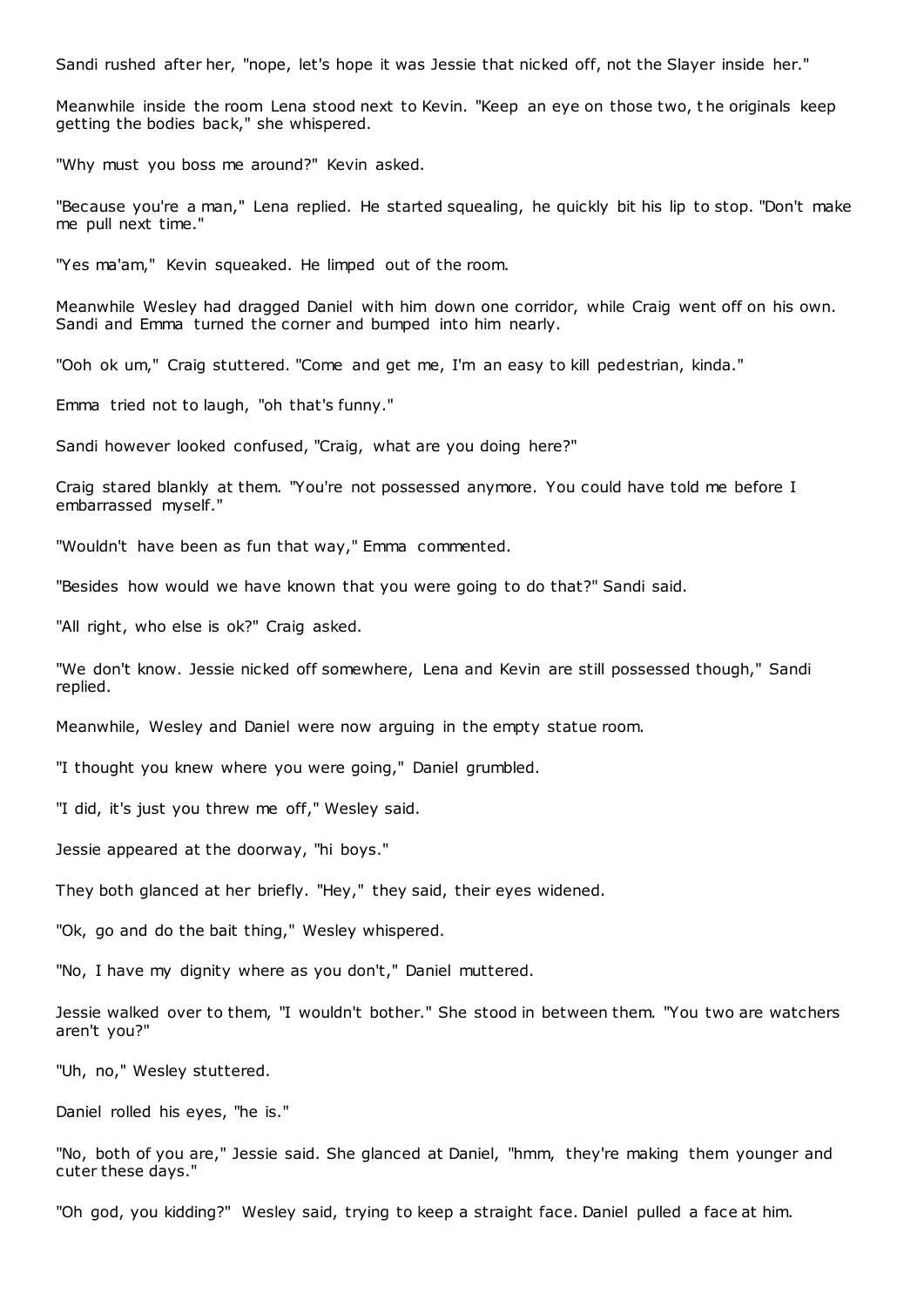"No, now you two are going to help me with a little problem," Jessie said. She gently patted them both on the side of the face at the same time. "You will help me right?"

"What is it?" Daniel asked, looking worried.

"This body's a witch, you two are going to tell me what I'm capable of," Jessie replied.

"Uh, we don't want to do that," Wesley muttered.

"Really?" Jessie said, pouting a little. She pushed their heads together, they fell to the ground. "I didn't want to have to do that."

"Ow, you've got a bony head," Daniel groaned. He looked up, he noticed Wesley was unconscious.

Jessie stood next to Daniel, "now, tell me how I can get rid of Ylara once and for all."

"One of the Slayers? Well she'll die if the host fights back too hard," Daniel muttered, sitting up.

"Not likely, she's the only one who hasn't phased out," Jessie said, kneeling down next to him. "I want to know what spells I can do that'll destroy her."

"The one who would know is unconscious. I don't know much," Daniel said.

"Look," Jessie sweetly said, she roughly grabbed a hold of his hair. "Tell me, can I do a spell to destroy the whole body. If I understand right, that'll destroy her soul too."

"Even if I knew, I wouldn't tell you," Daniel muttered.

"All right let's see," Jessie said. She put another hand on his forehead.

"What are you doing?" he asked.

"Shh," Jessie whispered. She closed her eyes. "Oh, now that's interesting." She pulled away and stood up.

"What did you do?" Daniel asked.

Jessie smiled sweetly, "I still have my telepathy, even in a different body, it's all a part of the evil you see. Thanks for the tip cutey."

Daniel pulled himself to his feet, "I don't know anything."

"Oh you know one thing," Jessie said. "It's so cute, you're in love with the real thing and you've just told me how to kill her. Well kill's not the word, eliminate is." She hit him hard in the face, knocking him out. "Thanks again." She walked back out of the room.

#### **Meanwhile:**

James and Zare were going down a steep and damp stairway. "Now this is more like it," Zare commented.

"Yeah, I hope we're close. I'd imagine Wesley is running away from the Evil Slayers, screaming like a baby right about now," James said.

In: "Anderson to Stuart."

James tapped his commbadge, "what is it?"

In: "Sandi and Emma are back, there's just Lena and Kevin, and possibly Jessie."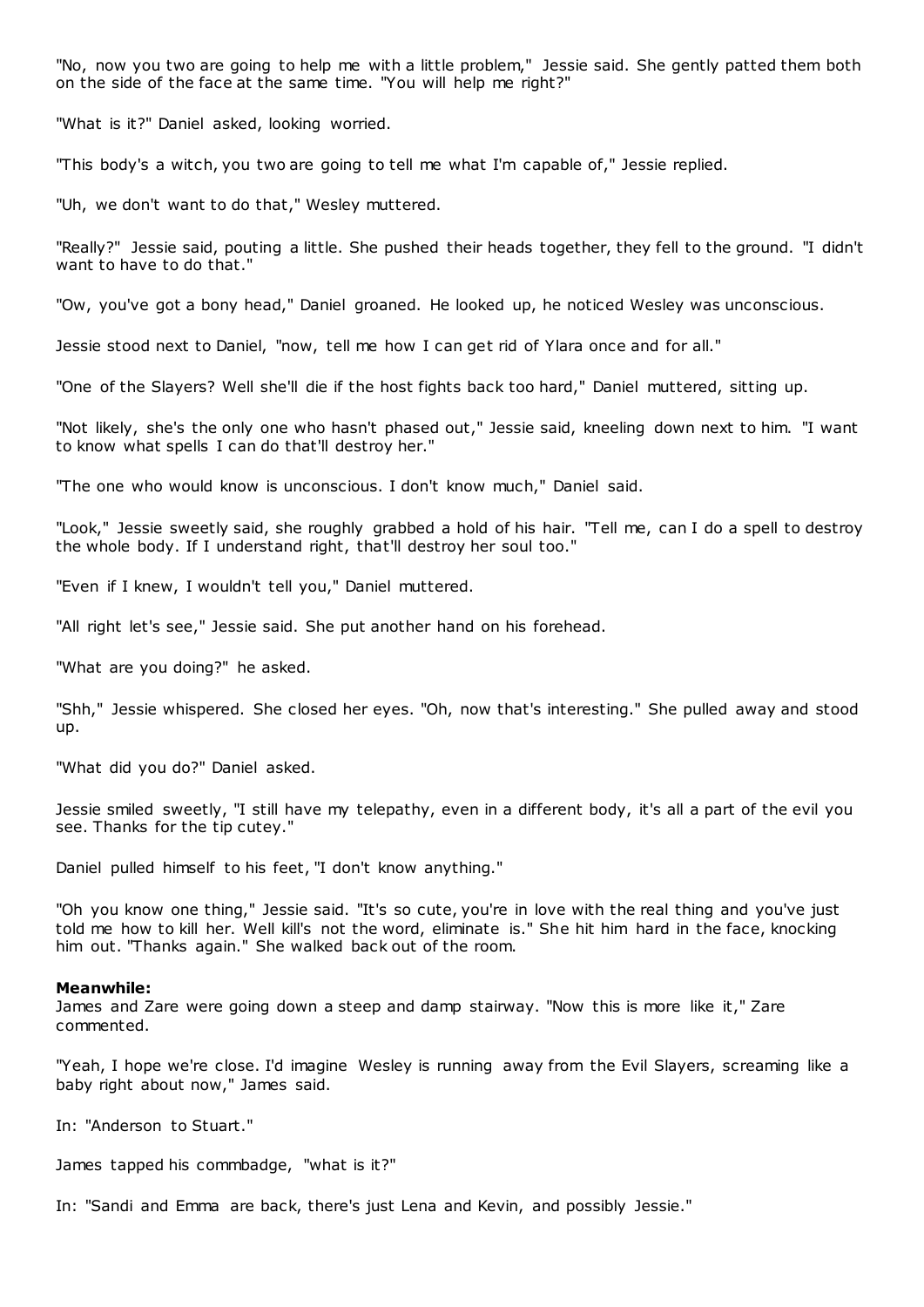In: "Lena will probably head down to where you're going now mind. She insisted on doing the rest of the ritual alone."

"Have you heard from the watchers?" Zare asked.

In: "Not yet no."

In: "There's something else. The Slayer in Jessie kept having spats with the one called Ylara."

"Ylara?" James said.

In: "Lena's. She fancies herself as the leader. Jessie's nicked off at some point, as she's evil she could be up to anything."

"Great, that's all we need, somebody being unpredictable," Zare grumbled. "That's t ypical of Jessie to be awkward."

"If you say so," James said. "We'll keep a look out for her and Ylara."

In: "Kevin might be guarding now, that's what we were supposed to do. Obviously Ylara wasn't expecting you guys to come back so soon."

"Right, you guys take care of Kevin then," James said.

In: "I was hoping you wouldn't say that."

In: "It's not Kevin though, thankfully. Anderson out."

"Well they're going to have fun," Zare said.

"So are you," James said. She turned to him looking confused. "You should look for Jessie."

"Why me? Isn't that your department?" Zare asked angrily. "You know, you and Ylara have too much in common, it's scary."

"Then shouldn't I handle her then?" James asked, smirking slightly.

Zare rolled her eyes, "ugh, this is serious."

"I know that. Just trust me ok," James said. "Look she's in Lena's body and she's powerful, she might be too powerful while evil."

"Right, you're awfully big headed. Jessie's the weakest, so thanks..." Zare muttered.

"No she's not. If that Slayer knew how to control the witchcraft, she'd probably be the toughest to deal with," James said. He walked around her and continued down the steps. "Take it from someone who fought with her like that, twice."

Zare stayed put, watching him, "Jessie's not that tough."

"Fine believe what you want, but watch your back," James said, continuing down the steps.

Zare sighed, she started to make her way up.

#### **Meanwhile:**

Sandi and Emma turned the corner to find Kevin, standing facing them like he was expecting them.

"Hello girls," he said. He raised his arm, and moved it to the side. Both of the girls got thrown into the wall at the same time.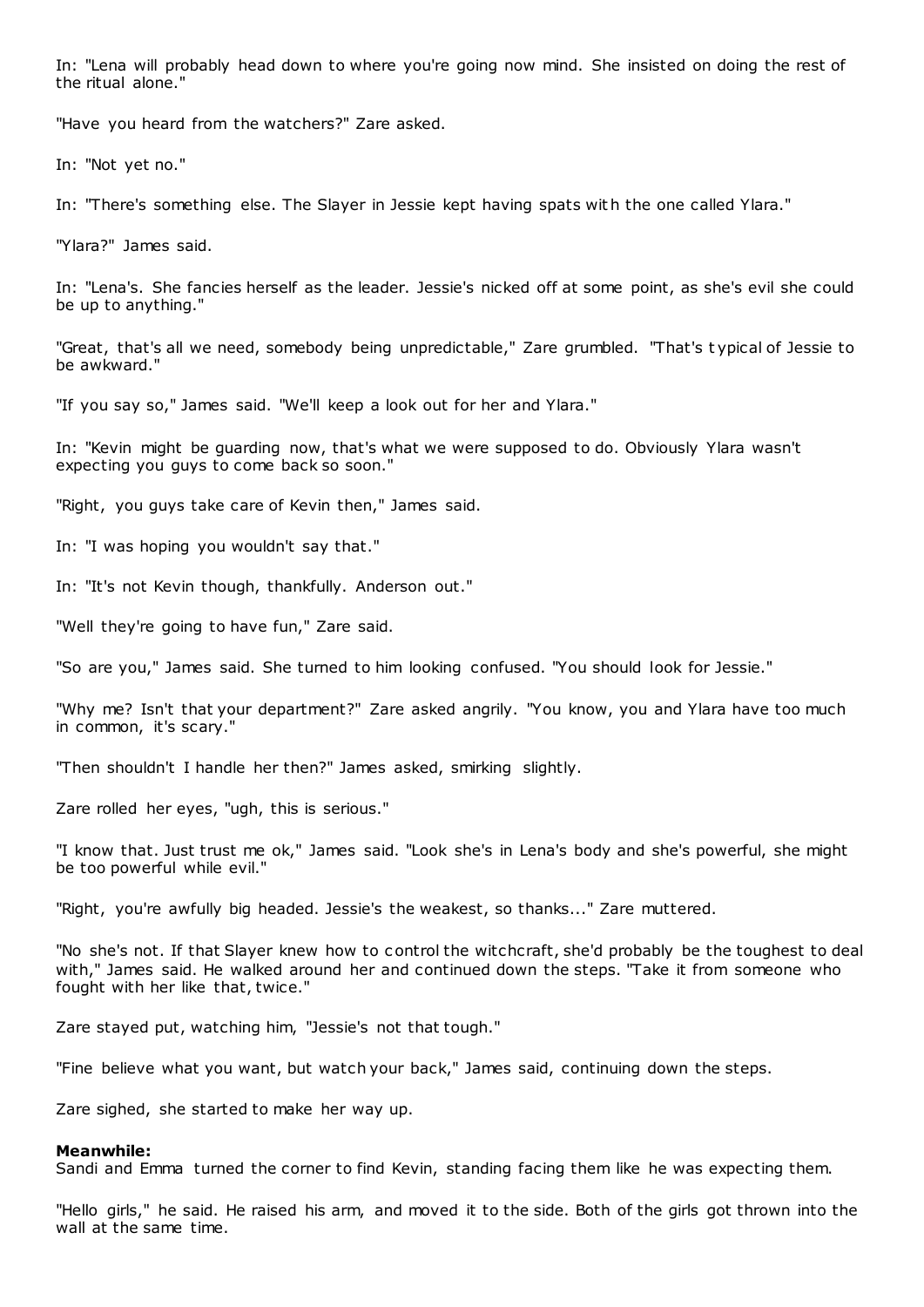Sandi was the first to recover, "oh god, how did he do that?"

"Maybe cos he's evil and Chosen," Emma groaned, rolling her eyes. She stood back at Sandi's side.

"Are we just going to talk about this or..." Kevin questioned, he stepped forward. He hit Emma hard in the face, she collapsed to the ground.

Sandi stood in front of him, "what are you chicken? She's only a Natural."

"What's a chicken?" Kevin asked, before swinging another fist at her. Sandi blocked it, she hit him back but it didn't hurt him at all. He smirked and hit her right back, she stumbled back.

# **Meanwhile:**

James reached the bottom of the stairs, and found himself in a large cavern. In the centre of it all stood a large statue, surrounded by a pool of black water.

A familiar voice echoed from the other side of the statue, "for two years now, I have been searching for this place." Lena walked around the edge of the pool so she was now in sight, "now thanks to you and your friends, I have found it."

"Well then you owe us a thank you card and a present. That present can be just you getting out of that body, I'll gladly forget about the card," James said.

Lena smiled as she made her way over to him, "that doesn't really work. The ritual has already begun for one thing, and the only one who can finish it off is the person who put the artefact into the statue."

"You do know what it does, don't you?" James questioned.

"I sure do," Lena replied. She picked up speed until she was on his side of the pool. "It wouldn't be that much of a loss. I always thought this planet was messed up, I can't imagine it changing if you guys are here."

"What happened to you?" James asked.

Lena frowned and stopped in her tracks, "what?"

"Why did you turn evil, there must be a reason?" James asked.

"Why would you even care?" Lena asked.

"You know, I've been there," James replied.

"I take it a 'dont worry, everything will be ok, there's no need for this' speech is coming on," Lena muttered. She rolled her eyes, "don't bother, you wouldn't believe how many people have done that. They're dead now."

James smiled and raised his eyebrow, "why would I do that? I hate those, and quite frankly I can't stand you enough to care."

"Then why ask stupid questions?" Lena asked.

"Well you do have a time limit or something, right?" James replied.

"I've got plenty of time, so I'll humour you," Lena said, she took a step closer. "I killed my brother, that's why I turned evil."

"No, that's not what I meant. What thing happened to even make you want to do that?" James asked.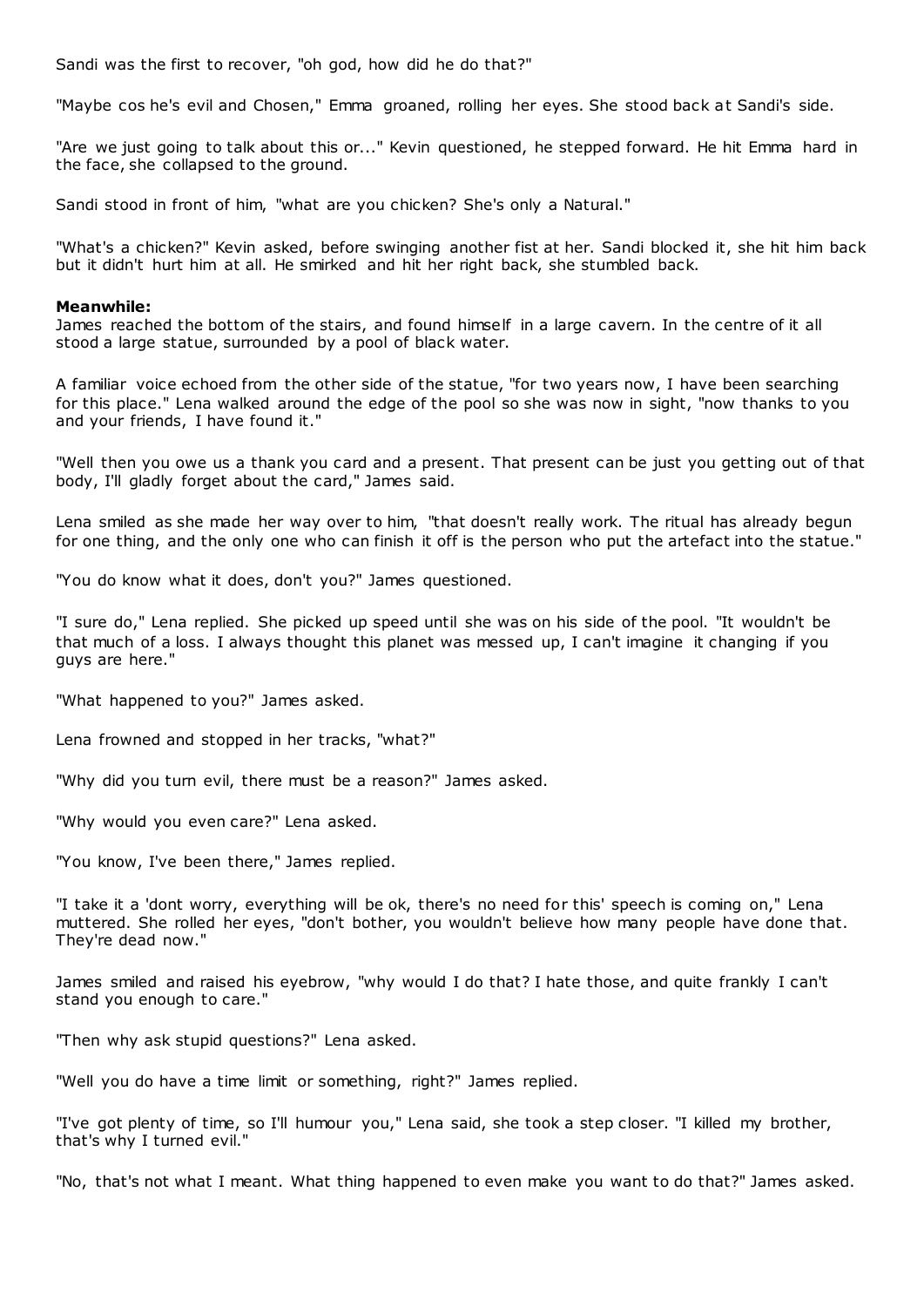Lena laughed, shaking her head, "that was what did it. I took my little brother out on his first vampire hunt nearby the Nile. He was quite a gutsy little ten year old, who had just been Chosen. Unfortunately I didn't know those telepathic ones would turn up."

"They murdered him," James muttered.

Lena smiled, "yeah, they grabbed him, tied one of the vampires to him and pushed both of them in the river. That vampire made sure he wouldn't be able to swim to the surface. Then they dragged him onto the shore, and made me watch them drain his blood. Ever since that day, I've killed all the vampires I could find."

"That's why you're doing this," James said.

"Stating the obvious," Lena said. She sighed, "you know, you remind me of my brother. Obviously you're a lot older than he was."

"That's convenient, cos I drowned once too," James commented.

Lena smirked slightly, "really, it's a shame it didn't kill you. But it just means I get to."

"What are you waiting for, try," James said.

"Ooh, you're awfully sure of yourself," Lena said in a teasing voice. She looked down at herself, "this your little sister?"

"You must know by now," James muttered.

Lena smiled, "yeah I do. She saddens me you know. Do you even know what pain she's going through?"

"I have a good idea," James replied.

"I don't think you do. She's so miserable, and so sick of everything. It's no wonder she hasn't tried to fight back," Lena said, trying to keep a straight face. "Why should she, she has got nothing to live for."

"Ok, you're lying, she would fight back," James muttered.

"Why? Her mum's dead, her dad's gone all weird and doesn't care, her daughter won't ever come back, and she's got two dorky guys after her. Also her brother is making her feel even more worse cos he keeps rubbing his life in her face," Lena said.

"What are you talking about?" James asked.

"And he doesn't get it or give a toss," Lena said.

"I care all right, I wouldn't do anything to hurt her," James said.

Lena smiled sweetly, "let's test that, shall we." She punched him hard in the face, knocking back slightly. She just stared coldly at him as he recovered from the blow, he quickly hit her right back.

## **Meanwhile:**

Zare wandered down a corridor looking a little lost. A whispery voice echoed around her, she followed the source to one of the statue rooms. There she found Jessie sitting on the ground, doing some sort of spell.

"Ok what are you doing?" she asked.

"Shush, I'm busy," Jessie snapped back. She groaned, "great, I have to start again."

"Shame, you can tell me what you're doing," Zare said.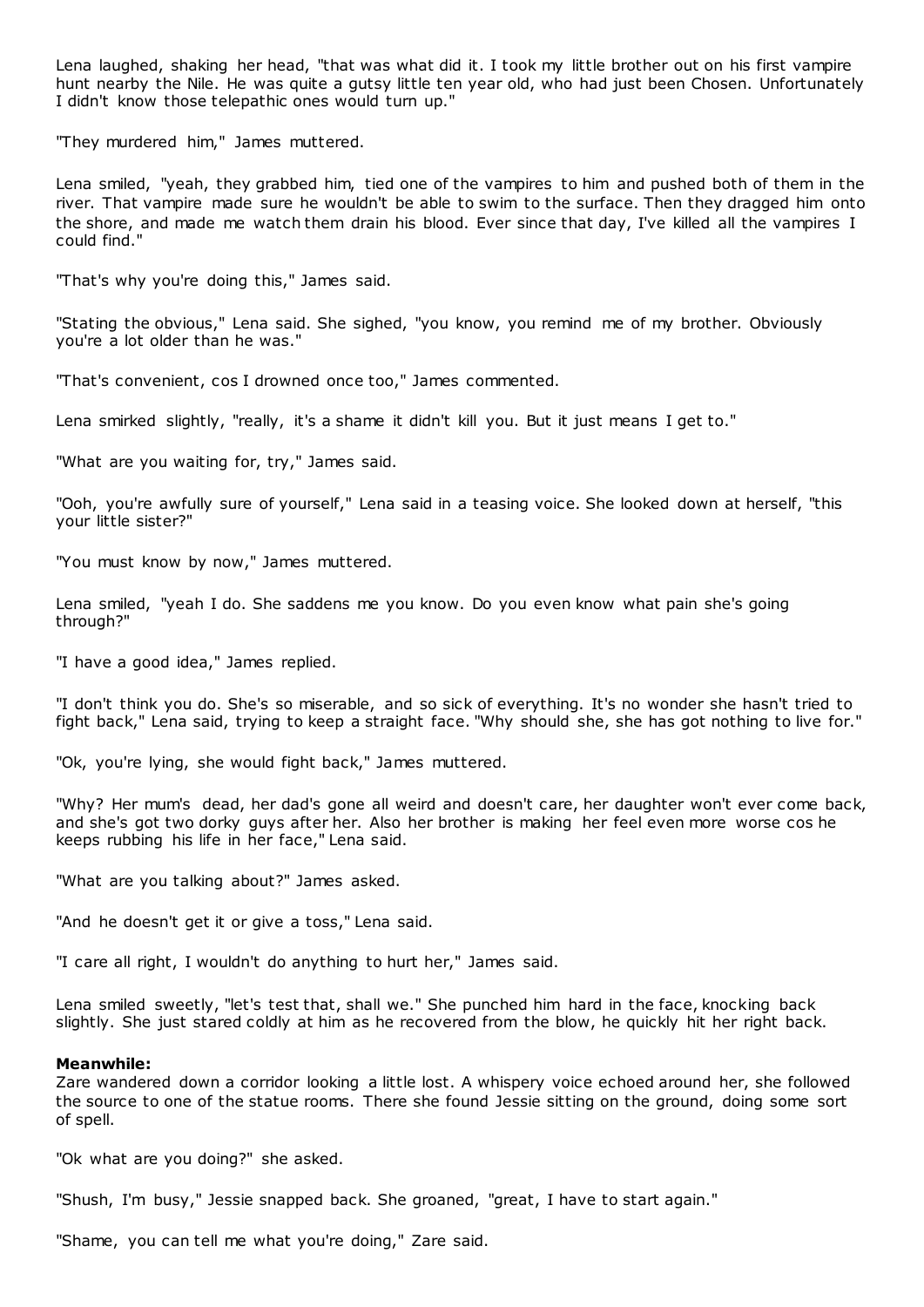"Nah, don't wanna," Jessie said in a sweet voice. She quickly got onto her feet. "Let me try something first." She raised both hands, Zare quickly ducked a purple lightning strike, which hit the wall behind her. The wall started crumbling, and collapsed on Zare.

"Hmm, now where was I?" Jessie said to herself, kneeling back down.

## **The underground:**

Lena laughed as she dodged a hit, "I'll give you something, it's hard to find somebody worth actually fighting these days."

"Don't you ever shut up?" James grumbled, he hit her with his arm. She stumbled into the pool.

She quickly stood back up, the water was only up to her knees. "That really hurt."

# **Meanwhile again:**

Sandi fell backwards onto the ground, blood was coming down her face. Emma was lying unconscious nearby her with a nasty scar on the side of her head.

Kevin was about to walk closer to them both, but he stopped looking a bit annoyed. "Ok that's enough, leave her..." He looked around, "oh wait."

Sandi looked up at him, "Kevin?"

"I think he's gone," Kevin said. He headed over and held out a hand, "are you all right, I'm sorry I..."

Sandi took it and he helped her to her feet. "It wasn't you, don't apologise."

In: "Anderson to Clarke."

Sandi looked around for her commbadge, it was lying next to where she was lying before. She quickly picked it up, "Craig, did you find the watchers?"

In: "I did, supposedly Jessie made them headbutt each other."

"About time," Kevin commented.

In: "Oh, welcome back Kevin."

"Thanks," Kevin said.

In: "Anyway you'd better find Jessie fast."

"Why, what's up?" Sandi asked.

Emma groaned as she started waking up, "no, they deserved it, no fair."

In: "Jessie's host wants to kill Ylara by doing this spell, it'll destroy the body she's in too."

"Oh god," Sandi muttered.

In: "I mean completely destroy the body, along with that temporal implant. That's what she wants to do, change the timeline."

"Kevin, you get Emma out of here, she needs to be treated. I'll go find Jessie," Sandi said.

"But she's obviously got the hang of the witchcraft, which spells trouble if she defends herself," Kevin said.

Emma giggled from the ground, "spells trouble, witch."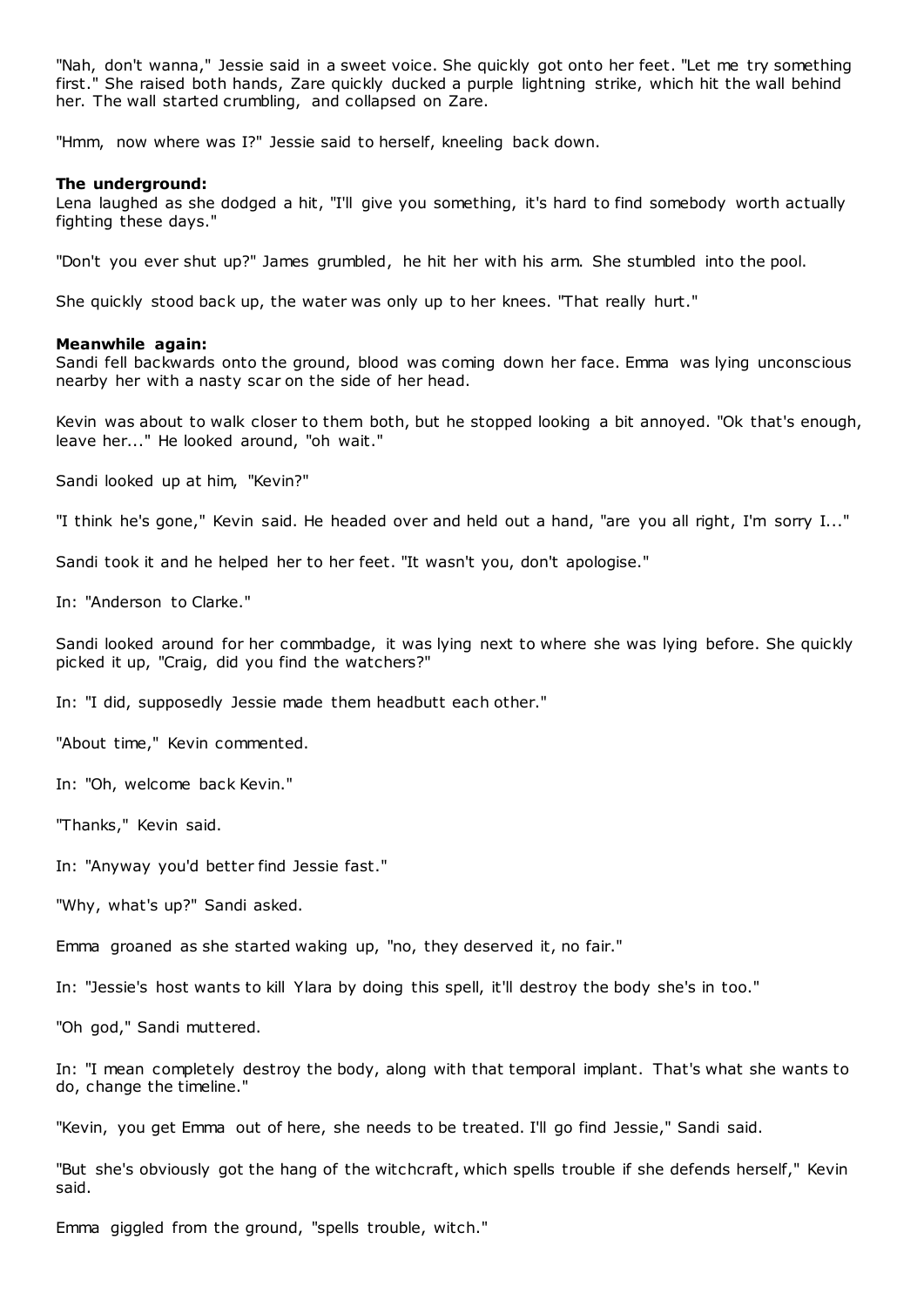"Kevin, Emma needs help ok. No offense but I think I'd be able to defend myself better. Jessie is infamous for hurting the men permanently," Sandi said.

Kevin turned slightly pale, "I get your point, but please be careful." Sandi nodded and rushed off.

## **The statue room:**

Jessie slowly headed over to where Zare was lying, she knelt down beside her and started pushing some of the rocks away. "Zare, you still, oh crap."

Sandi ran into the room, she jumped in shock when she saw Jessie. "Ok that was fast work," she said.

"It's ok, it's me again," Jessie said. She looked back down at Zare, "but she got hit when the wall collapsed."

Sandi sighed, "right, you should get her out of the temple. There's only Lena left as far as I know, so I'd better help James out."

"Can't I do that?" Jessie asked.

Sandi was about to reply but was interrupted by what felt like an earthquake.

"What's that?" Jessie stuttered.

Sandi looked nervous, "it might be that ritual."

## **The underground:**

"Ah ha, play time's over," Lena said. She tried to kick James in a certain place, he grabbed her leg at the last second and pushed her into the water.

"I wish people would stop trying that," he muttered.

Lena shrugged before getting back up, "well I got the other guy easily enough. I'll get you too."

"Don't you have a ritual to do?" James said.

Lena glanced over at the statue, then back at him, "yeah I do." She turned and headed away. James followed her, he knocked her back into the water.

#### **Outside:**

"What the?" Kevin muttered as he reached the exit. Craig, Wesley and Daniel were already stood against the wall, trying to shield away from the sand storm which circled the temple. "Why are you hanging out here?"

"We can't go back in, we tried but a shield thing blocked us," Craig replied.

Wesley frowned as he looked down at a watch, "we haven't got long."

"For what?" Kevin asked.

"The ritual," Wesley replied.

"But everyone's back, there shouldn't be anybody to do it," Craig said.

"Actually, James and maybe Sandi is with Lena underground, she's probably the only one left," Kevin said.

Craig stared at him, "but I would have thought she'd have beaten it by now, long before you."

"Yeah well, maybe I'm wrong and they're performing it together," Kevin shrugged.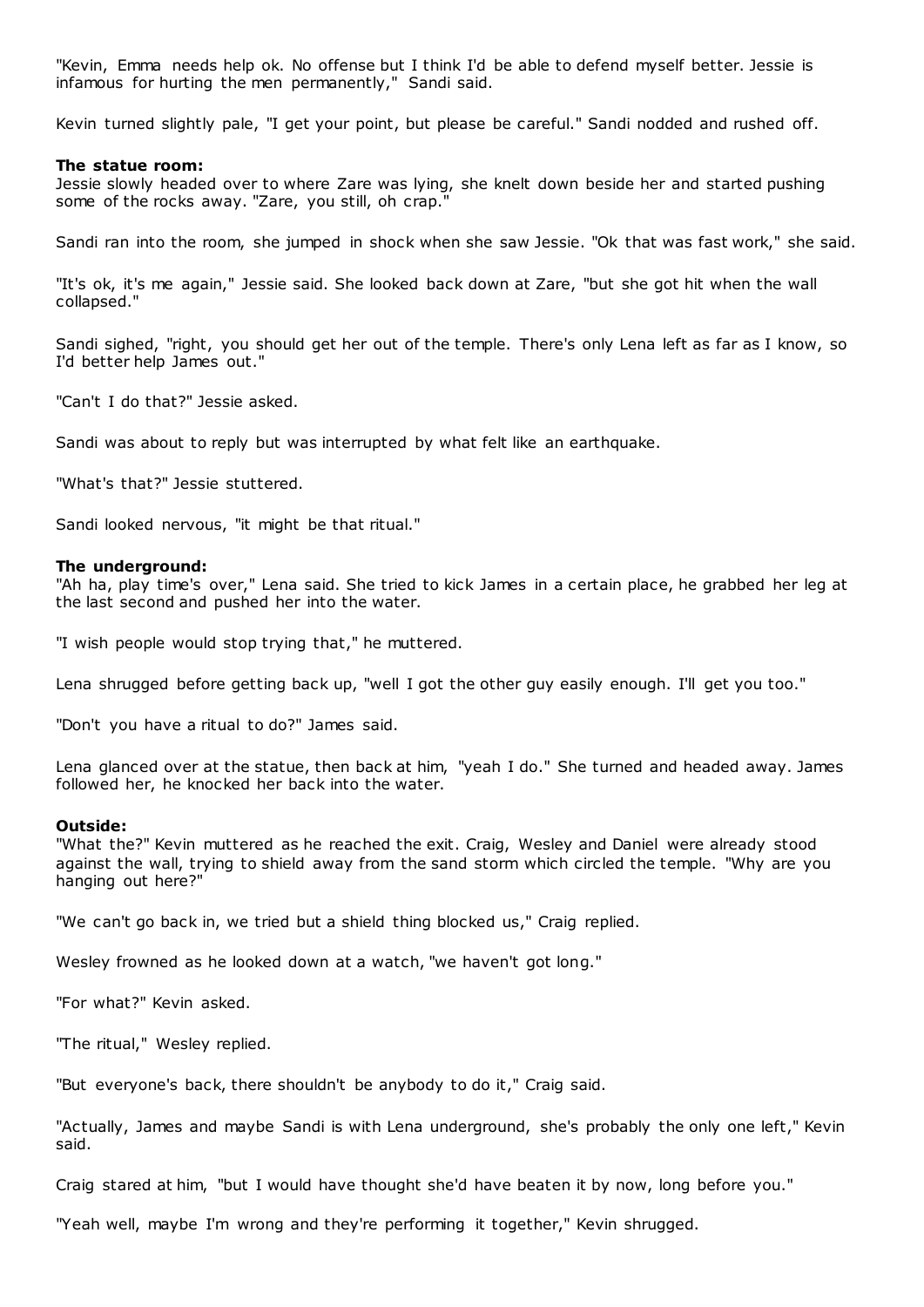Wesley shook his head, "not possible. While you and the others were possessed we found out what the ritual actually does, even James knows better than that."

"Ok, what does it do?" Kevin questioned.

"Turns the planet into a desert waste land," Wesley replied.

# **The underground:**

Lena pushed James away from her, he fell into the water nearby her. She slowly got up, then headed for the statue. The statue started glowing just as she got to it, she stopped dead in her tracks.

"It's too late now," James said from far behind her. He got back up.

"No," Lena muttered. She took a hold of the hand on the statue, an electric shock went through her and blasted her backwards into the water.

# **Outside:**

The sand storm started to clear, moments later the desert was perfectly calm.

"What happened?" Kevin asked.

Wesley sighed in relief, "it's over, Lena or rather Ylara was too late to continue it."

# **The underground:**

James dragged Lena's unconscious form out of the water, and lay her on the ground nearby. He knelt down beside her to check her pulse. "Lena?" he said quietly as she started to open her eyes. The fully black eyes greeted him, followed by a weak punch in the face. It was enough to knock him away from her.

"Yeah right, you're too late too," she grumbled, sitting up.

"What are you talking about?" James muttered.

Lena smiled, "what do you think, she won't be bothering us anymore." She climbed to her feet, "that little shock helped with that I'd imagine."

James looked up at her, "what?"

Lena smiled sweetly, "time's up, she lost and now she's left us." She looked around the room, her smile getting a little bigger. "It feels so good to have just have one voice in my head again."

"No, you're lying," James mumbled.

Lena walked over to him, "you're thirty plus, listen in, you'll only hear me in my head."

James stared at her, then glanced at the ground, "no, she wouldn't just..."

Lena knelt down in front of him, "survival of the fittest my friend. So long." She leaned in and kissed his forehead, before jumping to her feet and ran for the stairs.

James placed his hands over his face, shaking his head, "no, this can't be happening."

Several minutes later Jessie, Sandi, Craig, Daniel and Wesley came down the stairs. Jessie spotted James, she pushed Wesley out of the way and rushed down the remaining stairs. She rushed over to him and knelt down beside him, "James, are you ok?"

James moved his hands away, he glanced at her with tears in his eyes. "She's gone Jess, Ylara won," he said quietly. Jessie stared in shock, while he hugged her tightly.